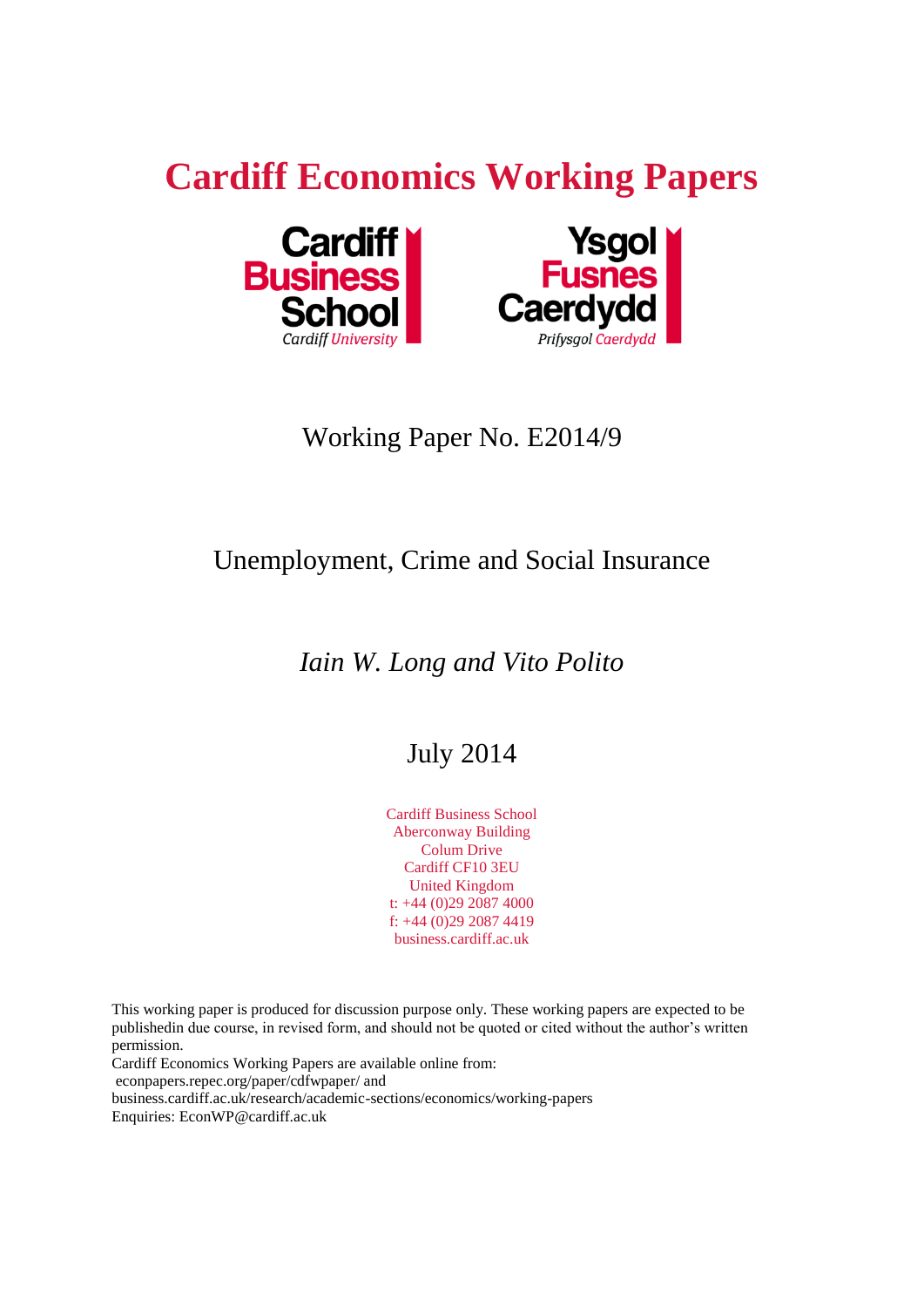## Unemployment, Crime and Social Insurance<sup>∗</sup>

Iain W. Long Economics Section Cardiff University

Vito Polito Department of Economics University of Bath

This Draft: July 2014

#### Abstract

We study an individual's incentive to search for a job in the presence of random criminal opportunities. These opportunities extenuate moral hazard, as the individual sometimes commits crime rather than searching. Even when he searches, he applies less effort. We then revisit the design of optimal unemployment insurance in this environment. If the individual is more likely to remain unemployed and unpunished when he commits crime than when he searches for a job (as suggested by empirical studies), declining unemployment benefits reduce the payoff from crime relative to that from searching. Compared to the canonical models of optimal unemployment insurance, this provides a further incentive to reduce benefits over time.

Keywords: Unemployment insurance; Moral hazard; Crime; Recursive contracts.

JEL Classification: C61; D82; H55; J65; K42.

### 1 Introduction

It has long been accepted that, when deciding whether to commit crime, individuals weigh up the gains from the act against, amongst other things, the income they forego if they are punished. Those with higher income thus commit less crime. However, this argument is incomplete. We present a possible counterexample grounded in a dynamic model of unemployment, crime and social insurance with moral hazard.

<sup>∗</sup>We would like to thank James Albrecht, Winfried Koeniger, Albert Marcet, Antonio Mele, Akos ´ Valentinyi and Susan Vromanand, as well as seminar participants at the University of Bath and Cardiff University for their useful comments.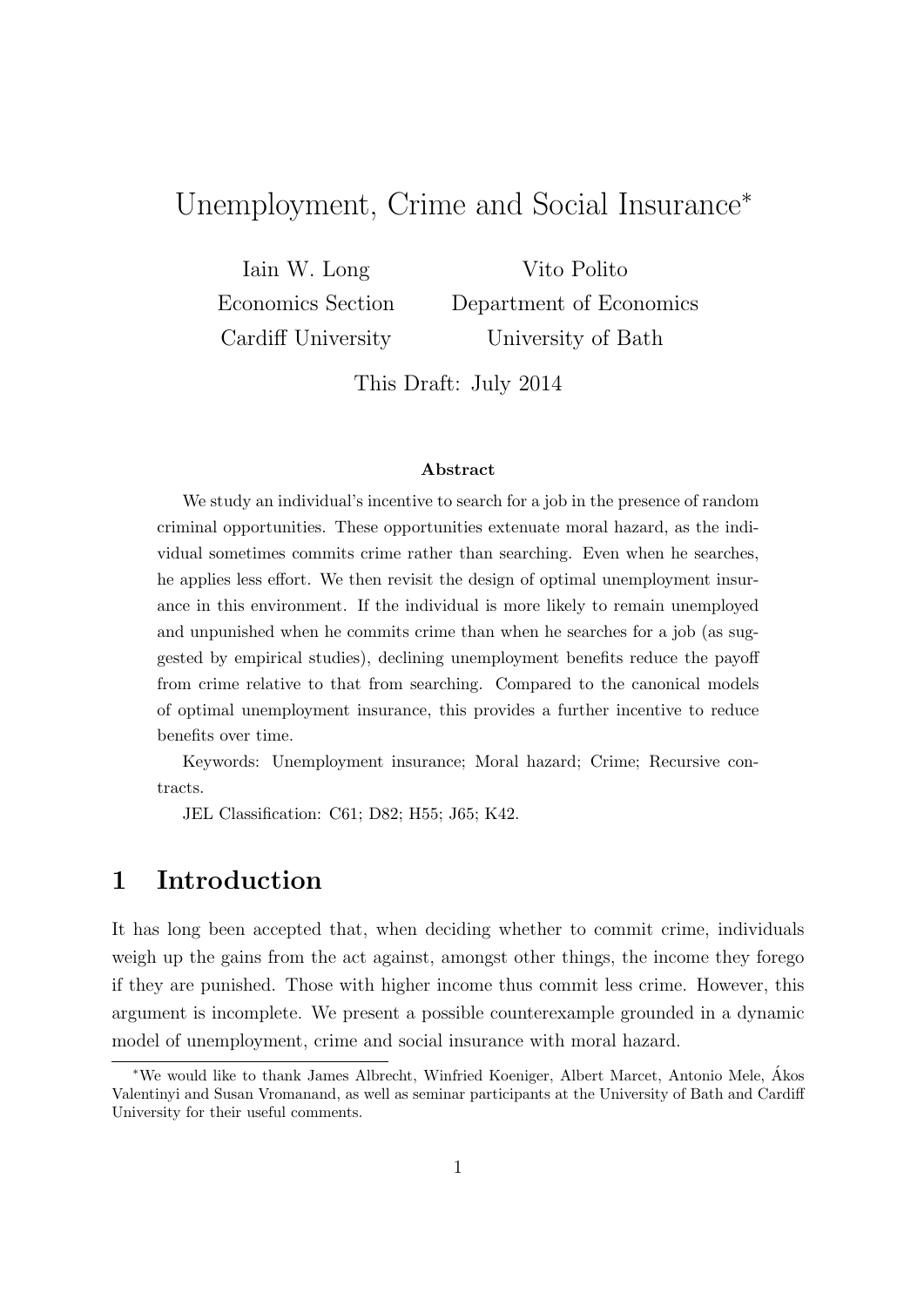An unemployed agent faces a decline in benefits. Each period, he can apply effort searching for a job or can commit an opportunistic crime.<sup>[1](#page-2-0)</sup> As the agent's benefit declines, the marginal utility from accepting any given criminal opportunity increases. This static effect increases the agent's criminality. However, declining benefits cause the continuation payoff from remaining unemployed to also fall over time. This generates a second, dynamic, effect. If he searches, he weights the future in which he remains unemployed (and hence receives said continuation payoff) by the probability of finding a job. If he commits crime instead, he weights it by the probability of being punished. Over time, these different weights mean that crime could become less attractive relative to searching for a job. As the agent's legitimate income from benefits declines, he commits less crime. Static and dynamic effects exist under a range of assumptions. We discuss both simultaneous job-search and criminal activities, as well as crime committed by employed agents. Neither substantive affect the results of the model, although they do make it more complicated.

The existence of crime also increases the moral hazard problem identified by [Shavell](#page-37-0) [and Weiss 1979.](#page-37-0) The government is unable to observe the effort that the agent applies in searching for a job. Criminal opportunities reduce this effort (and hence increase the expected duration of unemployment) through two channels. Firstly, when the agent commits crime, he is unable to search at all. He will definitely not find a job in the current period. Secondly, as he will only accept criminal opportunities that are sufficiently profitable to increase his utility, the welfare he expects to enjoy whilst unemployed is higher. He is less concerned about finding a job, and hence applies lower effort in the periods when he does choose to search.

We consider the optimal benefit schedule in such a setting. As with previous studies, the government commits to providing the agent with a certain level of expected discounted utility. It minimises the cost of this provision. By decreasing benefits over time, it induces the agent to greater search effort. The introduction of opportunistic crime has two effects. Firstly, since the agent receives additional utility by committing crime, the government is able to offer lower benefits in every period without breaking its promise. Secondly, as the continuation payoff from unemployment declines, the agent commits less crime due to the dynamic effect. Since crime generates an additional cost to society,

<span id="page-2-0"></span><sup>&</sup>lt;sup>1</sup>We refer to crime that has a direct financial motivation, undertaken by low-income individuals to increase their means of subsistence. This definition mainly includes property crimes such as shoplifting, burglary, robbery, theft and handling of stolen goods. This approach is adopted in the search literature on crime and unemployment (c.f. [Burdett et al. 2003,](#page-36-0) [2004;](#page-36-1) [Imai and Krishna 2004\)](#page-37-1). This literature focuses on the opportunistic nature of a lot of property crime, rather than viewing it as a professional activity.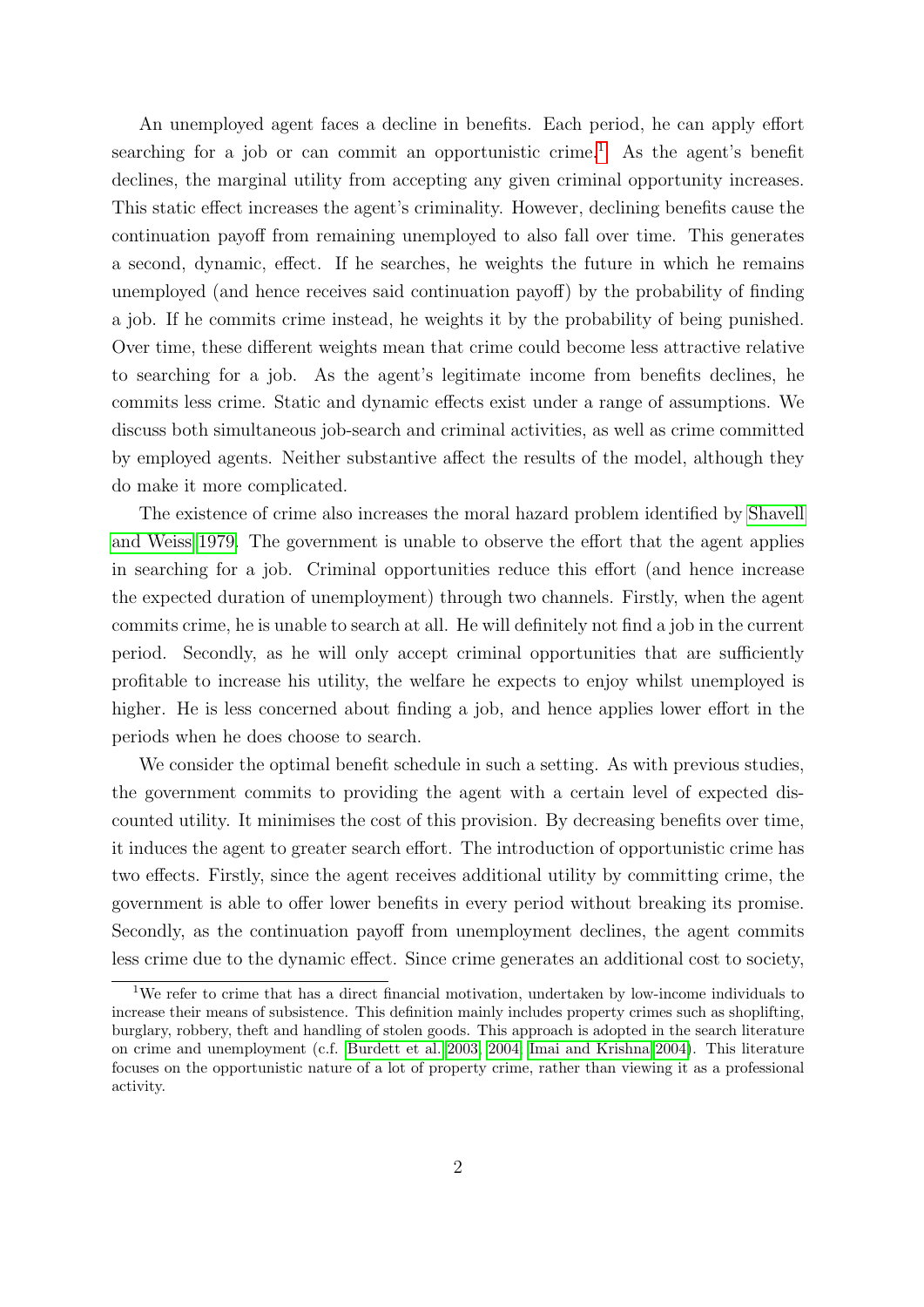this provides a further incentive to front-load benefits. The continuation payoff falls more rapidly. This result holds irrespective of the instantaneous utility function.

Studying the relationship between crime and the legitimate labour market has a long history (starting with [Ehrlich 1973\)](#page-36-2). Since then, an extensive literature - both theoretical and empirical - has developed. Recent work has focused on the decision to commit crime in a search and matching setting [\(Burdett et al. 2003,](#page-36-0) [2004,](#page-36-1) [Huang](#page-37-2) [et al. 2004,](#page-37-2) [Engelhardt et al. 2008\)](#page-36-3). Like our work, these contributions consider criminal opportunities that arrive stochastically to individuals. There are, however, differences. Unemployment benefits are constant, but wage offers vary. We endogenise the benefit schedule, but all employed individuals receive the same wage. Additive separability of legitimate and illegal income is assumed. As we shall see, this proves less innocuous than hitherto imagined. Finally, since agents do not apply search effort, these papers assume that they can simultaneously commit crime and look for a job. In this sense, our contribution harks back to [Ehrlich 1973](#page-36-2) or [Block and Heineke 1975.](#page-36-4) Accepted criminal opportunities are time consuming, and so the agent must choose between searching and crime.

Empirical studies into crime and unemployment abound. These invariably show that there is a negative relationship between earnings per worker and crime [\(Grogger 1998,](#page-37-3) [Raphael and Winter-Ebmer 2001,](#page-37-4) [Gould et al. 2002\)](#page-36-5). Our model supports this assertion. Increases in the wage workers receive do indeed reduce criminality. However, changes in unemployment benefits are a different matter. Surprisingly, little work has been devoted to this. One exception is a recent study that attempts to estimate the effect of not receiving benefits on different categories of crime (Fougère et al. 2009). Their results are inconclusive. Whilst some crimes do increase, for others the effect is insignificant or may even lead to a decline. These latter crimes tend to be more opportunistic in nature, for example shoplifting or receiving stolen goods. Our results may go some way towards explaining their findings.

Another example reviews the effect of a policy that toughened the eligibility criteria for unemployment benefits in the United Kingdom [\(Machin and Marie 2006\)](#page-37-5). Comparing criminal activity before and after the policy was introduced, the authors did indeed find that crime increased. This is indicative of the static effect. As the policy change had been announced some time earlier, unemployed individuals would have already taken it into account when considering future payoffs. Expecting their benefits to decline in the future, the dynamic effect suggests that they would have begun to reduce their criminal activity ex ante. As their current benefits were unaffected, the static effect was zero. When the policy was finally introduced, the dynamic effect would have been zero, as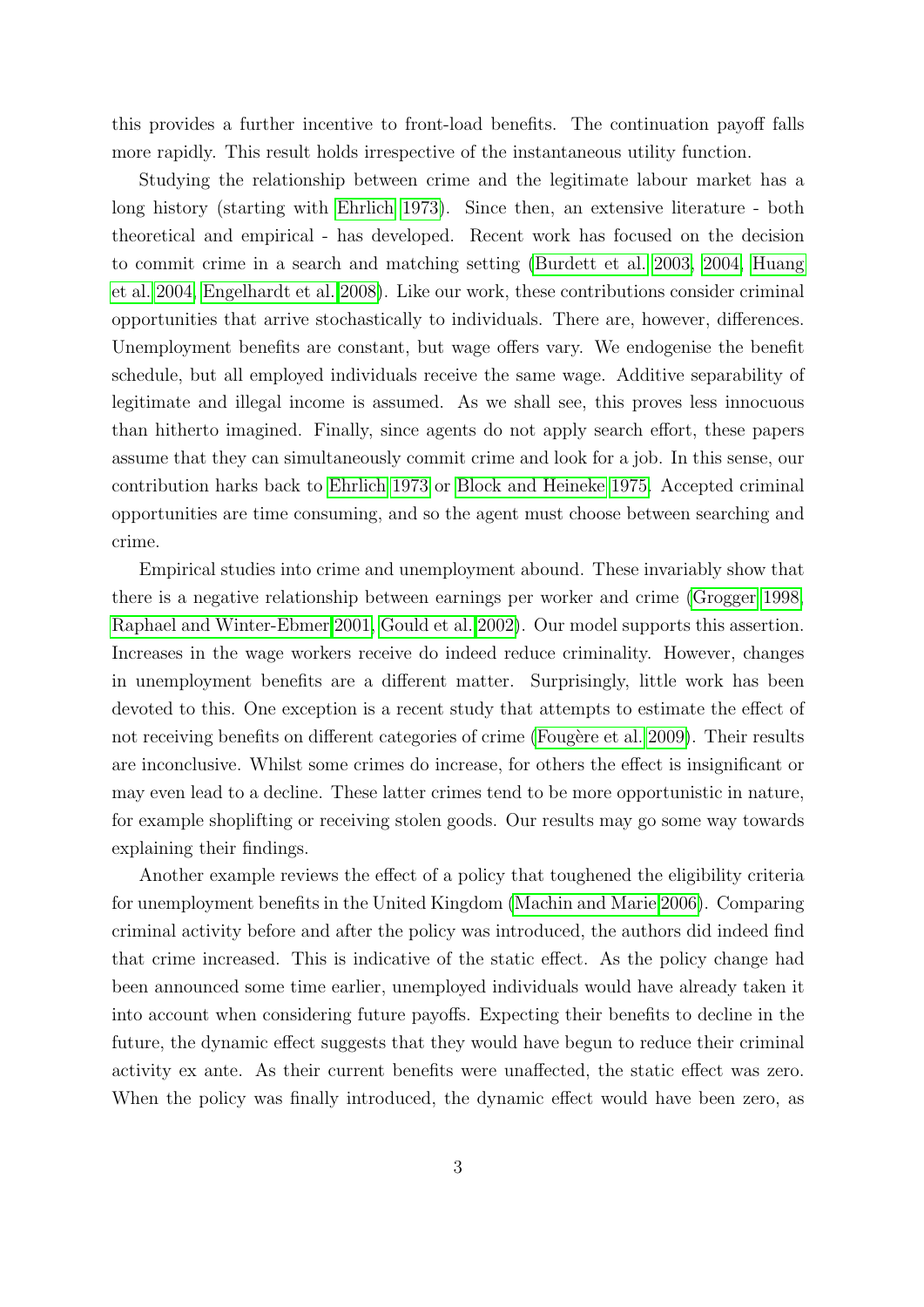the decline was already expected. The static effect, on the other hand, would be large, explaining the rise in crime that the authors report.

For falling continuation payoffs from unemployment to reduce criminality, we require that a searching agent is more likely to find a job than a criminal agent is to be punished. Empirical estimates support this claim [\(Imrohoroglu et al. 2004,](#page-37-6) [Engelhardt et al.](#page-36-3) [2008\)](#page-36-3). They find that the probability of finding a job is significantly higher than the probability of being punished.[2](#page-4-0) Moreover, there are intrinsic biases in the estimates. The probability of finding a job incorporates all those who are unemployed, including criminals. The estimate conditional on searching should be higher. Similarly, estimates of the probability of punishment are based upon police clearance rates. However, a large proportion of crimes are not reported to the police. We would therefore expect the true likelihood of being caught to be lower than the empirical estimates. One exception to this criticism estimates a structural model to derive these values [\(Engelhardt 2010\)](#page-36-7). The estimates are more stark, and suggest that the probability of finding a job may be an order of magnitude higher over one month than the probability of a criminal being punished.

Whilst unemployment benefits provide an important safety net to those who lose a job, it has often been suggested that it reduces the incentive to search for a job (for a discussion, see [Ehrenberg and Oaxaca 1976\)](#page-36-8). The optimal unemployment insurance literature considers the most cost-effective way to provide a safety net, whilst mitigating the problems of reduced search effort [\(Shavell and Weiss 1979\)](#page-37-0). It prescribes that benefits are gradually reduced over time. By doing so, an unemployed agent faces a declining continuation payoff to remaining unemployed. This provides them with a greater (and increasing) incentive to apply effort to search for a job. The approach has been shown to be desirable, even incorporating its funding [\(Hopenhayn and Nicolini 1997\)](#page-37-7) or its consequences for voters [\(Pollak 2007\)](#page-37-8).

We adopt a model similar to that of [Shavell and Weiss,](#page-37-0) but expand it to include outside criminal opportunities as in the search literature on crime. To the best of our knowledge, we are the first to attempt to do this. In many advanced economies, committing crime more than participating in informal sector activities is the main way for low-income individuals facing liquidity constraints to finance their expenditures. [Foley](#page-36-9) [2011](#page-36-9) finds that committing crime to smooth consumption patterns between welfare payments is a recurrent phenomenon in the United States among welfare beneficiaries. The [Ministry of Justice and Department for Work and Pensions](#page-37-9) [\(2011\)](#page-37-9) in the United King-

<span id="page-4-0"></span><sup>2</sup>One exception is [Burdett et al. 2004,](#page-36-1) who use a far lower probability of finding a job than comparable papers.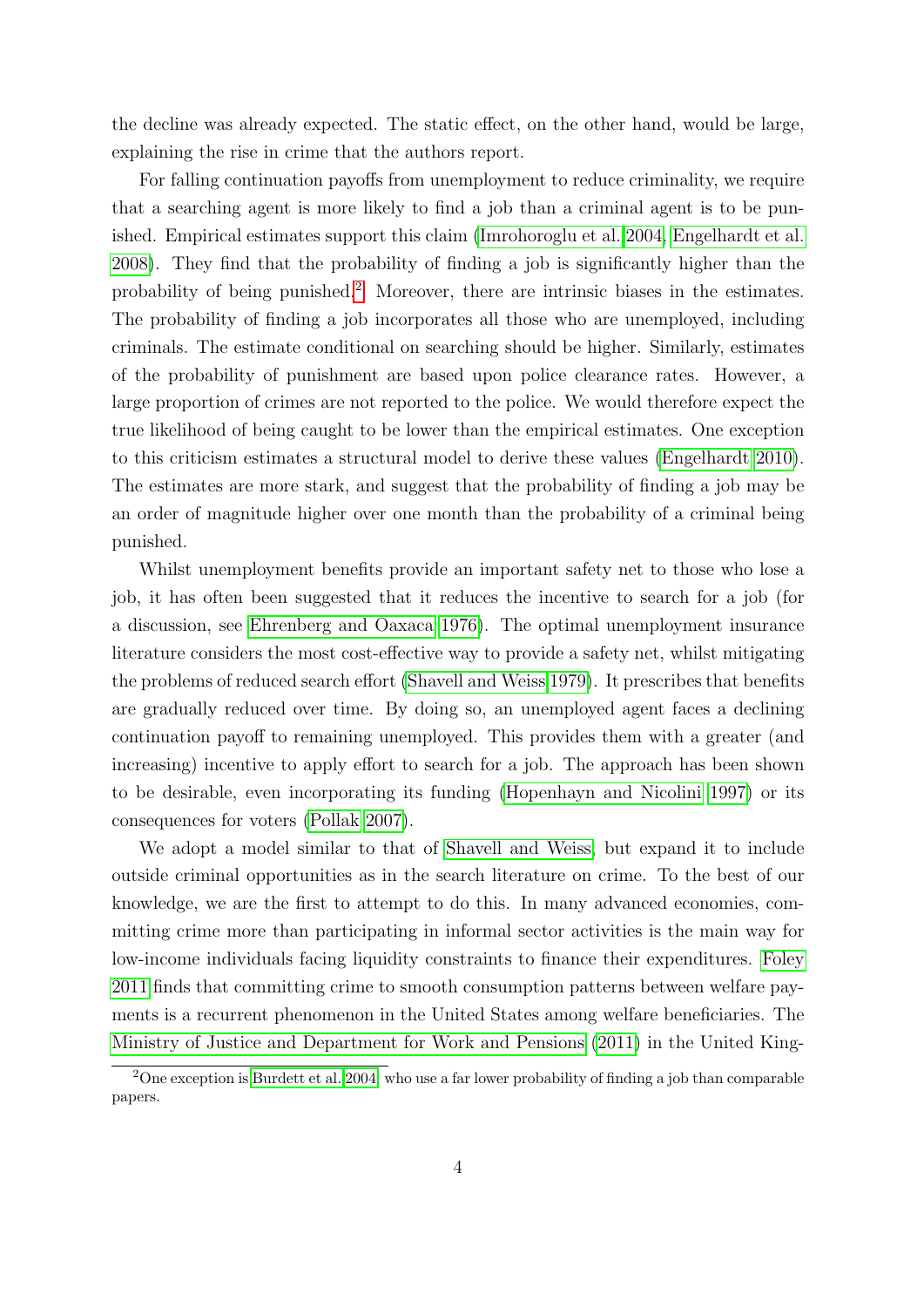dom finds that about one-third of unemployment benefit claims are made by offenders and that about 70 per-cent of offenders committing theft and handling of stolen goods offences were claiming benefits at some point in the month before their sentence date.

Some have, however, considered the problem of optimal unemployment insurance when individuals access informal labour markets to compensate for their income loss during unemployment. This seems particularly relevant for developing countries, with large shares of the informal sector relative to the official economy. [Pavoni 2007](#page-37-10) suggests that concerns about unemployed individuals participating in the informal labor market justify the provision of a constant nonzero minimum level of benefits to those individuals in long-term unemployment. Alvarez Parra and Sánchez 2009 derive the nonzero lower bound as an outcome of the optimal contract when the return from activities in the informal labor market is accounted for by the planner. The nonzero lower bound has the effect of smoothing consumption for long-term unemployed as the income from labor in the informal sector compensates for the loss of unemployment insurance when benefits reach zero under the optimal contract. We find a similar result in the solution to the optimal unemployment contract with crime. A nonzero lower bound on the consumption of long-term unemployed is implicit in our model as they always have access (in expectations) to income from criminal opportunities.

Previous work has also investigated optimal sanctioning of benefits following monitoring of search effort [\(Boone et al. 2007\)](#page-36-10). The optimality in their contribution comes not from varying benefits over time, but from the choice of the monitoring technology and sanction for unacceptable search effort. We adopt the opposite approach, taking the monitoring technology and sanction as given, and instead focusing on using benefits to influence both search effort and criminality simultaneously. Monitoring is costly, whereas adjusting the benefit schedule received by the agent is relatively cheap to do.

The remainder of the paper is organised as follows. Section [2](#page-6-0) presents a model of unemployment insurance with opportunistic crime. Section [3](#page-8-0) discusses how the agent responds to the benefits on offer. Section [4](#page-12-0) reports results for constant benefits. This provides a simpler environment in which to derive analytical results, and provides a point of comparison with the previous literature. Section [5](#page-14-0) considers optimal unemployment insurance. The paper then turns to numerical methods. Sections [6](#page-17-0) provides details of the calibration and computational techniques. Section [7](#page-20-0) then illustrates numerically the main theoretical results of the paper. Section [8](#page-29-0) concludes. Major proofs and details of the computational method are given in the appendices.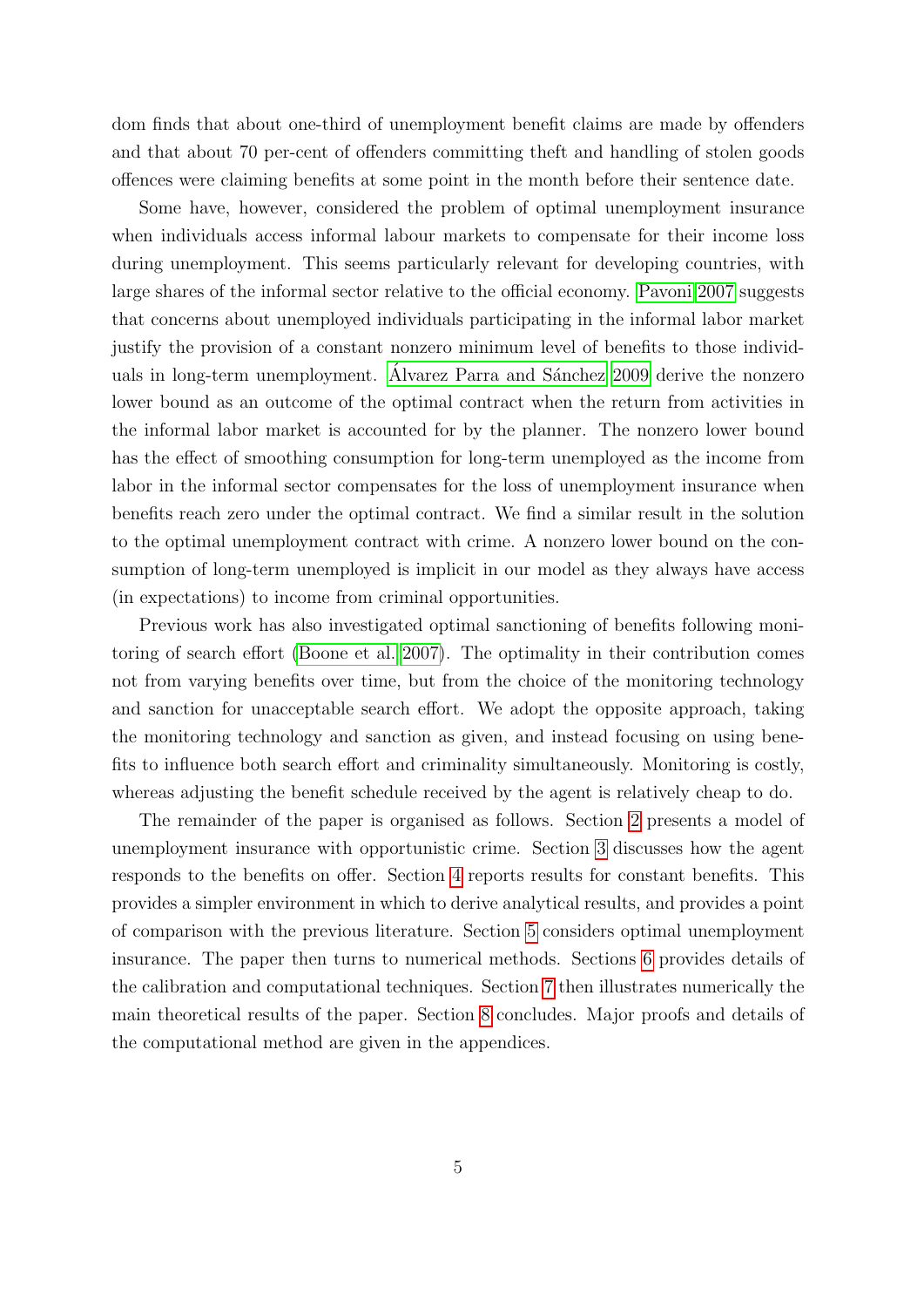### <span id="page-6-0"></span>2 The Economic Environment

We present an infinite-horizon model of unemployment insurance, similar to that of [Shavell and Weiss 1979.](#page-37-0) The government is committed to providing an unemployed agent with expected lifetime utility  $V$ . It provides a stream of unemployment benefits  ${b_t}_{t=0}^{\infty}$  in order to meet this commitment.

We introduce criminal activity into this model, as in the search literature on crime [\(Burdett et al. 2003,](#page-36-0) [2004;](#page-36-1) [Imai and Krishna 2004\)](#page-37-1). Each period, the agent receives a private *criminal opportunity* denoted by  $c_t \geq 0$ . Each  $c_t$  is i.i.d., and drawn from some distribution  $F(c)$  with density  $f(c)$ . The agent then chooses whether to search for work  $(s_t = 1)$  or accept the opportunity  $(s_t = 0)$ .<sup>[3](#page-6-1)</sup> His instantaneous utility is  $u(y_t, (1-s_t)c_t)$  where  $y_t$  is the agent's legitimate income and  $(1-s_t)c_t$  is the income from an accepted criminal opportunity. We assume that utility is increasing and concave in both arguments, and that the Inada conditions hold.

When searching for a job, the agent exerts effort  $a_t \geq 0$ . He receives instantaneous utility  $u(b_t, 0) - a_t$  and finds a job with probability  $p(a_t)$ .  $p(\cdot)$  is increasing and concave. No effort implies no job  $(p(0) = 0)$ , but neither is a job ever guaranteed  $(p(\infty) <$ 1). Should his search be successful, the agent receives a wage,  $y_t = w$ , and hence utility,  $u(w, 0)$ , in all future periods. The model is one of imperfect information, as the government cannot observe either  $c_t$ ,  $s_t$  or  $a_t$ .

If instead the agent accepts the criminal opportunity, he receives instantaneous utility  $u(b_t, c_t)$ . However, he is unable to search for a job. He may also be punished, which begins in the following period with probability  $\phi$ . A criminal who is punished is no longer entitled to welfare under the current scheme.

The agent seeks to maximise his discounted utility:

<span id="page-6-2"></span>
$$
\max_{\{a_t, s_t\}_{t=0}^{\infty}} \mathbb{E}_0 \left[ \sum_{t=0}^{\infty} \beta^t \{ u(y_t, (1-s_t)c_t) - s_t a_t \} \right].
$$
 (1)

where  $\beta$  is the discount factor and  $\mathbb{E}_0[\cdot]$  denotes the expectation conditional on the agent's information in  $t = 0$ . Each period, an unemployed agent chooses whether to search. If he searches  $(s_t = 1)$ , he then chooses optimal search effort and receives  $u(b_t, 0) - a_t$ . Otherwise (if  $s_t = 0$ ) he receives  $u(b_t, c_t)$ . Uncertainty exists over whether the agent

<span id="page-6-1"></span><sup>&</sup>lt;sup>3</sup>This approach captures the opportunistic nature of crime. As we will show, the agent commits crime in some periods, but not in others. An alternative timing protocol could consist of the agent choosing whether to search for a job before observing his criminal opportunity. This would imply that his decision would be based upon the expected value from criminal income. In equilibrium, the agent either always searches or always commits crime.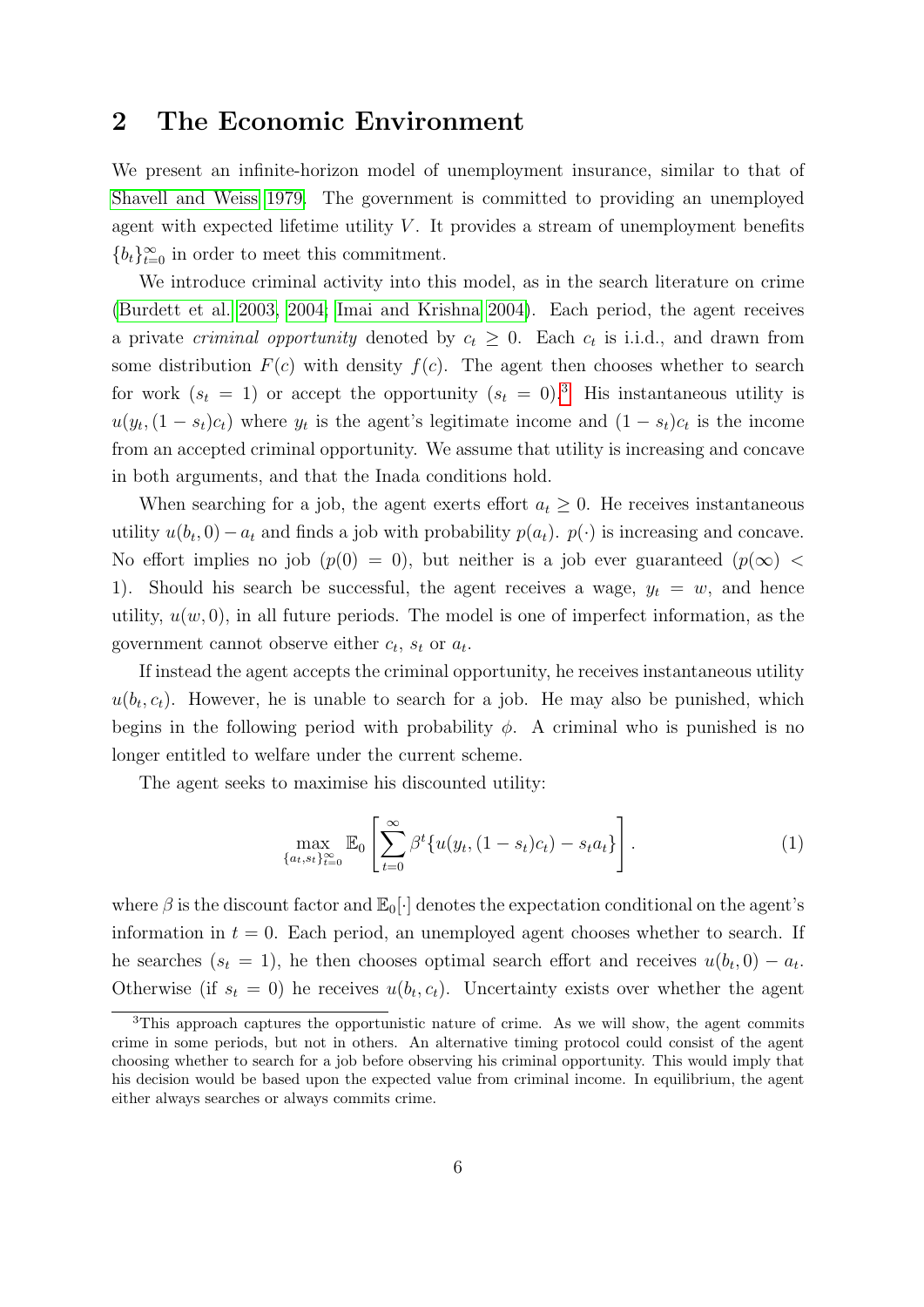receives a job offer when searching, gets punished when committing crime, as well as the value of future criminal opportunities.

The government aims to minimise the expected discounted cost of providing unemployment insurance, incorporating the potential criminal activities of the agent. Crime not only provides an alternative source of income, it also inflicts an external cost upon society (c.f. [Becker 1968,](#page-35-1) [Shavell 1987\)](#page-37-11). The size of this damage is given by  $d(c_t, \delta)$ .<sup>[4](#page-7-0)</sup> More intensive crime inflicts more damage  $(d_c(\cdot) > 0)$ .  $\delta$  reflects how destructive crime is  $(d_{\delta}(\cdot) > 0)$  and will be used in later sections to derive comparative statics results. The government's problem is:

<span id="page-7-2"></span>
$$
\min_{\{b_t\}_{t=0}^{\infty}} \mathbb{E}_0 \left[ \sum_{t=0}^{\infty} \beta^t \{b_t + (1 - s_t) d(c_t, \delta) \} \right],
$$
\n(2)

subject to the expected lifetime utility of the agent given by  $(1)$  being greater than V. During each period of unemployment, the government provides  $b_t$ . If the agent commits crime  $(s_t = 0)$ , the government also suffers the cost of this activity. The government is unable to observe the agent's search effort or his criminality (there is moral hazard), and hence forms expectations over these actions.



<span id="page-7-1"></span>Figure 1: The timing of the model.

Figure [1](#page-7-1) summarises the timing. The government commits to a benefit schedule,  ${b_t}_{t=0}^{\infty}$ . In each period of unemployment, the agent receives a criminal opportunity,

<span id="page-7-0"></span><sup>4</sup>This damage could incorporate the expected cost of punishment, as well as the cost of any postpunishment welfare support.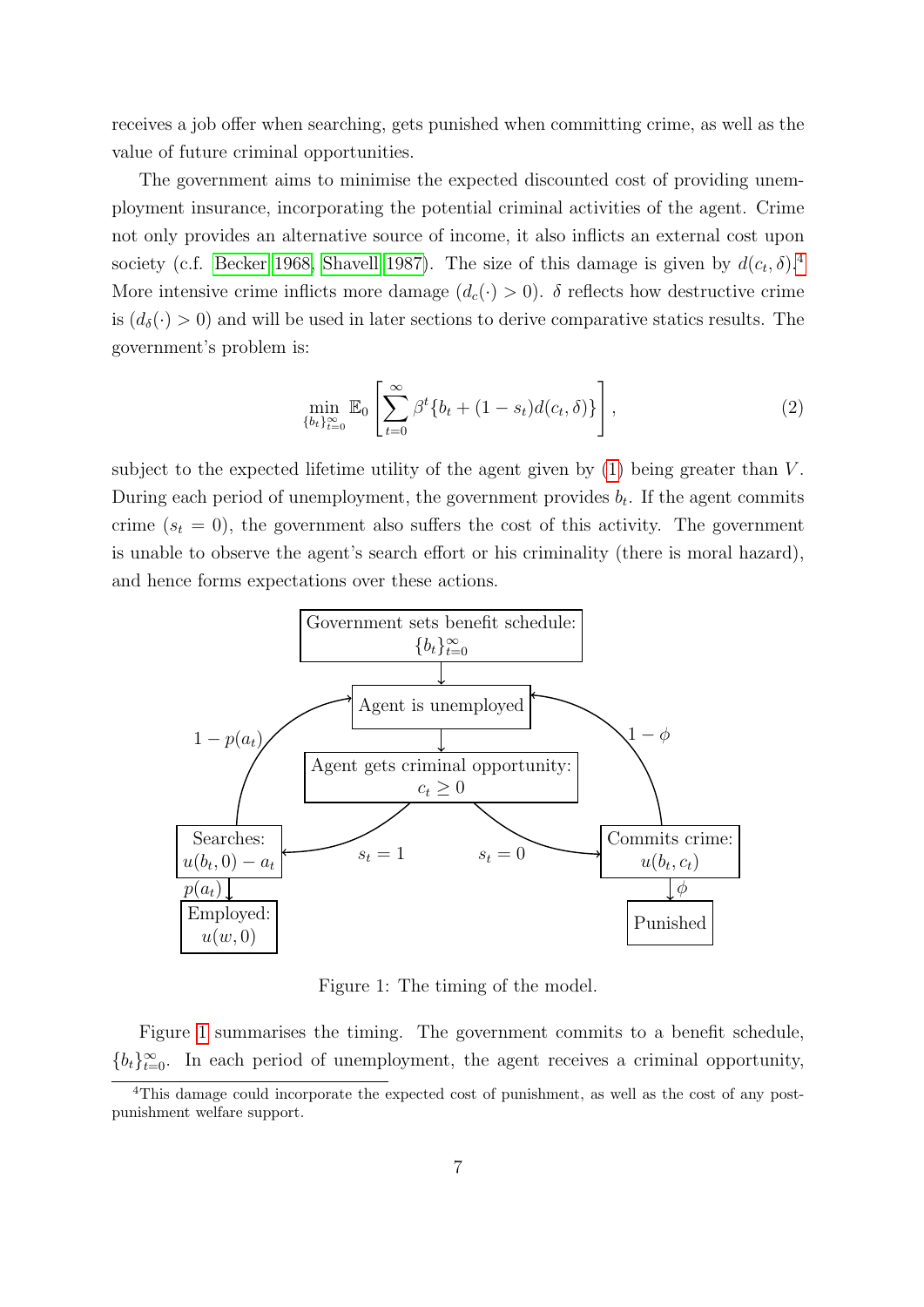which he can accept  $(s_t = 0)$  or reject  $(s_t = 1)$ . If he accepts, he commits the crime, receives  $u(b_t, c_t)$  and either remains unemployed or gets punished (an absorbing state). If he rejects, he exerts effort searching for a job and receives  $u(b_t, 0) - a_t$ . In this case, he is either successful (another absorbing state), or he remains unemployed. We proceed to solve the model by backwards induction, starting with the agent's response to the announced benefits schedule.

Note that both employment and punishment are absorbing states in this environment. Allowing for movement back into unemployment will have no qualitative effect the agent's decisions. Upon becoming unemployed again, his expected discounted utility will simply be  $V$ . With exogenous transition probabilities, this is just a constant. Employment is, nevertheless, often modelled as an absorbing state in this literature (c.f. [Shavell and Weiss 1979;](#page-37-0) [Hopenhayn and Nicolini 1997;](#page-37-7) [Pavoni 2007\)](#page-37-10). This simplifies the government's decision substantially, as it does not need to worry about future promises of insurance when minimising the cost of its provision.

#### <span id="page-8-0"></span>3 Agent Decisions

The agent's utility maximisation problem [\(1\)](#page-6-2) can be represented recursively by the following system of Bellman equations:

<span id="page-8-2"></span>
$$
V^e = \frac{u(w,0)}{1-\beta},\tag{3}
$$

<span id="page-8-1"></span>
$$
V_t^u = \max_{a_t \ge 0} \left\{ u(b_t, 0) - a_t + \beta p(a_t) V^e + \beta (1 - p(a_t)) V_{t+1} \right\},\tag{4}
$$

<span id="page-8-4"></span><span id="page-8-3"></span>
$$
V_t^c = u(b_t, c_t) + \beta \phi V^p + \beta (1 - \phi) V_{t+1},
$$
\n(5)

<span id="page-8-5"></span>
$$
\overline{V}_t = \max_{s_t \in \{0,1\}} \{ s_t V_t^u + (1 - s_t) V_t^c \},\tag{6}
$$

$$
V_{t+1} = \mathbb{E}_t \left[ \overline{V}_{t+1} \right]. \tag{7}
$$

Equation [\(4\)](#page-8-1) addresses search effort, conditional on searching for a job. The agent receives his benefits, but suffers the cost of effort. With probability  $p(a_t)$  he finds a job, and receives value of employment,  $V^e$ , given by  $(3)$ . Otherwise he remains unemployed, and receives a continuation payoff  $V_{t+1}$ . The agent maximises this payoff over search effort.

Equation [\(5\)](#page-8-3) gives the payoff from committing a crime in the current period. The agent receives his benefits from the government, as well as income from accepting the criminal opportunity. In the following period, with probability  $\phi$  he gets punished, and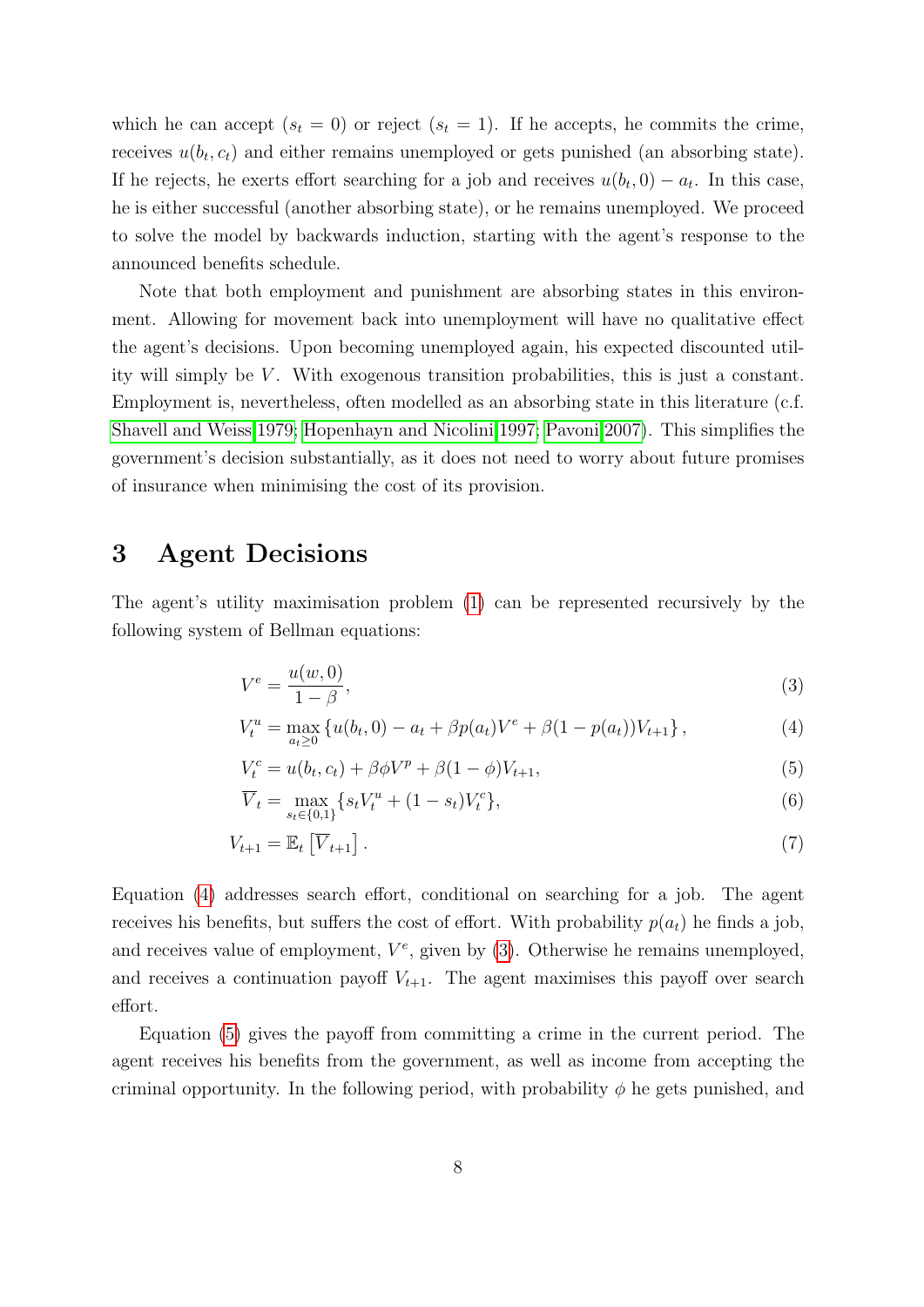receives continuation payoff  $V^p$ . With probability  $1 - \phi$  he remains unpunished, and receives the same continuation payoff as an unemployed agent.

Next, [\(6\)](#page-8-4) addresses the decision whether to search for a job or accept a criminal opportunity. The agent will search if and only if  $V_t^u \geq V_t^c$ .

Finally, [\(7\)](#page-8-5) states the continuation payoff from remaining unemployed. The agent knows that he will choose  $s_{t+1}$  to maximise his payoff next period, given the benefit schedule provided by the government. He will thus receive  $V_{t+1}$ . However, he does not know the value of the criminal opportunity, and so forms an expectation.

The agent has two decisions to make. Firstly, conditional on searching for a job, he chooses search effort. His optimal effort,  $a_t^*$ , is derived from the first order condition from  $(4)$ :

<span id="page-9-0"></span>
$$
\beta p'(a_t^*) (V^e - V_{t+1}) \le 1. \tag{8}
$$

The form of this first order condition is similar to [Shavell and Weiss 1979.](#page-37-0) The left hand side represents the marginal benefit of effort. This is proportional to the utility gain the agent enjoys when moving from unemployment into work,  $V^e - V_{t+1}$ , starting from the following period. The right hand side gives the (constant) marginal cost. Since  $p(a_t)$ is concave, the agent will apply more effort if the payoff from getting a job increases relative to that from remaining unemployed.

Note that, since the marginal cost of effort is positive, there exists a  $V^{\max} < V^e$  such that  $a_t^* = 0$  for all  $V_{t+1} \geq V^{\max}$ :

<span id="page-9-1"></span>
$$
V^{\max} = V^e - \frac{1}{p'(0)}\tag{9}
$$

When  $V_{t+1} = V^{\text{max}}$ , there still exists a positive marginal benefit to the agent of applying effort to searching for a job: the utility gain is positive. Unfortunately, this marginal benefit is insufficient to compensate for the marginal cost, and the agent optimally applies no effort to searching. We will refer to  $V^{\max} - V_{t+1}$  as the adjusted utility gain from employment throughout the paper. Whilst it tracks the actual utility gain one-forone, it has the added benefit that the agent will apply effort if and only if the adjusted utility gain from employment is positive.

Consideration of [\(8\)](#page-9-0) leads us to our first result:

<span id="page-9-2"></span>Proposition 1 (Crime exacerbates Moral Hazard) The presence of criminal opportunities extends the expected duration of the agent's unemployment relative to the canonical model.

Relative to the canonical model, the determinants of the continuation value from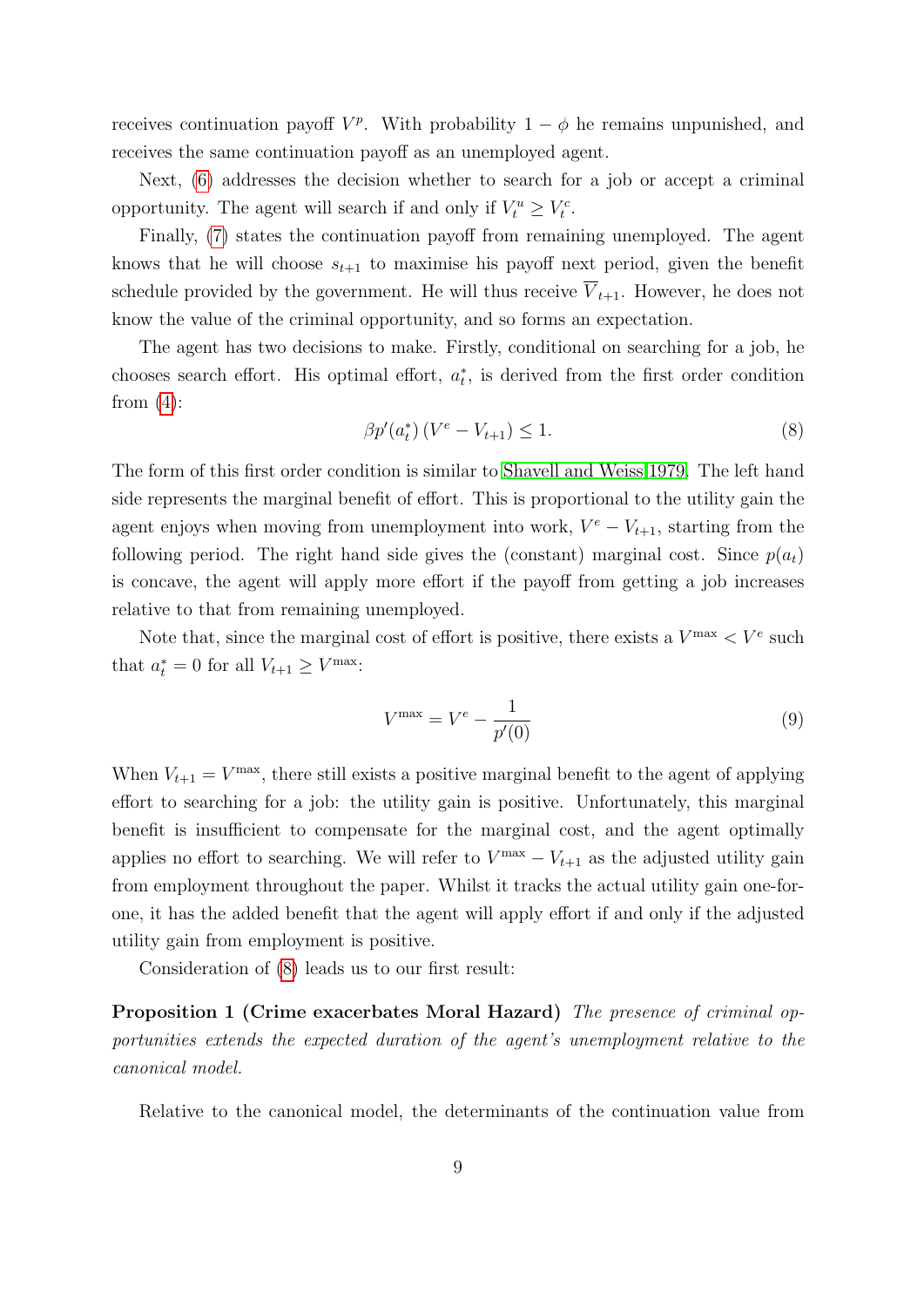remaining unemployed,  $V_{t+1}$ , are different. If the agent receives an unprofitable criminal opportunity in the following period, he will search for a job and receive  $V_{t+1}^u$  (by [\(6\)](#page-8-4)), as per the model without crime. However, if the opportunity is sufficiently profitable to induce him to accept it, he must receive a higher payoff,  $V_{t+1}^c \geq V_{t+1}^u$ . The expected payoff from remaining unemployed is therefore higher. Even if the agent does choose to search, he applies lower effort in equilibrium. Moral hazard is exacerbated. In this sense, crime can lead to unemployment, as the agent is less likely to find a job.

Secondly, whether the agent searches at all depends upon the criminal opportunity he receives. By committing crime, the agent gives up future utility. He will not get a job, and may get arrested. In order to compensate for this, the criminal opportunity must be sufficiently large:

<span id="page-10-2"></span>Proposition 2 (Threshold Criminal Opportunities) For any benefits schedule, there exists a sequence of threshold criminal opportunities,  ${c_t^*}_{t=0}^{\infty}$ , each defined by:

<span id="page-10-0"></span>
$$
u(b_t, c_t^*) \equiv u(b_t, 0) - a_t^* + \beta p(a_t^*) V^e + \beta [\phi - p(a_t^*)] V_{t+1} - \beta \phi V^p, \tag{10}
$$

such that the agent will search for a job in period t if and only if  $c_t \leq c_t^*$ .

#### **Proof.** See [A](#page-30-0)ppendix A

This period's opportunity has no impact upon the continuation payoff conditional on not finding a job or being punished,  $V_{t+1}$ . It therefore does not affect  $V_t^u$  (by [\(4\)](#page-8-1)). Conversely, by [\(5\)](#page-8-3) higher criminal opportunities increase  $V_t^c$ . The agent enjoys the payoff from his crimes,  $u(b_t, c_t)$ . From [\(6\)](#page-8-4), the agent will only accept an opportunity if  $V_t^c \geq V_t^u$ .  $c_t^*$  is the opportunity that makes the agent indifferent. Any  $c_t > c_t^*$  raises  $V_t^c$ above  $V_t^u$ , and induces the agent to accept. Likewise any  $c_t < c_t^*$  lowers  $V_t^c$  below  $V_t^u$ and causes the agent to search.

Careful consideration of [\(10\)](#page-10-0) provides a surprising result alluded to in the introduction. Casual intuition would suggest that, as unemployment benefits decline over time, the agent would commit more crime. With lower legitimate income in each period, the marginal utility of illegal income increases. We call this the static effect. This need not be the case in a dynamic setting, as future considerations may offset this incentive (a dynamic effect).

<span id="page-10-1"></span>Proposition 3 (Criminality and the Continuation Payoff) There exists  $\tilde{V}$  such that the agent's criminality decreases as the continuation payoff from unemployment declines if and only if:

 $V_{t+1} < \tilde{V}$ .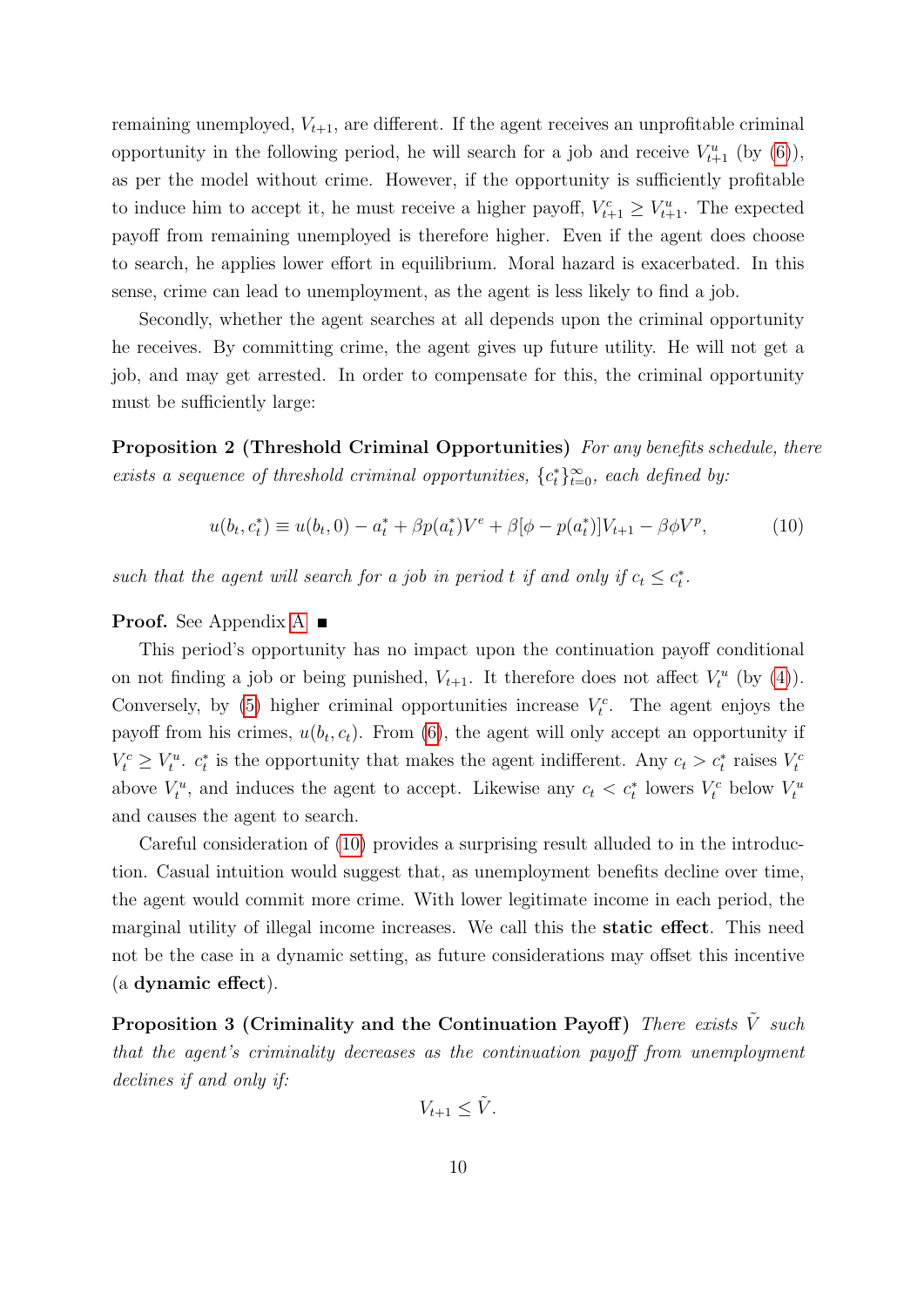#### **Proof.** See Appendix [B.](#page-30-1) ■

The probability that the agent commits a crime in any period of unemployment is  $1 - F(c<sub>t</sub><sup>*</sup>)$ , the probability of receiving a worthwhile criminal opportunity. So for his criminality to decrease as the continuation payoff from unemployment shrinks, we need that  $c_t^*$  increases. We can write:

<span id="page-11-0"></span>
$$
-\frac{\partial c_t^*}{\partial V_{t+1}} = -\frac{\beta(1 - p(a_t^*))}{u_c(b_t, c_t^*)} + \frac{\beta(1 - \phi)}{u_c(b_t, c_t^*)}.\tag{11}
$$

Reducing the continuation payoff has an impact upon the threshold criminal opportunity through two channels. The expected discounted future utility from searching for a job is  $p(a_t^*)V^e + (1 - p(a_t^*))V_{t+1}$ . A lower continuation payoff reduces this, and the risk of remaining jobless looms larger. For any given effort level, this static effect makes crime more appealing, and tends to lower the threshold opportunity (the first term in [\(11\)](#page-11-0)). However, reducing  $V_{t+1}$  also reduces  $V^c$  for the same reason. The expected discounted future utility from crime is  $\phi V^p + (1 - \phi)V_{t+1}$ . This dynamic effect tends to increase the threshold opportunity (the second term in [\(11\)](#page-11-0)). If the agent is more likely to get a job when searching than get punished after committing crime (i.e. if  $p(a_t^*) > \phi$ ), his expected discounted future utility from crime will fall faster than that from searching. The agent's criminality will decline.

In order for the agent to discount the likelihood of remaining unemployed whilst searching heavily, he must be induced to a reasonably high search effort. From [\(8\)](#page-9-0), this requires that the continuation payoff from unemployment must be sufficiently smaller than that of employment. This assumption fits with the observed transition probabilities, as noted in the introduction.

The results of this section are robust to a range of alternative assumptions. The agent bases his decision on a stationary value of employment. This could incorporate criminal opportunities taken whilst working, without affecting the main results. Since wages are costant, the employed agent's threshold criminal opportunity would also be constant. Allowing on-the-job crime would simply raise  $V^e$ , without affecting any other aspect of the model.

Empirical estimates of the different job-finding rates between criminals and noncriminals also suggest that the results would hold even if the agent could commit crime and search simultaneously. Suppose that if the agent does not commit crime he applies effort  $a_t^N$ , whereas if he commits crime he applies  $a_t^C$ . Since the agent may be punished as a result of criminal activity (superseding any job offer) the marginal benefit to search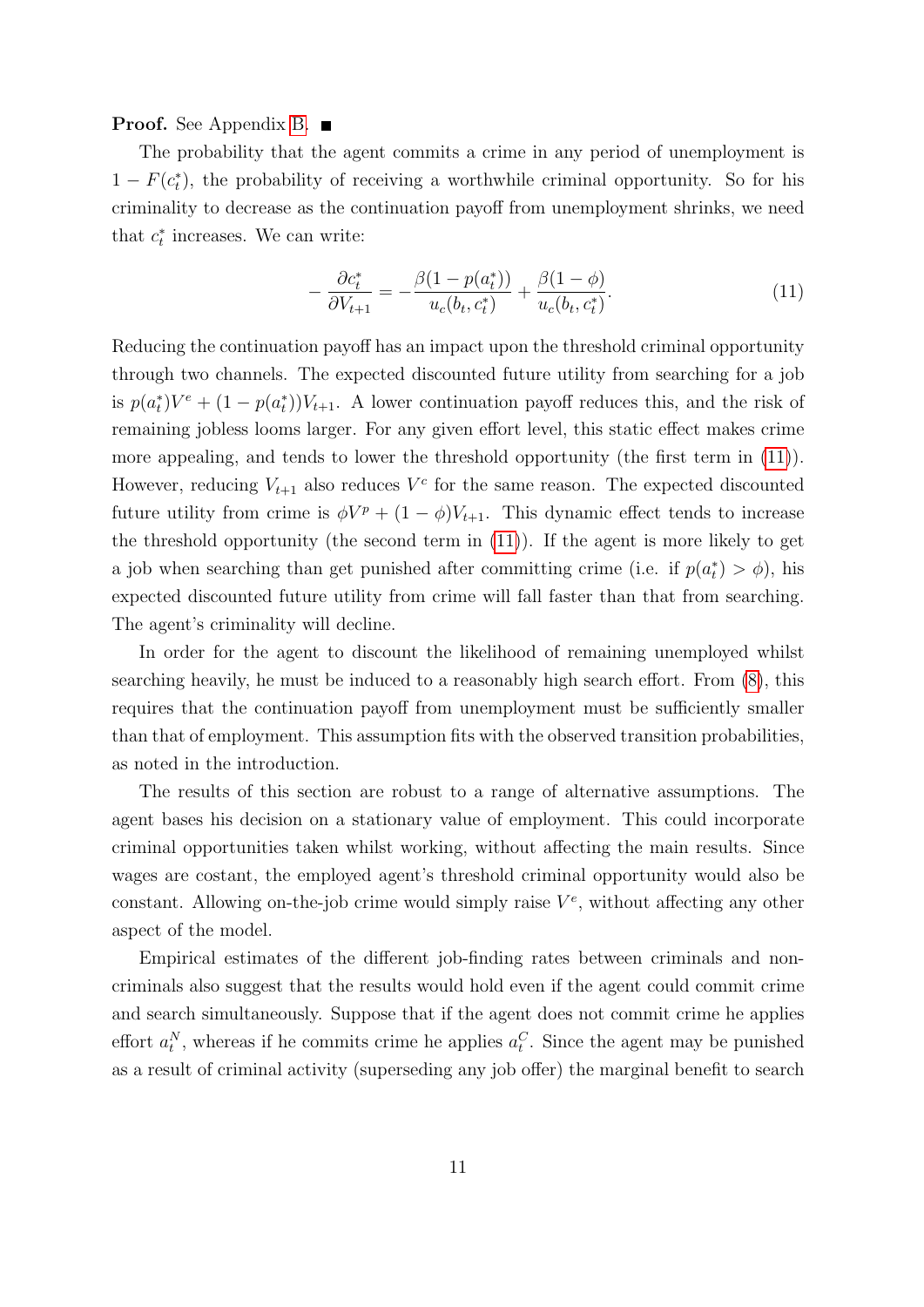effort is lower:  $a_t^C < a_t^N$ . In this case, Proposition [3](#page-10-1) would require that:

$$
[1 - p(a_t^N)] - (1 - \phi)[1 - p(a_t^C)] < 0
$$
\n
$$
\iff p(a_t^N) > \phi + p(a_t^C)(1 - \phi).
$$

[Engelhardt 2010](#page-36-7) reports that the monthly  $p(a_t^N) \ge 0.378$  at the 95% confidence level, whereas  $p(a_t^C) \le 0.179$  and  $\phi \le 0.014$ . For these values,  $\phi + p(a_t^C)(1 - \phi) = 0.190$ , well below the job finding rate for an agent who does not commit crime.

#### <span id="page-12-0"></span>4 Constant Unemployment Insurance

The literature on unemployment and crime is dominated by the assumption of constant benefits (c.f. [Burdett et al. 2003,](#page-36-0) [2004,](#page-36-1) [Engelhardt et al. 2008,](#page-36-3) [Engelhardt 2010\)](#page-36-7). This provides a useful benchmark to compare some of the analytical results deriving from our framework. The agent's problem is still described by [\(4\)](#page-8-1) - [\(6\)](#page-8-4), but with the additional restriction that  $b_t = b$ . In this case, however, the problem is stationary. The agent's optimal choices  $a_{cb}^*$  and  $c_{cb}^*$  (cb denotes constant benefits), along with the optimal continuation payoff  $V_{cb}$  are constant, and given by the solution to the following system of simultaneous equations:

$$
\beta p'(a_{cb}^*) (V^e - V_{cb}) = 1,\t\t(12)
$$

$$
u(b, c_{cb}^{*}) = u(b, 0) - a_{cb}^{*} + \beta p(a_{cb}^{*})V^{e} + \beta(\phi - p(a_{cb}^{*}))V_{cb} - \beta \phi V^{p}, \qquad (13)
$$

<span id="page-12-4"></span><span id="page-12-3"></span><span id="page-12-2"></span><span id="page-12-1"></span>
$$
V_{cb} = \frac{\int_{c=c_{cb}^{*}}^{\infty} u(b,c) f(c) dc + F(c_{cb}^{*}) u(b,c_{cb}^{*}) + \beta \phi V^{p}}{1 - \beta(1-\phi)},
$$
\n(14)

The first two equations are equivalent to [\(8\)](#page-9-0) and [\(10\)](#page-10-0). The third equation defines the continuation payoff from remaining unemployed. With probability  $1 - F(c_{cb}^*)$  a sufficiently good opportunity comes along to induce the agent to commit crime. He expects to receive  $\int_{c=c_{cb}^*}^{\infty} u(b, c) \frac{f(c)}{1-F(c)}$  $\frac{f(c)}{1-F(c_{cb}^*)}$ dc in the current period and  $(1-\phi)V_{cb} + \phi V^p$  in the future. Otherwise (with probability  $F(c_{cb}^*)$ ) the agent receives  $V^u$ . Substituting for  $V^u$  using [\(4\)](#page-8-1) and [\(13\)](#page-12-1), and then solving for  $V_{cb}$  yields [\(14\)](#page-12-2).

Suppose that the government increases the unemployment benefit it offers. Higher benefits increase the continuation payoff from remaining unemployed for the obvious reason. As a result, if the agent does not receive an acceptable criminal opportunity, he lowers his search effort. The effect on his criminality is interesting:

Lemma 1 (Criminality and Benefits) If  $\frac{\partial^2 u}{\partial b \partial c}$  $\frac{\partial^2 u}{\partial b \partial c_t} \geq 0$ , the agent's criminality declines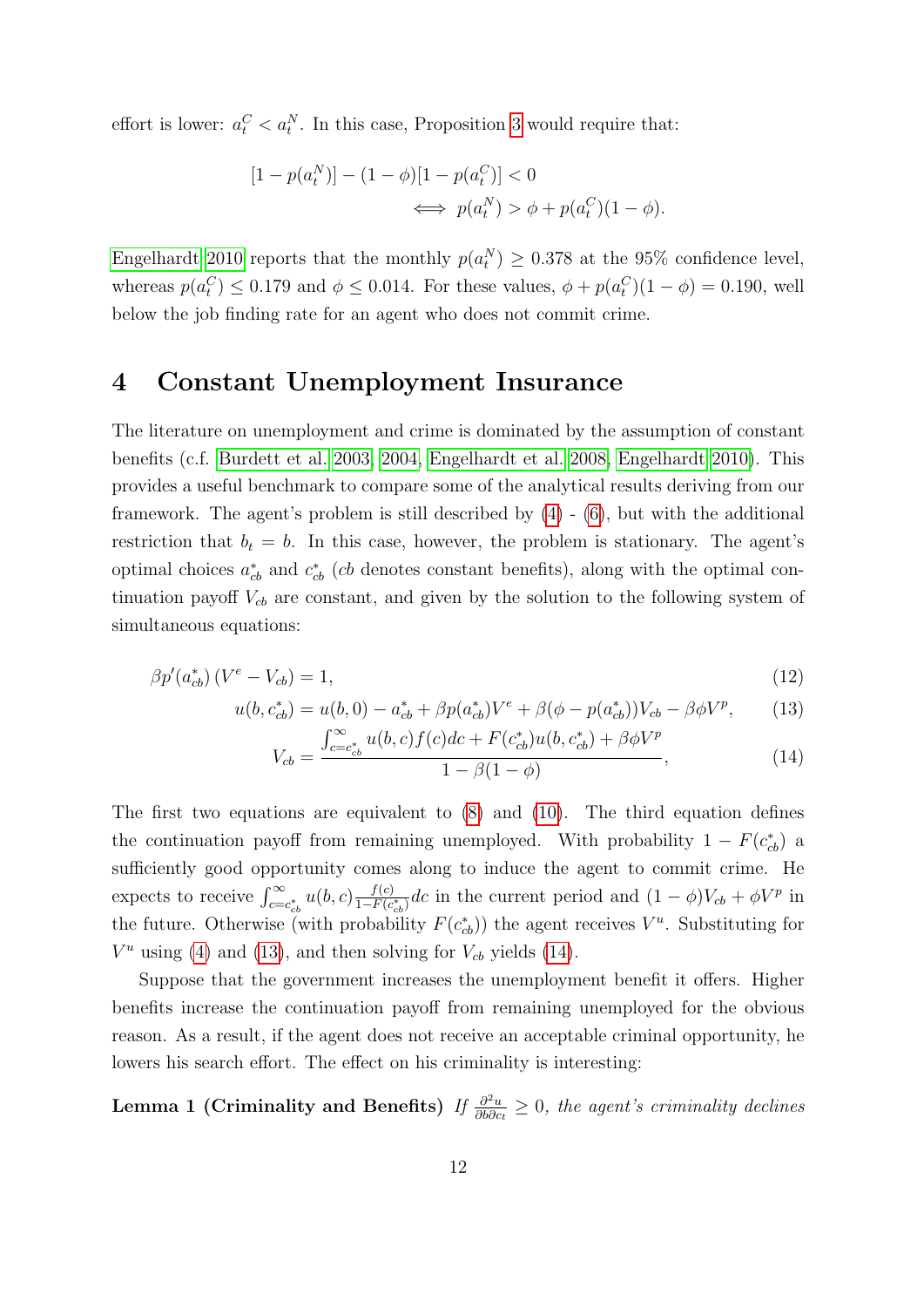as benefits declines:

<span id="page-13-0"></span>
$$
-\frac{\partial c_{cb}^*}{\partial b} > 0.
$$

The proof follows a simple application of the Implicit Function Theorem to [\(12\)](#page-12-3) - [\(14\)](#page-12-2). This yields that  $-\frac{\partial c_{cb}^*}{\partial b} > 0$  if and only if:

$$
\{u_b(b, c_{cb}^*) - u_b(b, 0)\} - \beta[\phi - p(a_{cb}^*)] \frac{\int_{c_{cb}^*}^{\infty} u_b(b, c) f(c)dc + F(c_{cb}^*) u_b(b, c_{cb}^*)}{1 - \beta(1 - \phi)} > 0. \tag{15}
$$

The first term in parentheses in [\(15\)](#page-13-0) relates to the static effect. It compares the marginal utility of benefits with and without accepting the threshold criminal opportunity. If  $\partial^2 u$  $\frac{\partial^2 u}{\partial b \partial c_t}$  < 0 then the term is negative. A fall in benefits increases the static incentive to commit crime. Conversely, if  $\frac{\partial^2 u}{\partial h \partial c}$  $\frac{\partial^2 u}{\partial b \partial c_t} \geq 0$  as, for example, would be the case with additive separable utility, then falling benefits weakly reduce the static incentive to commit crime.

The second term in [\(15\)](#page-13-0) describes the dynamic effect. The fall in benefits reduces the continuation payoff from remaining unemployed. Following [\(11\)](#page-11-0), this increases the threshold criminal opportunity. The expected continuation payoff from crime,  $\phi V^p + (1-\phi)^2$  $\phi$ ) $V_{cb}$ , decreases faster than the expected continuation payoff from searching,  $p(a_{cb}^*)V^e$  +  $(1 - p(a_{cb}^*))V_{cb}$ , as  $1 - \phi > 1 - p(a_{cb}^*)$ . This makes crime less appealing, and, at the margin, tends to increase  $c_{cb}^*$ .

Summarising, if  $\frac{\partial^2 u}{\partial b \partial c}$  $\frac{\partial^2 u}{\partial b \partial c_t} \geq 0$ , both static and dynamic effects lead to a reduction in criminality. Crime is (weakly) less appealing in terms of instantaneous utility, and (strictly) less appealing in terms of future discounted utility. If  $\frac{\partial^2 u}{\partial b \partial c}$  $\frac{\partial^2 u}{\partial b \partial c_t}$  < 0, the two effects counteract one another. Whilst crime is more appealing immediately, it is still less appealing in terms of future utility. Criminality may therefore increase or decrease depending upon the magnitude of each effect.

<span id="page-13-1"></span>Whilst Lemma [1](#page-12-4) seems to conflict with a lot of the empirical work, it is worth noting that this literature tends to focus on workers' earnings. Our model is entirely consistent with their findings:

Lemma 2 (Criminality and Wages) Criminality declines as wages from employment increase:

$$
\frac{\partial c_{cb}^*}{\partial w} > 0.
$$

As wages increase, the payoff from getting a job rises relative to remaining unemployed. This directly increases the expected payoff from searching. Moreover, the marginal benefit of search effort increases, raising effort and causing the agent to place a higher probability on a successful search. This further increases the payoff from searching, reducing the criminality of the agent.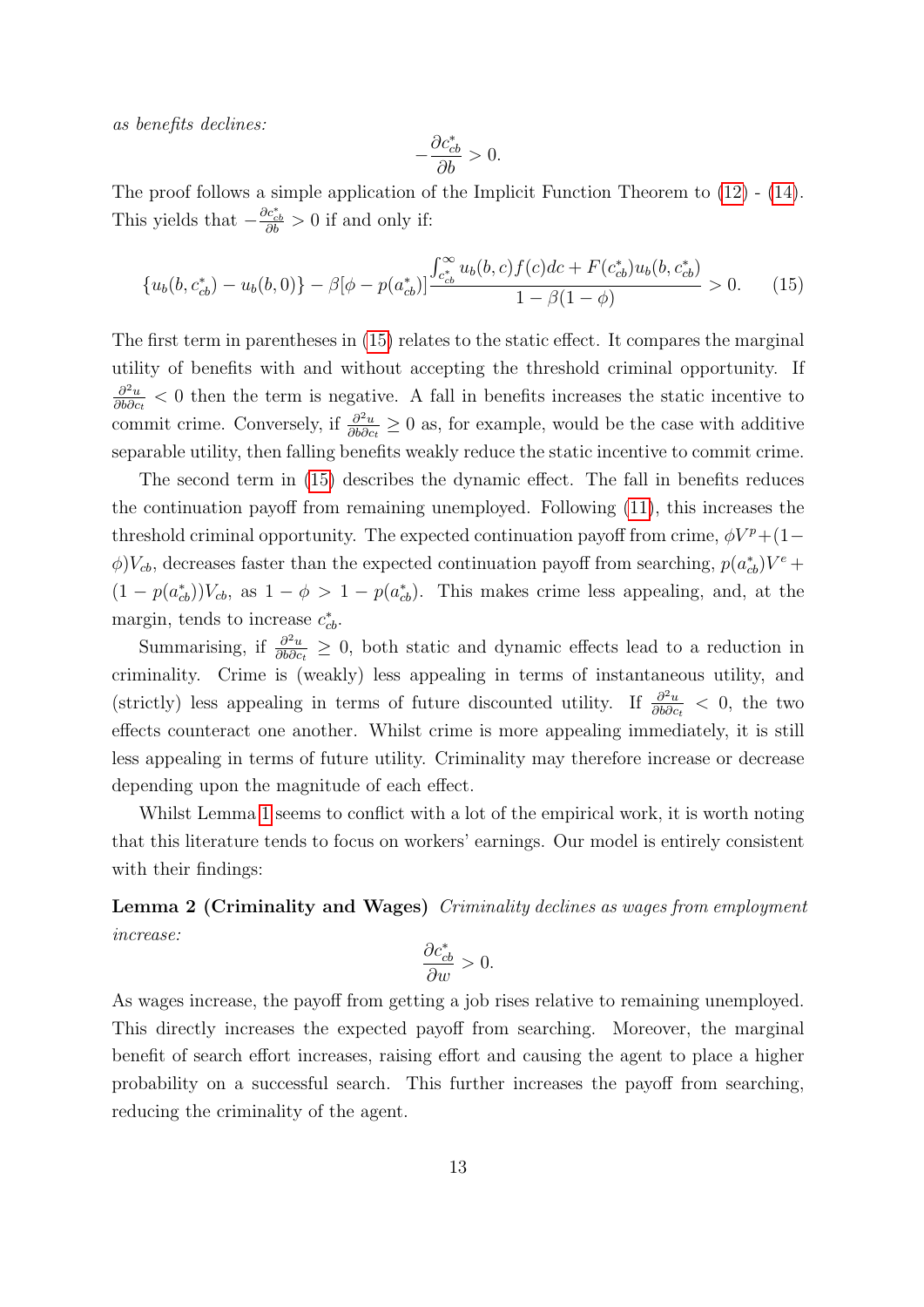We can also assess the impact of anti-crime policies in this setting. Consider an increase in the probability of conviction,  $\phi$ . If  $V_{cb} > V^p$ , this lowers the continuation payoff to crime. The agent is less willing to accept criminal opportunities.  $c_{cb}^*$  increases in [\(13\)](#page-12-1). Although the increase in  $c_{cb}^*$  raises  $V_{cb}$  in [\(14\)](#page-12-2), it is discounted more heavily due to the high likelihood of being punished. Overall,  $V_{cb}$  declines. In [\(12\)](#page-12-3), the optimal search effort thus increases.

More severe punishment (a fall in  $V^p$ ) will have a similar effect. The agent will be less willing to commit crime, as the continuation payoff from being caught has fallen in [\(13\)](#page-12-1). It also reduces the expected continuation payoff from crime in [\(14\)](#page-12-2). Once again, since unemployment is less comfortable than previously, optimal effort increases.

### <span id="page-14-0"></span>5 Optimal Unemployment Insurance

We now consider optimal unemployment insurance. The government announces the benefit schedule prior to any decisions by the agent. Although it does not observe these decisions, it knows how the agent will react to its policy. It is thus in a position to not only choose benefits in each period, but also (implicitly) the agent's effort and threshold criminal opportunity.

The agent's reaction to the benefits schedule allow us to be more explicit about three elements of the model that are important for the government's decision. The probability of remaining unemployed:

$$
\mathbb{P}(\text{Unemployed in } t + 1 | \text{Unemployed in } t) = (1 - F(c_t^*))(1 - \phi) + F(c_t^*)(1 - p(a_t^*))
$$
  
= 1 - \phi + F(c\_t^\*)(\phi - p(a\_t^\*)).

The probability that the agent receives a worthwhile criminal opportunity in period  $t$  is  $1 - F(c_t^*)$ . In this case, he remains unemployed with probability  $1 - \phi$ . Otherwise, he remains unemployed with probability  $1 - p(a_t^*)$ .

The government does not observe the criminal opportunity that the agent receives. However, it knows that the agent only accepts opportunities above  $c_t^*$ . The expected payoff from an accepted opportunity is:

$$
\mathbb{E}[u(b_t, c)|c \ge c_t^*] = \int_{c=c_t^*}^{\infty} u(b_t, c) \frac{f(c)}{1 - F(c_t^*)} dc.
$$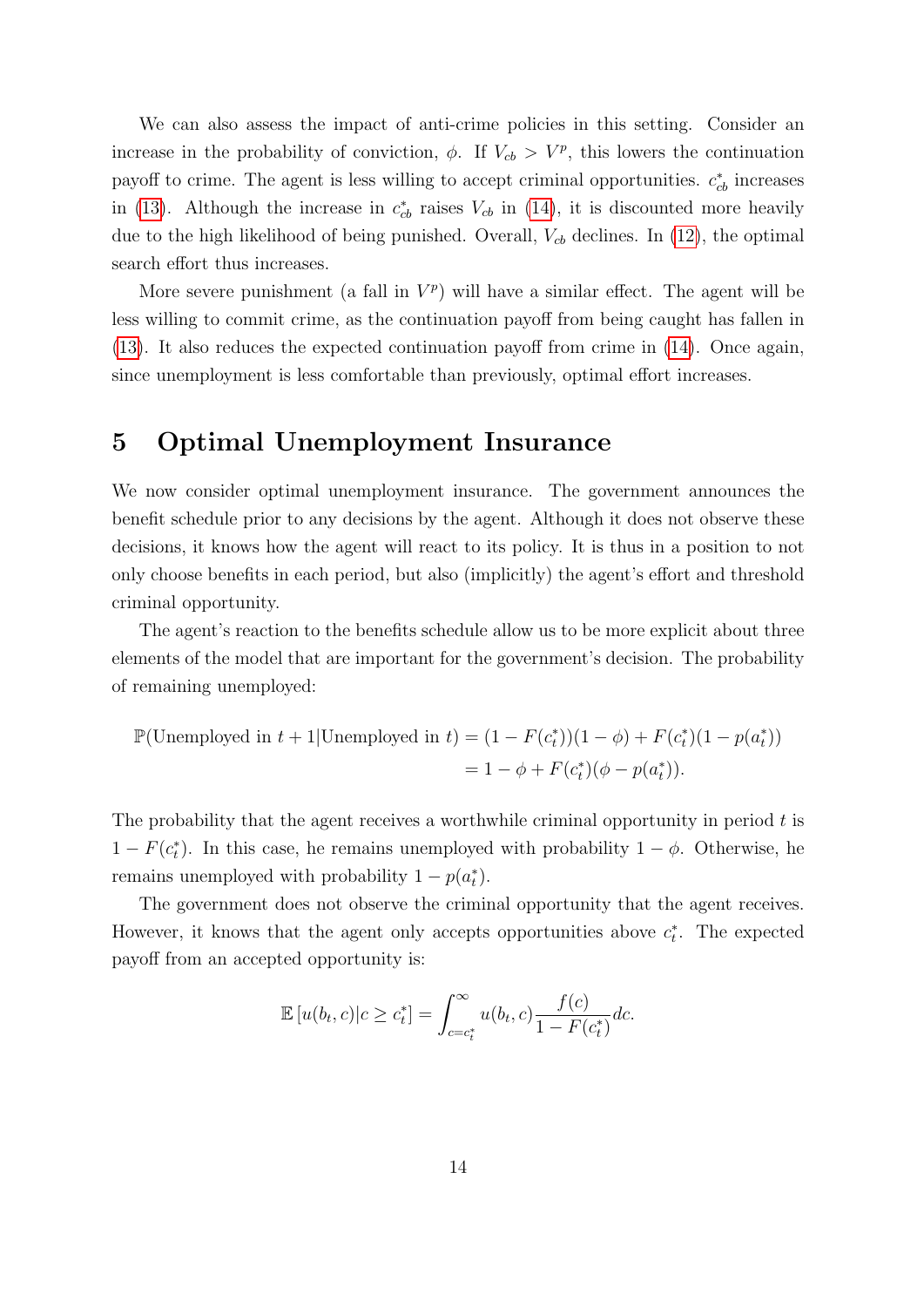Similarly the expected damage caused by an accepted criminal opportunity is:

$$
\mathbb{E}\left[d(c,\delta)|c\geq c_t^*\right] = \int_{c=c_t^*}^{\infty} d(c,\delta)\frac{f(c)}{1-F(c_t^*)}dc.
$$

The government never observes the criminal opportunity received by the agent, nor whether he chose to accept it. So, in period  $t$ , it has the same information about the agent's welfare as the agent himself had in period  $t - 1$ . The government's expectation of the agent's discounted lifetime utility from being unemployed in period  $t$  is simply Vt . Following the recursive contracts literature [\(Spear and Srivastava 1987;](#page-37-12) [Phelan](#page-37-13) [and Townsend 1991\)](#page-37-13), the problem of minimising the expected discounted cost to the government of providing these benefits given by [\(2\)](#page-7-2) can be represented recursively as follows:

<span id="page-15-0"></span>
$$
C\left(V_{t}\right) = \min_{b_{t}, a_{t}^{*}, c_{t}^{*}, V_{t+1}} \left\{ b_{t} + \int_{c=c_{t}^{*}}^{\infty} d(c, \delta) f(c) dc + \beta [1-\phi + F(c_{t}^{*})(\phi - p(a_{t}^{*}))] C\left(V_{t+1}\right) \right\}
$$
(16)

subject to:

<span id="page-15-1"></span>
$$
V_t \leq F(c_t^*) \left\{ u(b_t, 0) - a_t^* + \beta p(a_t^*) V^e + \beta (1 - p(a_t^*)) V_{t+1} \right\}
$$
  
+ 
$$
(1 - F(c_t^*)) \left\{ \int_{c=c_t^*}^{\infty} u(b_t, c) \frac{f(c)}{1 - F(c_t^*)} dc + \beta (1 - \phi) V_{t+1} + \beta \phi V^p \right\}
$$
 (17)  
(8) and (10)

where  $V_1 = V$ , the amount promised by the government upon becoming unemployed.

Equation [\(16\)](#page-15-0) describes the cost of providing unemployment insurance. In the current period, the government provides benefit  $b_t$ . It only suffers damage from crime if the agent chooses to accept his opportunity rather than searching for a job (if  $c_t > c_t^*$ ). In the following period, assuming that the agent neither finds a job or gets punished, the government is still committed to providing  $V_{t+1}$  expected lifetime utility. Following the work of [Hopenhayn and Nicolini 1997,](#page-37-7) we assume that  $C(\cdot)$  is increasing and convex.

Equation [\(17\)](#page-15-1) is the promise-keeping constraint. It requires that the unemployed agent's expected discounted utility is at least  $V_t$ . With probability  $F(c_t^*)$ , the criminal opportunity is insufficient to induce the agent to commit crime. He receives  $V_t^u$ , and apply effort  $a^*$  to finding a job. Otherwise, he commits crime and receives (in expectation)  $\int_{c=c^*}^{\infty} V^c f(c)dc$ . Constraints [\(8\)](#page-9-0) and [\(10\)](#page-10-0) incorporate the agent's responses into the policy decision.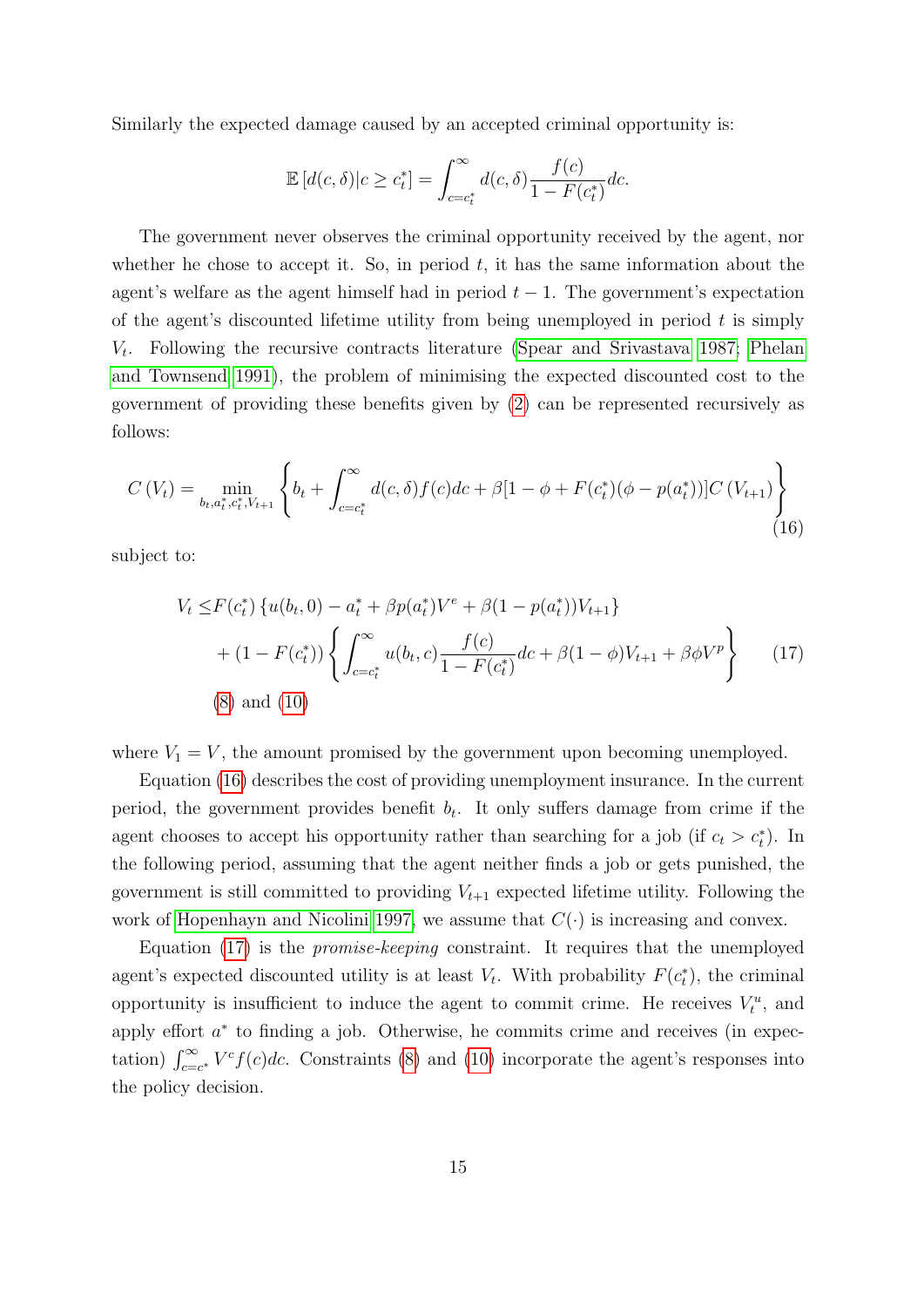<span id="page-16-0"></span>The solution to [\(16\)](#page-15-0) is as follows:

Proposition 4 (Optimal Unemployment Insurance) For any instantaneous utility function,  $u(y_t, (1-s_t)c_t)$ , if  $V_t \leq \tilde{V}$  then the optimal unemployment insurance schedule involves reducing the continuation payoff from unemployment over time.

#### **Proof.** See Appendix [C.](#page-31-0) ■

The intuition behind this result is very similar to that of the canonical model. By paying the majority of the promised utility in the early stages of unemployment, the government creates a declining expected continuation payoff from remaining unemployed. Since the agent knows that his situation will only get worse in the future, he applies more effort to search for a job. When crime is introduced, a second channel opens up through the dynamic effect. Reducing the continuation payoff from unemployment causes the payoff from crime to decline faster than the payoff from searching. The agent foregoes criminal opportunities that would previously have been attractive, in order to try to get a job. Reducing the continuation payoff thus reduces crime as well.

<span id="page-16-1"></span>The impact of the dynamic effect on the optimal unemployment insurance schedule with opportunistic crime can be further drawn out by considering how the schedule changes when the cost of crime (as measured by  $\delta$ ) increases:

Lemma 3 (Crime Increases Front-Loading of Welfare) For any instantaneous utility function,  $u(y_t, (1-s_t)c_t)$ , when the damage associated with opportunistic crime increases, the continuation payoff from unemployment declines.

When the damage from crime increases, its significance in the cost of supporting the unemployed agent increases. The government becomes more inclined to use the benefit schedule as an anti-crime policy tool. Taking advantage of the dynamic effect, it reduces the continuation payoff more rapidly. This tends to lower the agent's utility in every period, as well as reduce his utility from crime. The agent becomes worse off. The government has breached its promise to provide the agent with a given amount of welfare. To adjust for this, whilst still reducing crime, the government further frontloads welfare. In the early stages of unemployment, it is more generous than it had previously been. This enables it to lower the agent's welfare more rapidly, eventually reducing the continuation payoff below that of the original scheme.

The static effect does create added complications for optimal benefit payments, as we saw in Lemma [1.](#page-12-4) On the one hand, falling benefits lower the continuation payoff over time, as already mentioned. However, it also potentially increases the utility gain from a given criminal opportunity. Legitimate income is lower, so the marginal utility of crime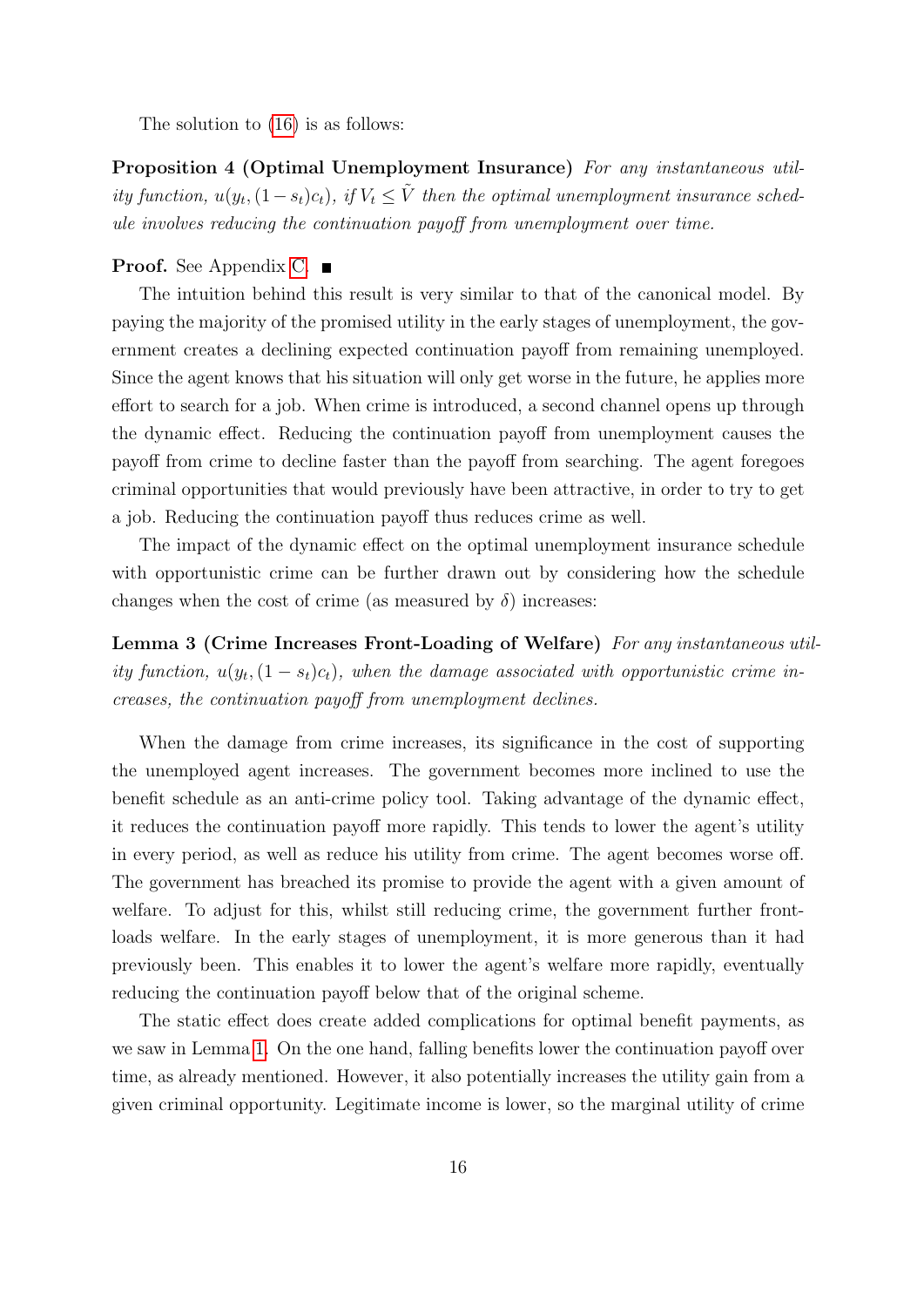may be higher. This muddies the water regarding whether benefits should optimally decline. However, if we make an additional assumption about the form of the utility function, we can be more explicit:

<span id="page-17-3"></span>Proposition 5 (Optimal Unemployment Insurance with Additive Separability) If  $V_t \leq \tilde{V}$  and utility from legitimate income and crime is additively separable, then the optimal unemployment insurance schedule involves reducing benefit payments over time.

#### **Proof.** See Appendix [D.](#page-32-0) ■

If utility from legitimate and illegal income is additively separable, declining benefits will have no impact upon the marginal utility of crime.<sup>[5](#page-17-1)</sup> There is no static effect. Only the dynamic effect remains. The optimal policy will still lead to the continuation payoff from unemployment falling, increasing the agent's incentive to search for a job and unambiguously lowering his criminality.

#### <span id="page-17-0"></span>6 Calibration and computation

Table [1](#page-19-0) summarizes the calibration of the parameters for the numerical analysis. Unless otherwise stated, parameters will be maintained at these baseline values. Instantaneous utility is given by  $u(y_t, (1 - s_t)c_t) = \frac{y_t^{1-\sigma}}{1-\sigma} + \frac{[(1-s_t)c_t]^{1-\sigma}}{1-\sigma}$  $\frac{s_t/c_t}{1-\sigma}$ . Following [Hopenhayn and Nicol](#page-37-7)[ini 1997,](#page-37-7) we set  $\sigma = 0.5$ . The probability of finding a job is  $p(a) = 1 - \exp(-ra)$ . The parameter  $r > 0$  is calibrated so that  $p(a_t^*) = 0.1$  in the stationary equilibrium without unemployment insurance. The discount rate is  $\beta = 0.999$ , and the weekly wage is  $w = 100$ .

Criminal opportunities are specified over a finite and discrete grid of  $n = 4001$ equally spaced points;  $c_i$ ,  $i = 1, ..., n$ . It varies from zero  $(c_1 = 0)$  to twice the weekly wage  $(c_n = 200)$ . The probability of receiving a criminal opportunity is given by a discretised exponential probability density function:

<span id="page-17-2"></span>
$$
q_i = \frac{f(c_i|\mu)}{\sum_{j=1}^n f(c_j|\mu)},
$$
\n(18)

with  $f(c_i|\mu) = \frac{1}{\mu}e^{-\frac{i}{\mu}},$  and  $i = 1, ..., n$ . An increase in  $\mu$  leads to an increase in the probability of earning high income from crime. As  $\mu$  becomes infinitely large the PDF of each criminal opportunity tends towards the uniform distribution. In the numerical analysis we examine the sensitivity of the results to different values of  $\mu$ .

<span id="page-17-1"></span> $\overline{5}$ This assumption is ubiquitous in the search and matching literature, and is employed by [Burdett](#page-36-0) [et al. 2003,](#page-36-0) [2004,](#page-36-1) [Engelhardt et al. 2008](#page-36-3) and [Engelhardt 2010.](#page-36-7)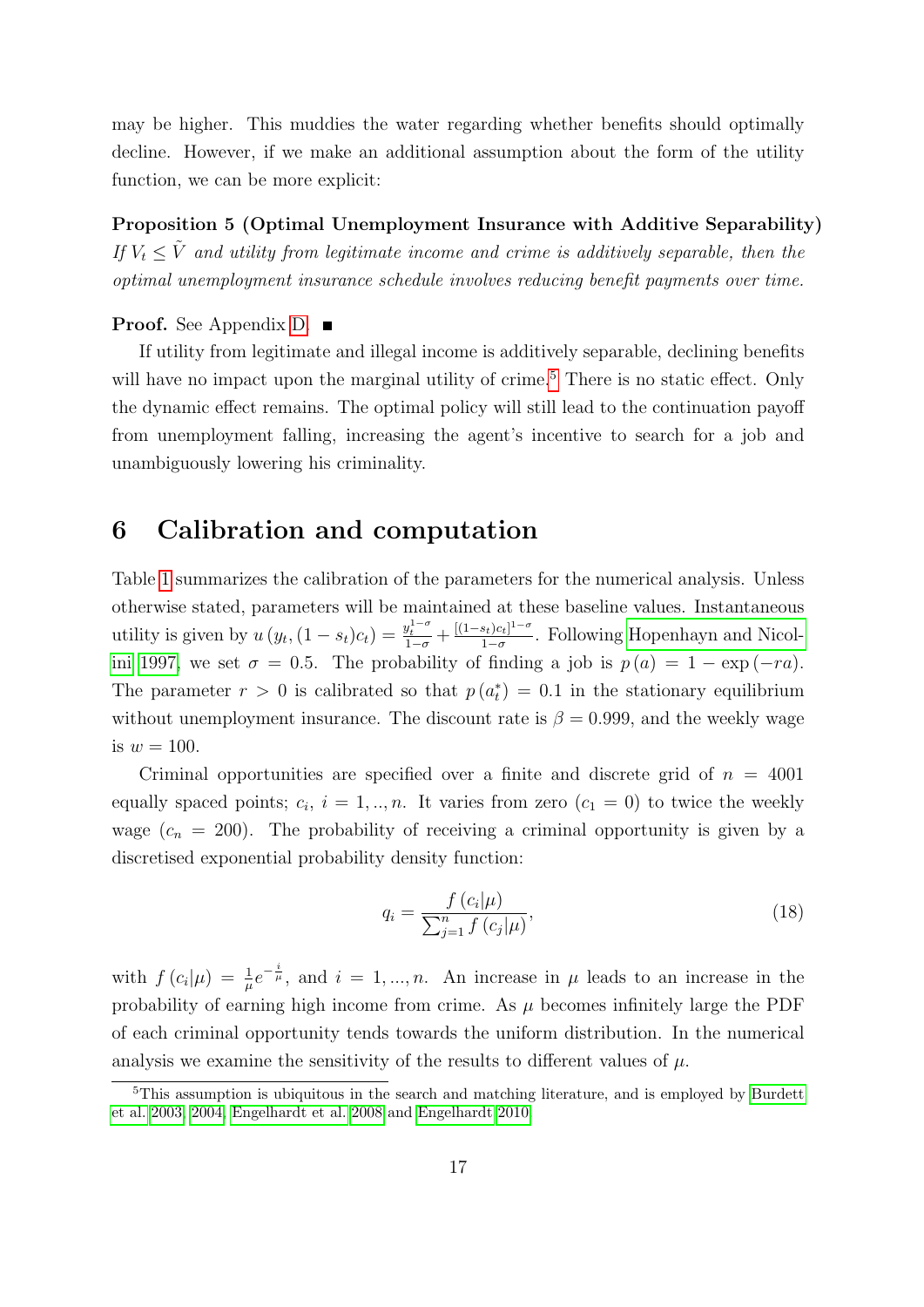When using the job-finding probability function of [Hopenhayn and Nicolini 1997,](#page-37-7)  $V^{\max} = V^e - \frac{1}{r\beta}$  from [\(9\)](#page-9-1). The adjusted utility gain from employment is therefore:

$$
V^{\max} - V_{t+1} = V^e - V_{t+1} - \frac{1}{r\beta}
$$

For given r and  $\beta$ , the adjusted utility gain from employment and actual utility gain from employment move one-to-one. However, when  $V^{\max} - V_{t+1} = 0$ , then  $a_t^* = 0$ .

The benchmark conviction rate is set to  $\phi = 1.56E - 4$ . This is derived starting from the annual unemployment incarceration rate of 18.5 per cent and the average prison duration (APD) of 12 months for property crime reported by [Imrohoroglu et al. 2004.](#page-37-6) The weekly probability of being convicted is then calculated as  $0.0039$ .<sup>[6](#page-18-0)</sup> Since we treat punishment as an absorbing state, we then rescale  $\phi$  so that the expected punishment from 12 months in prison with a conviction probability of 0.0039 is the same as the that for a life sentence (an APD of 25 years). The benchmark conviction rate  $\phi$  is thus measured as 4 per cent  $(=\frac{1}{25})$  of this value. We also examine the sensitivity of the results when the APD is 6, 9, 15 and 18 months by rescaling appropriately.

The damage from crime is proportional to the utility from a criminal opportunity:  $d(c_i) = \delta \frac{c_i^{1-\eta}}{1-\eta}, i = 1, 2, ..., n$ . In the benchmark computation we assume  $\delta = 1$ . To derive this, we first collect an estimate of the average social cost of property crime reported by [Cohen and Piquero 2009.](#page-36-11) To link this to the criminal's payoff, we then compute the average value of stolen property per crime from the FBI's Uniform Crime Report [\(Federal Bureau of Investigation 2010\)](#page-36-12). Comparing these two estimates suggests that the damage from property crime is of the same order as the criminal's payoff. Again, different values for the factor  $\delta$  are used to examine the sensitivity of the results to changes in the cost of crime.

The solution to the model under constant unemployment insurance is derived by iterating the agent's Bellman equations  $(4)$  -  $(6)$ , given  $(3)$  and  $(7)$ . Starting from an initial arbitrary value of V,  $r$  is determined from the FOC  $(8)$  using the stationary equilibrium value of the search probability when  $b = 0$ . This is then replaced into  $p(a_t^*)$ to determine the stationary equilibrium search intensity  $a_t^*$ , which in turn can be used to compute  $V^u$  and  $V^c$  in [\(4\)](#page-8-1) and update V in [\(7\)](#page-8-5). Once convergence is achieved, the stationary equilibrium threshold income from crime is computed from [\(10\)](#page-10-0). This allows

<span id="page-18-0"></span> $6$ The probability of being convicted at some point during the year  $(0.185)$  is equal to the probability of being convicted in the first week  $(\phi)$  plus the probability of escaping in the first week, but being convicted in the second  $((1 - \phi)\phi)$ , plus the probability of escaping in the first two weeks, but being convicted in the third  $((1 - \phi)^2 \phi)$  etc. Summing the geometric progression over all 52 weeks yields  $\frac{\phi(1-\phi)^{53}}{1-(1-\phi)} = (1-\phi)^{53} = 0.185$ . Solving yields  $\phi = 0.0039$ .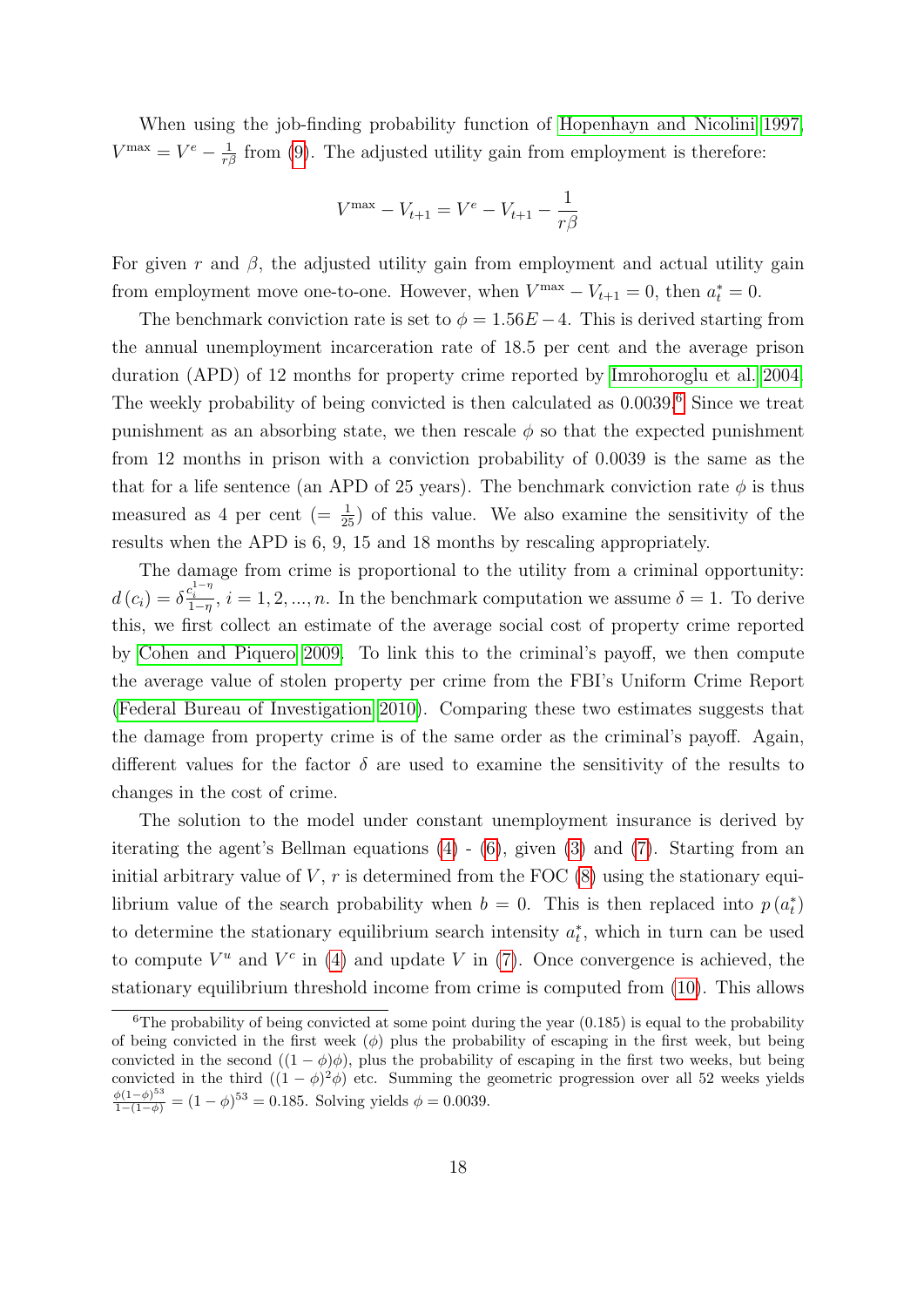| Parameter      | Value            | Description                                     |
|----------------|------------------|-------------------------------------------------|
| 13             | 0.999            | Discount rate                                   |
| $\overline{w}$ | 100              | Wage                                            |
| $\sigma$       | $0.5^{\circ}$    | Relative risk aversion unemployed               |
| $\varphi$      | $1.56E - 04$     | Incarceration prob., based on 12 months APD     |
|                |                  | Damage from crime in $\%$ of utility from crime |
| $c_1$          | $\theta$         | Minimum payoff from crime.                      |
| $c_n$          | <b>200</b>       | Maximum payoff from crime.                      |
| $n_{\rm}$      | 4001             | Number of possible criminal opportunities       |
| $V^p$          | $\left( \right)$ | Value of punishment                             |
| $\mu$          | 5000             | Parameter of PDF income from crime              |

<span id="page-19-0"></span>Table 1: Benchmark calibration of the model parameters

the computation of the expected value of a criminal opportunity and the cumulative probability of the utility from not committing crime - the first and second terms respectively on the numerator of [\(14\)](#page-12-2) - consistent with the stationary equilibrium solution for the continuation value  $V_{cb}$ . This algorithm can be implemented for any constant value of b.

The numerical solution under optimal insurance is derived using an algorithm based upon Chebyshev polynomials. We perform the computation in three stages. Firstly, the original government problem of minimizing the cost function [\(16\)](#page-15-0) with respect to four variables, is reduced to minimization over a single variable. This is done using the constraints in [\(8\)](#page-9-0), [\(10\)](#page-10-0) and [\(17\)](#page-15-1) to eliminate  $b_t$ ,  $a_t^*$  and  $c_t^*$  as choice variables from the Bellman equation [\(16\)](#page-15-0), thereby reducing the minimization over  $V_{t+1}$  alone. Chebyshev polynomial approximation applies to functions on bounded intervals. For this reason, in the second stage, we derive upper and lower bounds for the continuation payoff from remaining unemployed  $V_{t+1}$ . The agent can never be worse off than in the absence of unemployment insurance. From  $(12) - (14)$  $(12) - (14)$  $(12) - (14)$ , substituting  $b = 0$  identifies the lower bound  $V^{\min}$ . Similarly the government would never wish to give sufficient insurance as to provide no incentive to search for a job. This identifies an upper bound for the continuation value  $V^{\text{max}}$  from [\(8\)](#page-9-0) with  $a_t^* = 0$ . We are now in a position in which we can solve the government's problem.

In the third stage, we implement the algorithm for the numerical derivation of the solution. The approximator is based on a fifth-order Chebyshev polynomial with 15 interpolation nodes. The approximate solution is derived by adapting the Chebyshev regression algorithm proposed by [Judd 1998](#page-37-14) (pp. 223) to the minimisation problem defined in the first stage. See Appendix [E](#page-33-0) for a detailed discussion of the computational method.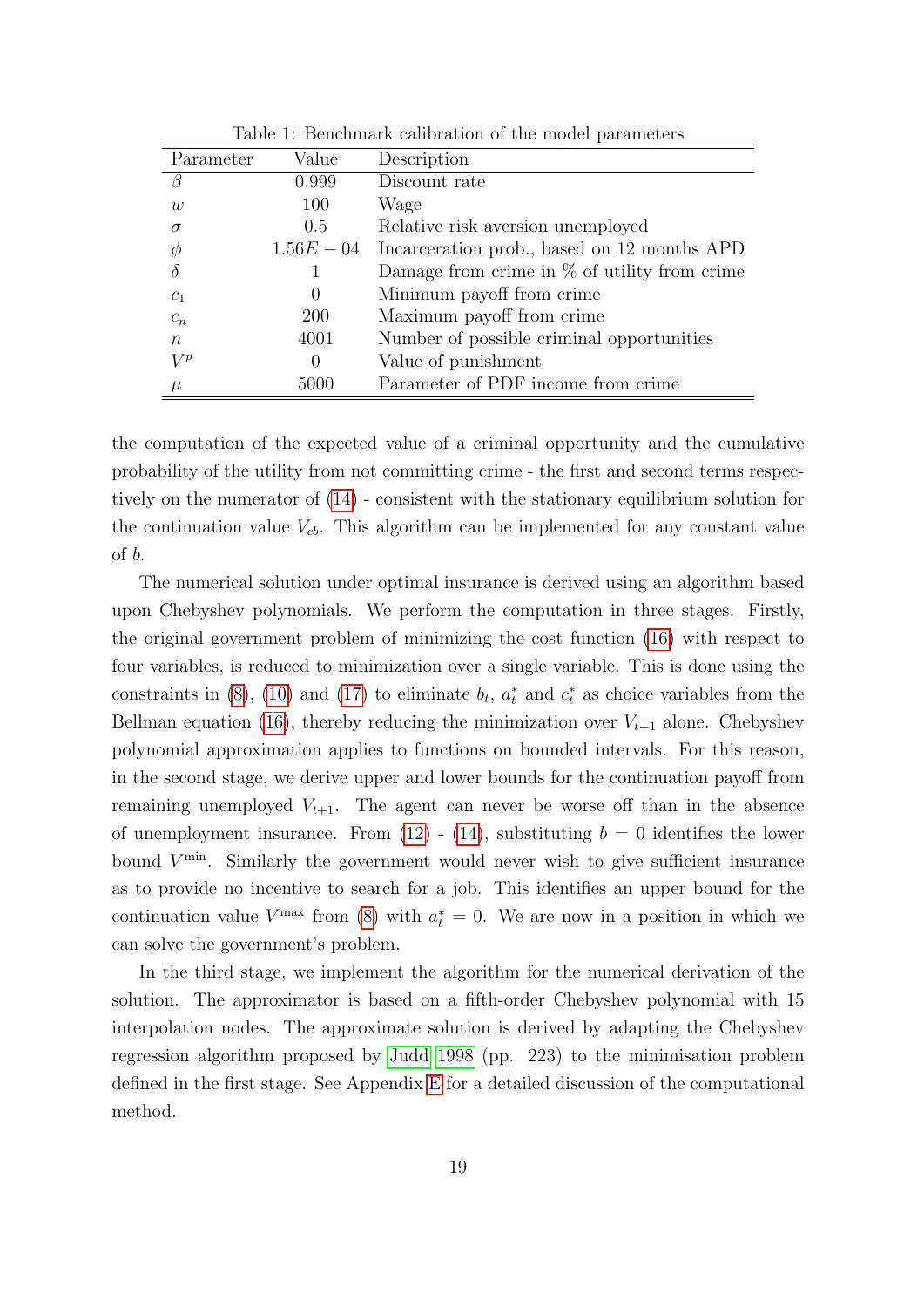### <span id="page-20-0"></span>7 Results

#### 7.1 Constant Unemployment Insurance

Figure [2](#page-20-1) depicts the stationary equilibrium solution with constant  $b = 0$  for three alternative distributions of criminal opportunities. The panels on the left side plot the associated PDFs. Those on the right side display the corresponding values of unemployment  $V_t^u$ , crime  $V_t^c$  and the expected continuation payoff from remaining unemployed  $V_{cb}$  (given by [\(4\)](#page-8-1), [\(5\)](#page-8-3) and [\(14\)](#page-12-2) respectively) for different realisations of the current period criminal opportunity. The equilibrium  $V_t^c$  is a concave function of the criminal opportunity drawn in the current period, reflecting the concavity of the instantaneous utility function. Conversely,  $V_t^u$  and  $V_{cb}$  are independent of the current realisation. The threshold criminal opportunity is given by the intersection of the  $V^u$  and  $V^c$  curves. Any opportunity with higher value induces the agent to commit crime:  $V_t^c > V_t^u$ . Likewise, any opportunity with a lower value is rejected in favour of searching for a job.

A second feature can be discerned from Figure [2.](#page-20-1) As the probability of receiving high value criminal opportunities increases (as we move from the top panels to the bottom),



<span id="page-20-1"></span>Figure 2: The value of crime,  $V_t^c$ , searching,  $V_t^u$ , and expected continuation payoff from being unemployed,  $V_{cb}$  in stationary equilibrium with constant unemployment insurance  $(b = 0)$  for different distributions of criminal opportunities.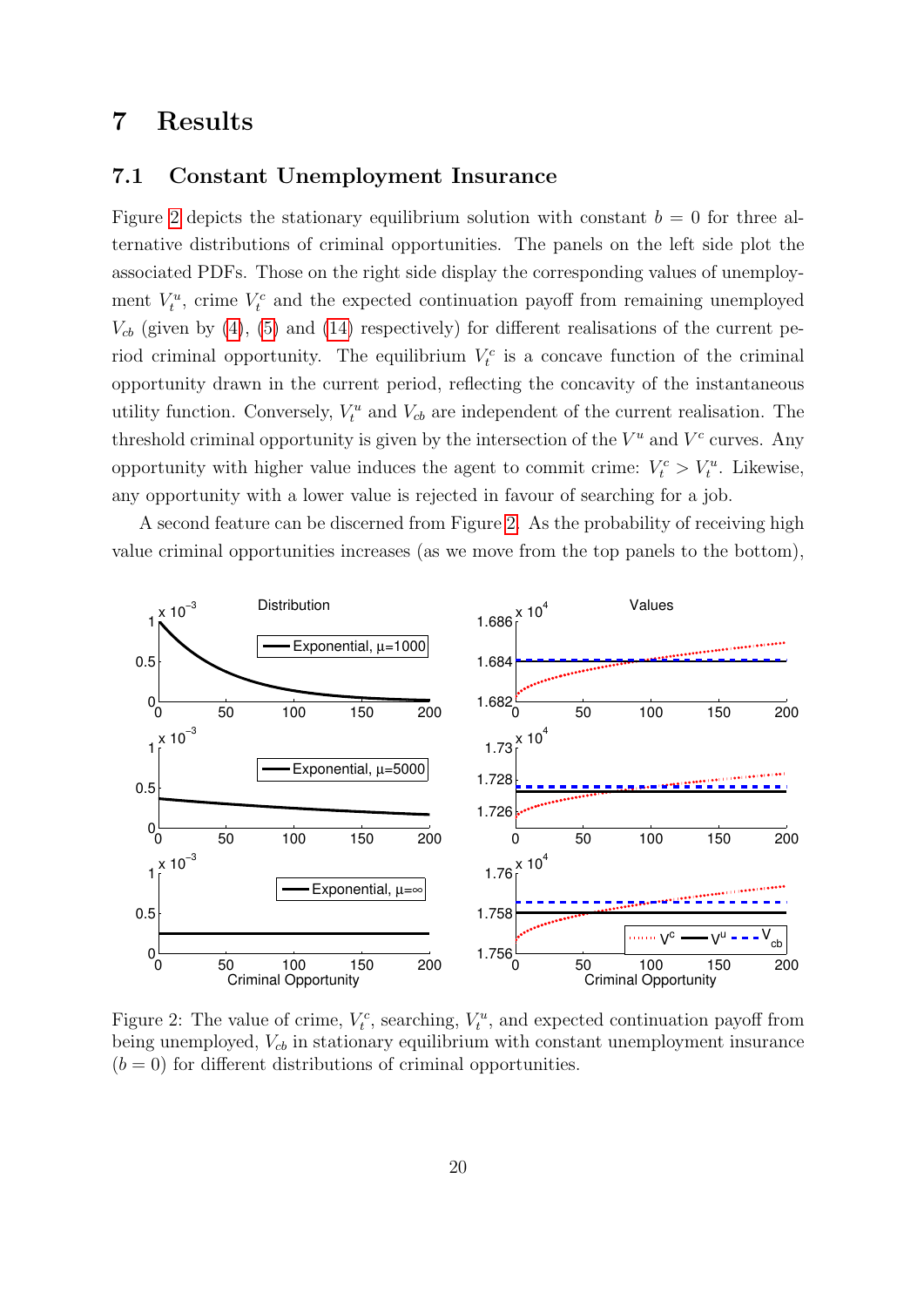the expected continuation payoff from remaining unemployed,  $V_{cb}$  grows. From [\(4\)](#page-8-1) and [\(5\)](#page-8-3), this raises both  $V_t^u$  and  $V_t^c$ . However, since  $\beta(1-\phi)V_{cb} > \beta(1-p(a_{cb}^*))V_{cb}$ , the expected lifetime payoff from crime,  $V_t^c$ , increases more. Accordingly, the threshold criminal opportunity declines, as predicted by Proposition [3.](#page-10-1)



<span id="page-21-0"></span>Figure 3: The effect of increase in the expected criminal opportunity on the utility gain from employment, search effort and the threshold criminal opportunity in stationary equilibrium with constant unemployment insurance  $(b = 0)$ .

Figure [3](#page-21-0) illustrates how increases in the likelihood of receiving high value criminal opportunities (measured by raising the parameter  $\mu$ ) exacerbate moral hazard deriving from unobserved search effort. The top panel displays how the utility gain from employment (the difference between the continuation payoffs from employment and unemployment) varies. Changes in  $\mu$  have no effect upon the value of employment.  $V^e$  is constant. However,  $V_{cb}$  is increasing in  $\mu$ , following the argument outlined for Figure [2.](#page-20-1)  $V^e - V_{cb} - \frac{1}{r\beta}$  declines. The higher continuation payoff makes getting a job less urgent, encouraging the agent to engage in crime. Accordingly, the threshold criminal opportunity declines. As benefits are constant, only the dynamic effect is in action. The agent's criminality increases, contributing to a longer expected duration of unemployment.

When  $V_{cb}$  increases, it gets closer to  $V^{\text{max}}$ . The utility gain from employment declines. Following [\(8\)](#page-9-0), the marginal benefit of search effort is reduced. Since the marginal cost is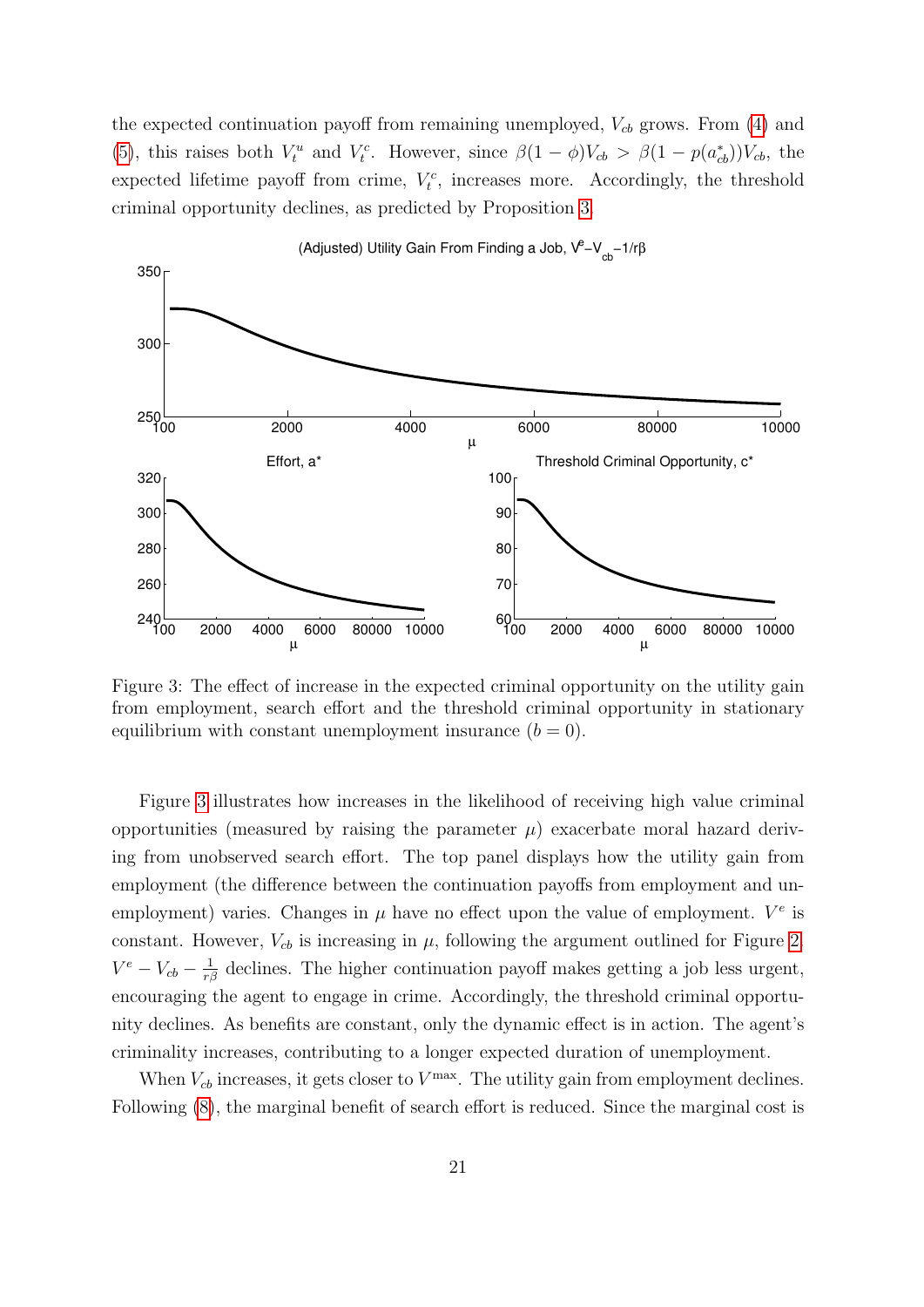constant (and therefore unaffected), the prospect of greater criminal opportunities also lowers  $a_{cb}^*$ . Since an unemployed agent expects to receive higher lifetime utility, hunting for a job becomes less urgent. Moral hazard is indeed made worse (Proposition [1\)](#page-9-2). Note that, when  $\mu = 0$ , we are in an crime-free environment (almost surely). In this case, the stationary equilibrium search effort,  $a_{cb}^*$ , is equal to that of [Hopenhayn and Nicolini](#page-37-7) [1997.](#page-37-7)

<span id="page-22-0"></span>

| APD                                       | $a_{cb}^{\ast}$  | $\boldsymbol{r}$ | $c_{cb}^{\ast }$ | $\bar{V}^u$ | $V_{cb}$ | $\mathbb{E}\left[ V^c \right]$ |  |  |
|-------------------------------------------|------------------|------------------|------------------|-------------|----------|--------------------------------|--|--|
| Absence of Criminal Opportunities         |                  |                  |                  |             |          |                                |  |  |
| $\overline{0}$                            | 307              | 3.43E-04         | $\boldsymbol{0}$ | 16759       | 16759    | 0                              |  |  |
| Criminal Opportunities ( $\mu = 1000$ )   |                  |                  |                  |             |          |                                |  |  |
| 6                                         | 295              | 3.57E-04         | 76               | 16884       | 16885    | 16885                          |  |  |
| 9                                         |                  | 297 3.54E-04 83  |                  | 16860       | 16861    | 16861                          |  |  |
| 12                                        |                  | 299 3.52E-04 90  |                  | 16840       | 16841    | 16840                          |  |  |
| 15                                        |                  | 301 3.50E-04 97  |                  | 16824       | 16824    | 16823                          |  |  |
| 18                                        | 302              | 3.49E-04         | 104              | 16810       | 16810    | 16808                          |  |  |
| Criminal Opportunities ( $\mu = 5000$ )   |                  |                  |                  |             |          |                                |  |  |
| 6                                         | 232              | $4.54E-04$       | 49               | 17544       | 17549    | 17548                          |  |  |
| $\boldsymbol{9}$                          | 247              | $4.27E-04$       | 60               | 17393       | 17398    | 17397                          |  |  |
| 12                                        | 258              | 4.08E-04 70      |                  | 17272       | 17276    | 17274                          |  |  |
| 15                                        | 268              | $3.94E-04$       | 81               | 17173       | 17176    | 17174                          |  |  |
| 18                                        | 275              | $3.83E-04$       | 91               | 17091       | 17093    | 17090                          |  |  |
| Criminal Opportunities ( $\mu = \infty$ ) |                  |                  |                  |             |          |                                |  |  |
| 6                                         | 183              | 5.75E-04         | 33               | 18058       | 18067    | 18066                          |  |  |
| 9                                         |                  | 209 5.05E-04     | 45               | 17790       | 17796    | 17795                          |  |  |
| 12                                        | 229              | $4.61E-04$       | 58               | 17581       | 17586    | 17584                          |  |  |
| 15                                        | 245              | $4.31E-04$       | 70               | 17414       | 17418    | 17416                          |  |  |
| 18                                        | 257              | 4.09E-04         | 82               | 17280       | 17283    | 17280                          |  |  |
| <b>NT</b>                                 | $T$ $Z$ $\alpha$ | 00000            |                  |             |          |                                |  |  |

Table 2: Stationary solution under  $b_t = 0$  for increasing probabilities of receiving high criminal opportunities and increasing punishment.

Note:  $V^e = 20000$ .

Table [2](#page-22-0) provides numerical values of the stationary equilibrium solution under constant unemployment insurance reported in Figure [2.](#page-20-1) It also shows how this is affected by changes in punishment, represented by the monthly APD. For reference we also re-port the solution in the absence of criminal opportunities.<sup>[7](#page-22-1)</sup>  $\mathbb{E}[V^c]$  is the expected utility from committing crime, before any opportunity has been realised. It is computed by calculating  $V^c$  for each possible  $c_i$ , and then weighting this by the associated probability  $q_i$  from [\(18\)](#page-17-2). As higher criminal opportunities become more likely, or as punishment becomes less severe,  $\mathbb{E}[V^c]$  increases.

<span id="page-22-1"></span><sup>&</sup>lt;sup>7</sup>This is calculated assuming that the probability that  $c_t = 0$  is unity in all periods.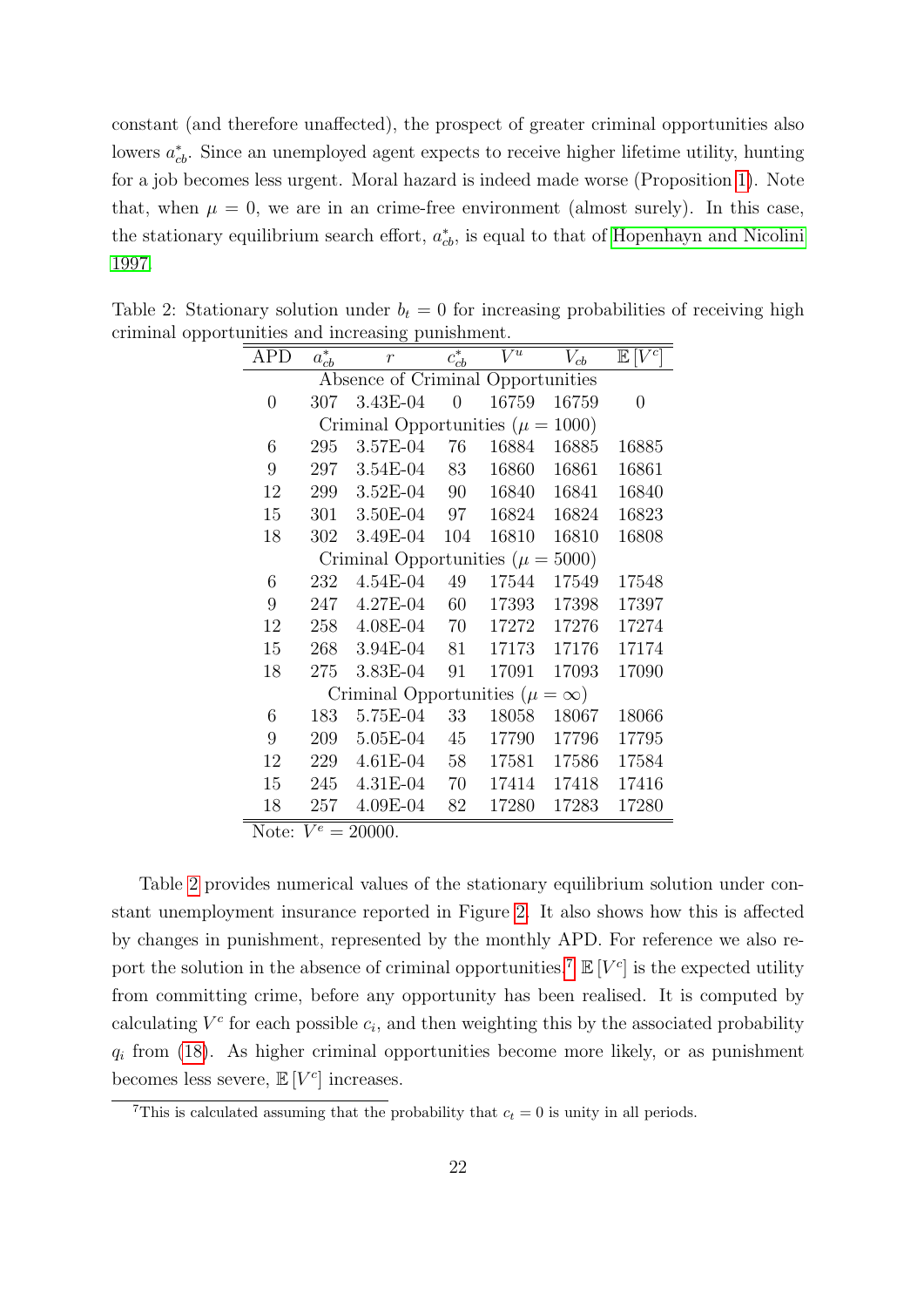Table [2](#page-22-0) show that greater search effort is exerted in the absence of crime. When criminal opportunities are available, an increase in the severity of punishment reduces the expected continuation payoff from remaining unemployed. In turn, the threshold criminal opportunity increases (from  $(10)$ ) or, equivalently, the agent's criminality declines. It also increases search effort from [\(8\)](#page-9-0), as the utility gain from finding a job is higher.



<span id="page-23-0"></span>Figure 4: Increasing unemployment benefits under constant unemployment insurance.

Figure [4](#page-23-0) illustrates how the stationary solution changes in response to increases in the unemployment benefits (Lemma [1\)](#page-12-4). The figure reports adjusted utility gain from employment,  $V^{\text{max}} - V_{cb}$ , search effort,  $a_{cb}^*$ , and the threshold criminal opportunity,  $c_{cb}^*$ . When  $b = 0$  the equilibrium solution corresponds to that in the second panel of Figure [2,](#page-20-1) with numerical values reported in Table [2.](#page-22-0) The probability of getting a job is 0.1.[8](#page-23-1) Under this simulation, the probability of finding a job is 0.1 when  $b = 0$ , but falls as b increases. The figure clearly shows that an increase in the level of constant benefits paid by the government increases the value of remaining unemployed. The incentive to search declines (as per [\(8\)](#page-9-0)), as the utility gain from getting a job  $(V^e - V_{cb})$  is smaller.  $p(a_{cb}^*)$  declines, exacerbating moral hazard and increasing the expected duration

<span id="page-23-1"></span><sup>8</sup>The solution is derived following the same algorithm described in the previous section under constant unemployment insurance with the only difference that  $r$  is fixed at 4.08E-04 throughout.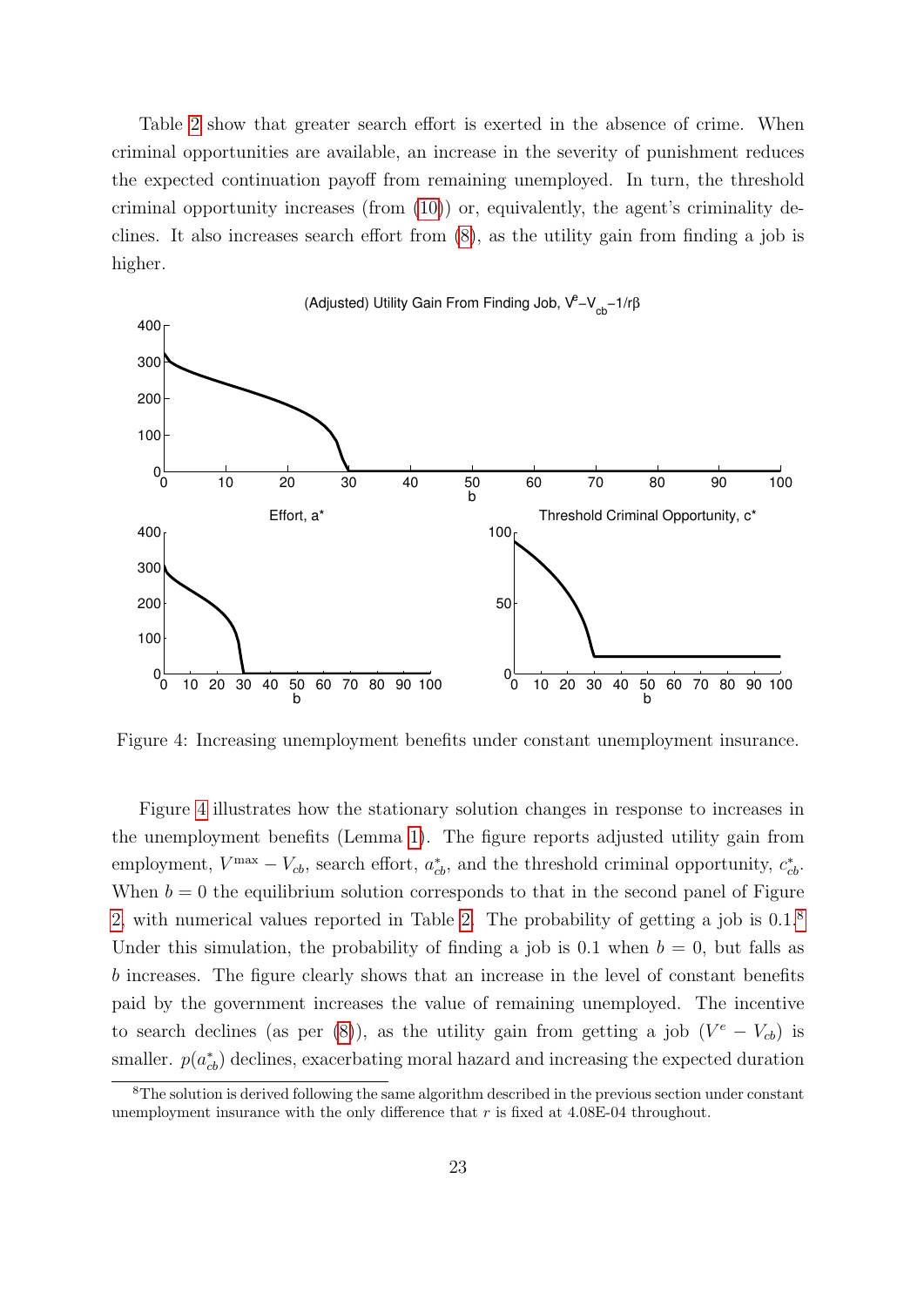of unemployment. At the same time the threshold criminal opportunity declines, due to the dynamic effect.  $V_t^c$  increases faster than  $V_t^u$ . The agent's criminality increases. This further raises the expected duration of unemployment, as the agent is less likely to search in any given period (as per Proposition [1\)](#page-9-2).

When benefits increase to  $b = 30$ , the continuation payoff from remaining unemployed reaches  $V^{\text{max}}$ . The adjusted utility gain from employment is zero. The marginal cost of effort always exceeds the marginal benefit, and the agent chooses  $a_{cb}^* = 0$ . At this point, increasing benefits has no additional effect.



<span id="page-24-0"></span>Figure 5: Increase in wages under constant unemployment insurance.

Figure [5](#page-24-0) shows how the solution changes in response to an increase in wages (Lemma [2\)](#page-13-1). Higher wages increase the payoff of getting a job relative to remaining unemployed (top panel). From [\(8\)](#page-9-0) the agent's optimal search effort increases (bottom-left panel).

Although higher wages feed back into a higher continuation value from unemployment (which, by the dynamic effect, reduces  $c_{cb}^*$ ), they also have a direct effect on the threshold opportunity (in [\(10\)](#page-10-0)). With an improvement in the formal labour market, the opportunity cost of any criminal activity is higher. This more than offsets the dynamic effect, and the threshold criminal opportunity increases (bottom-right panel). Higher wages result in the both the agent's expected duration of unemployment and his criminality declining.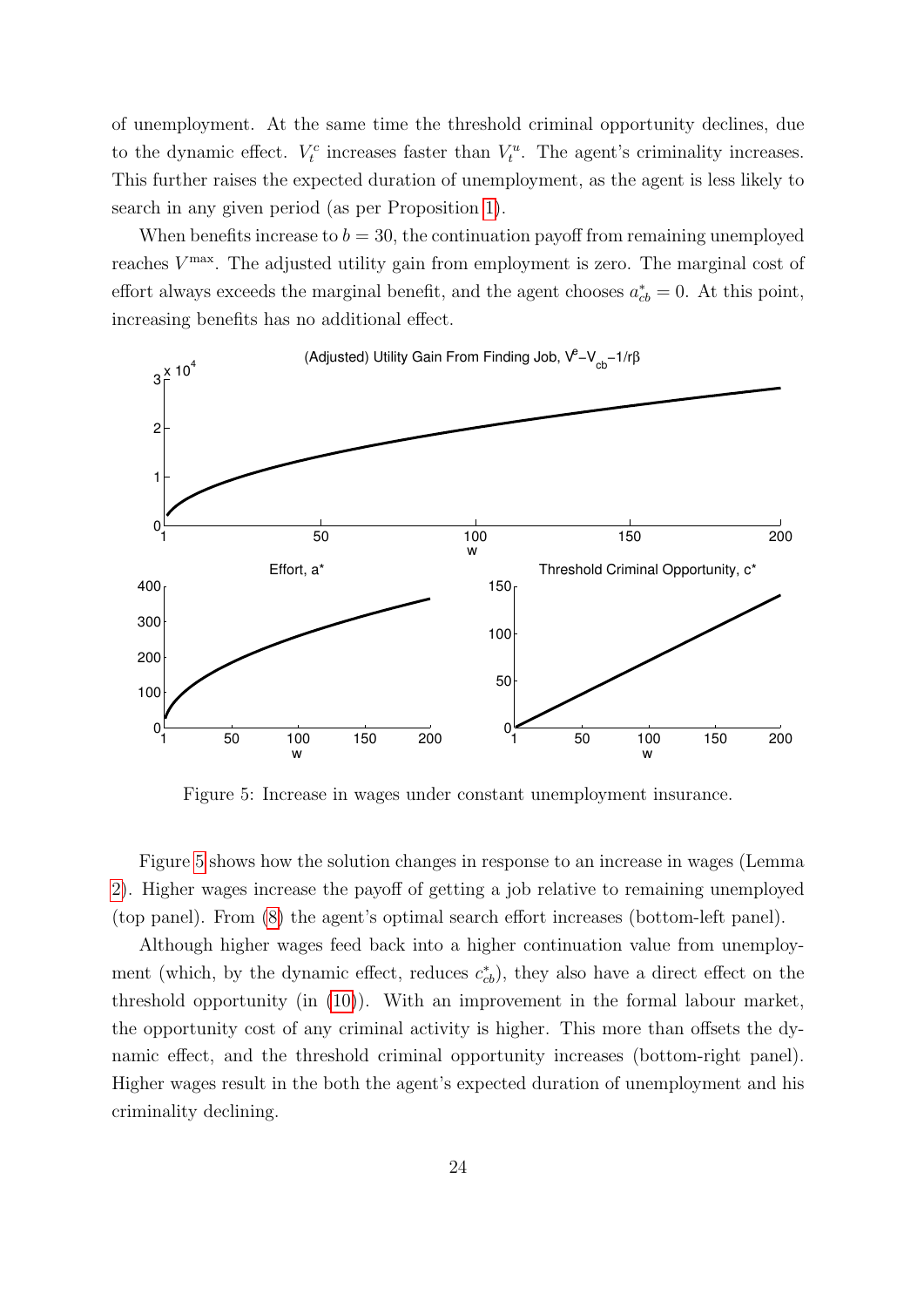#### 7.2 Optimal Unemployment Insurance



<span id="page-25-0"></span>Figure 6: Optimal unemployment insurance with low criminal opportunities ( $\mu = 200$ , solid line) and in the absence of crime (dotted line).

We now focus on optimal unemployment insurance. Figure [6](#page-25-0) displays the situation with low expected criminal opportunities (the solid line). Over time, the government reduces the benefit it provides to the agent (top-left panel). By doing so, it creates a declining continuation payoff schedule from remaining unemployed (top-right panel). As  $V_{t+1}$  falls, the marginal benefit to search effort increases from [\(8\)](#page-9-0), as the welfare gain from finding a job gets larger. The agent applies more effort whenever he searches (bottom-left panel).

Declining benefits and continuation payoff also affect the incentive to commit crime through the static and dynamic effects. Clearly, the dynamic effect dominates. As the continuation payoff from remaining unemployed declines, the agent begins to reject criminal opportunities that he would previously have accepted. The need to find a job is increasingly pressing. The threshold criminal opportunity increases (as per Proposition [4,](#page-16-0) see the bottom-right panel).

The dotted line in Figure [6](#page-25-0) shows the situation without crime, and allows for a comparison. Since the expected criminal opportunity is very small,  $V_{t+1}$  is very close to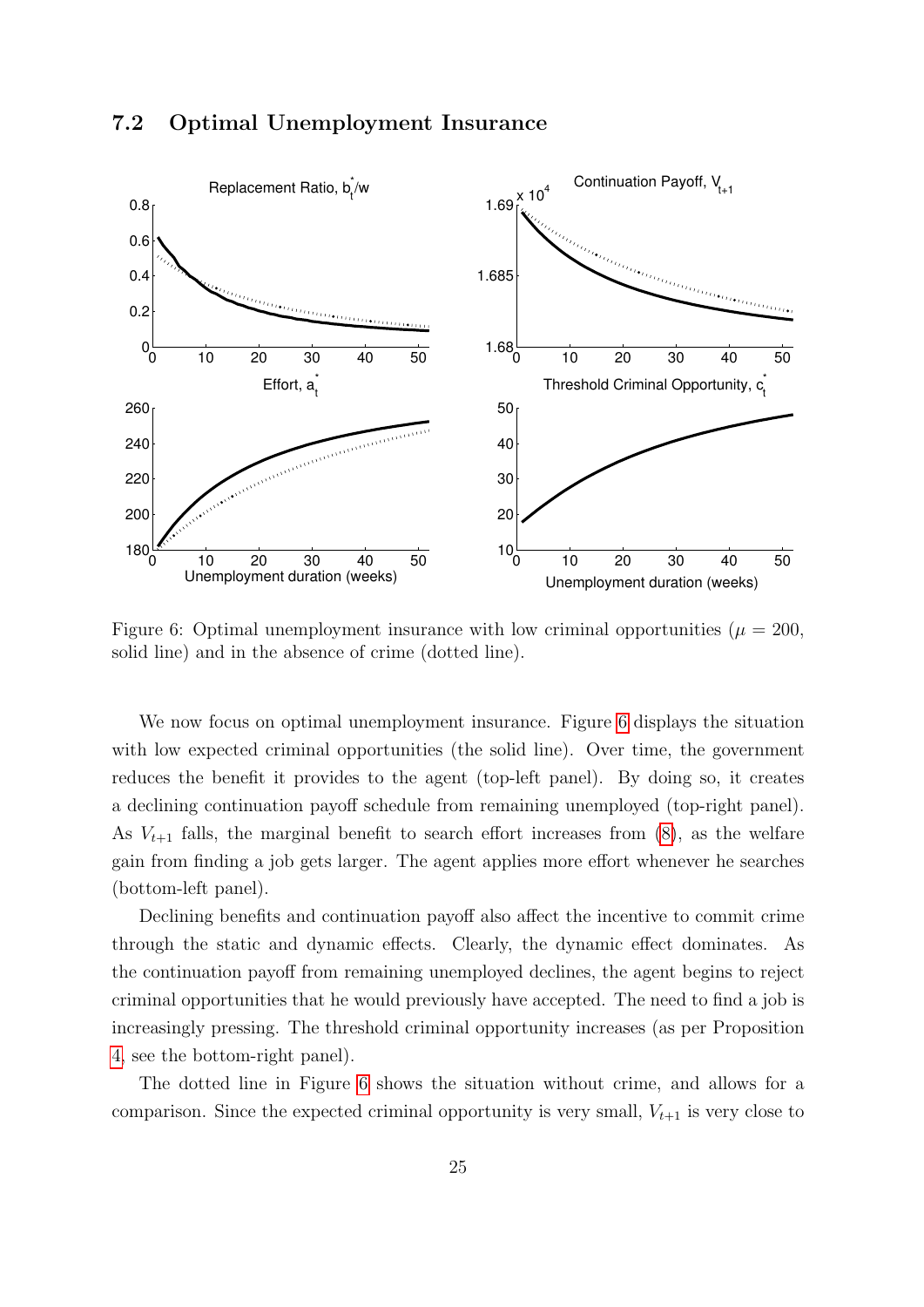$V_{t+1}^u$  (the continuation payoff from unemployment in the absence of crime). The expected utility that the agent receives from any given benefit schedule is thus very similar in either case. In spite of this, the two schedules are very different. When crime is present there is greater front-loading of benefits, as the government takes advantage of the dynamic effect (Lemma [3\)](#page-16-1). By generating an increasing threshold criminal opportunity, the government is able to reduce the expected damage from the agent's criminal activities. This additional incentive causes the government to reduce benefits faster. However, the total amount of welfare it must provide is the same with or without crime. It therefore offers much higher benefits during the early stages of unemployment, and lower benefits in the later stages. More extensive front-loading of benefits results.



<span id="page-26-0"></span>Figure 7: Optimal unemployment insurance with high criminal opportunities ( $\mu = 600$ , solid line) and in the absence of crime (dotted line).

Figure [7](#page-26-0) illustrates a second feature of the optimal benefits schedule. When more valuable criminal opportunities become more likely  $(\mu = 600)$ , the government expects the agent's instantaneous utility to be higher in each period. The agent will supplement his formal income with crime. Whilst the government suffers from this additional crime, it is able to reduce the benefit payments (top-left panel) made to the agent in every period whilst still maintaining the promise-keeping constraint (equation [\(17\)](#page-15-1)). Note that, once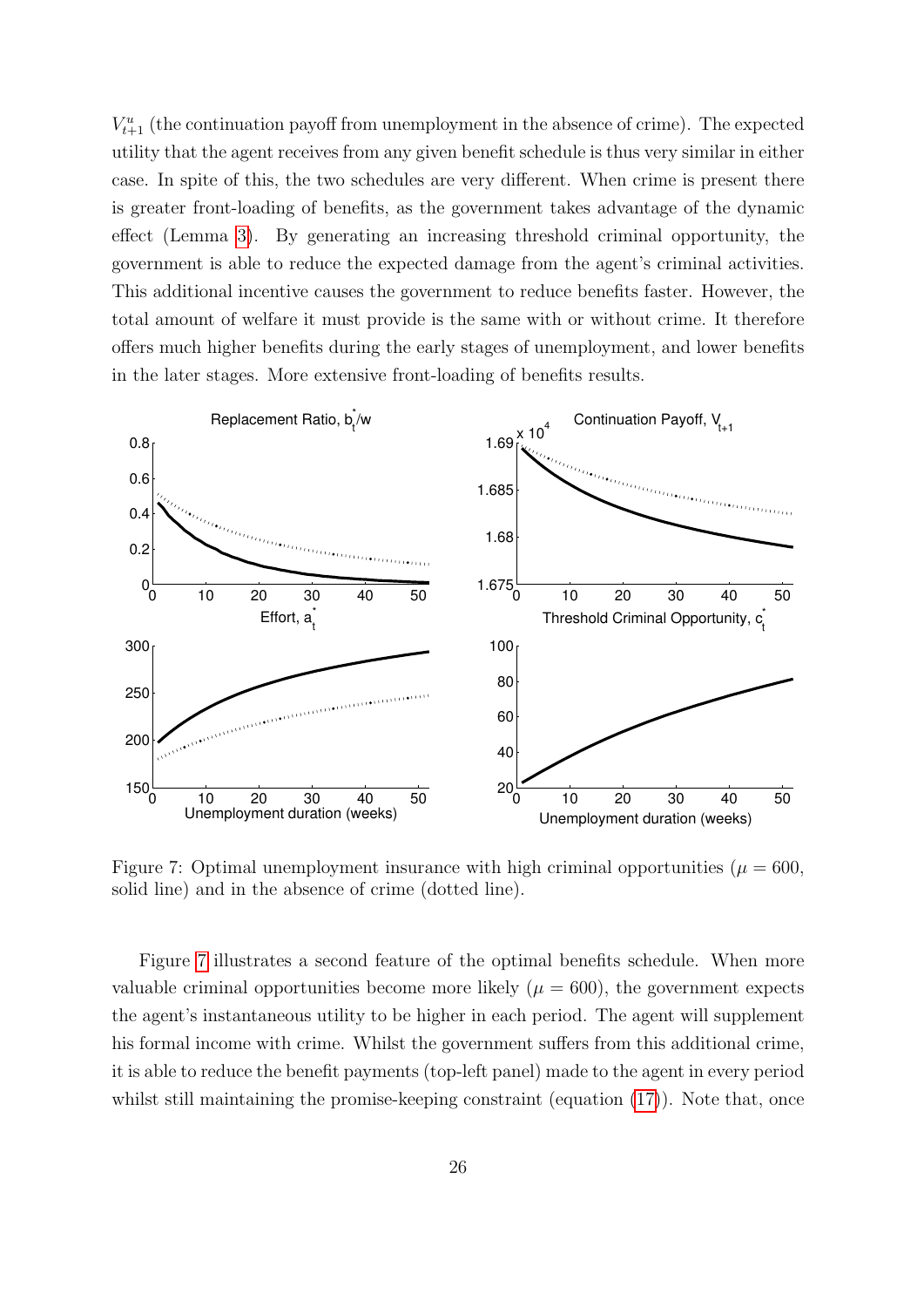again, we have more extensive front-loading of benefits. Even with lower benefits in every period, the government still reduces them by a much greater proportion in the presence of crime during the early stages of unemployment. In turn, this causes the continuation payoff  $V_{t+1}$  to diverge from that in the absence of crime (top-right panel).

Comparing optimal search effort and threshold criminal opportunity in Figures [6](#page-25-0) and [7](#page-26-0) yields some interesting insights. When more profitable criminal opportunities become more likely, the expected damage caused by the agent's criminal activities increases. This creates an incentive for the government to pay an even greater proportion of the promised welfare in the early stages of unemployment. Although the payments are relatively costly, the rapidly declining continuation payoff induces much higher search effort and higher threshold criminal opportunities (the bottom panels). It becomes more likely that the agent will both search for a job, and be successful in that search. Consequently, in every period, the agent is less likely to accept a criminal opportunity.



<span id="page-27-0"></span>Figure 8: Optimal unemployment insurance with low criminal opportunities ( $\mu = 200$ ) as crime becomes more damaging:  $\delta = 1$  (solid line);  $\delta = 4$  (dashed line); and  $\delta = 8$ (dotted line).

Figure [8](#page-27-0) illustrates the effect of an increase in the social cost of crime on the optimal unemployment benefit schedule and its implications for crime and search effort (Lemma [3\)](#page-16-1). As the damage from crime increases, the agent's criminal activity features more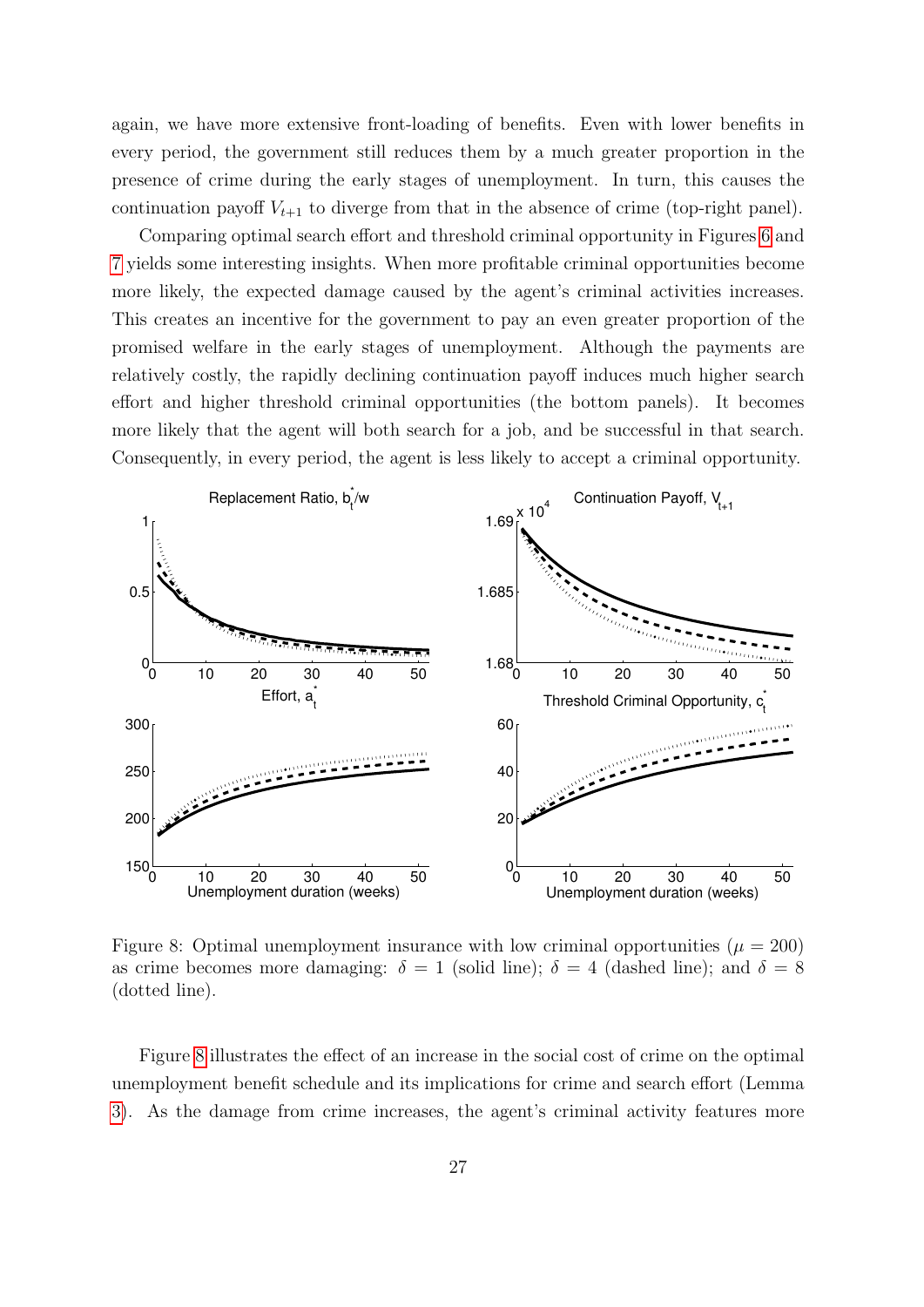prominently in the decision of the government. It thus seeks to reduce the amount of crime committed by reducing the continuation payoff from remaining unemployed (topright panel) even more rapidly. This affects the incentives of unemployed individuals to search for a job: firstly he applies more effort as the continuation payoff from employment is now significantly higher than that from unemployment (bottom left panel). Secondly, he foregoes criminal opportunities he would previously accepted in order to devote more time to searching for a job (bottom-right panel). In order to reduce the continuation payoff without changing the promise-keeping constraint the government front-loads benefits to a greater and greater extent (top-left panel).



<span id="page-28-0"></span>Figure 9: Optimal unemployment insurance with low criminal opportunities ( $\mu = 600$ ) as crime becomes more damaging:  $\delta = 1$  (solid line);  $\delta = 4$  (dashed line); and  $\delta = 8$ (dotted line).

Figure [9](#page-28-0) shows the effect of increasing the damage from crime when the expected criminal opportunity is relatively high. The intuition is identical to that of Figure [8.](#page-27-0) As crime becomes more damaging, the government has an increasing incentive to front-load benefits. However, in a high criminal opportunity environment, the expected damage caused by crime becomes even more acute. The government front-loads to such an extent that benefits rapidly decline to zero. At this point, the government has reached the end of its influence. We enter a situation equivalent to constant benefits (with  $b_t = 0$ ). The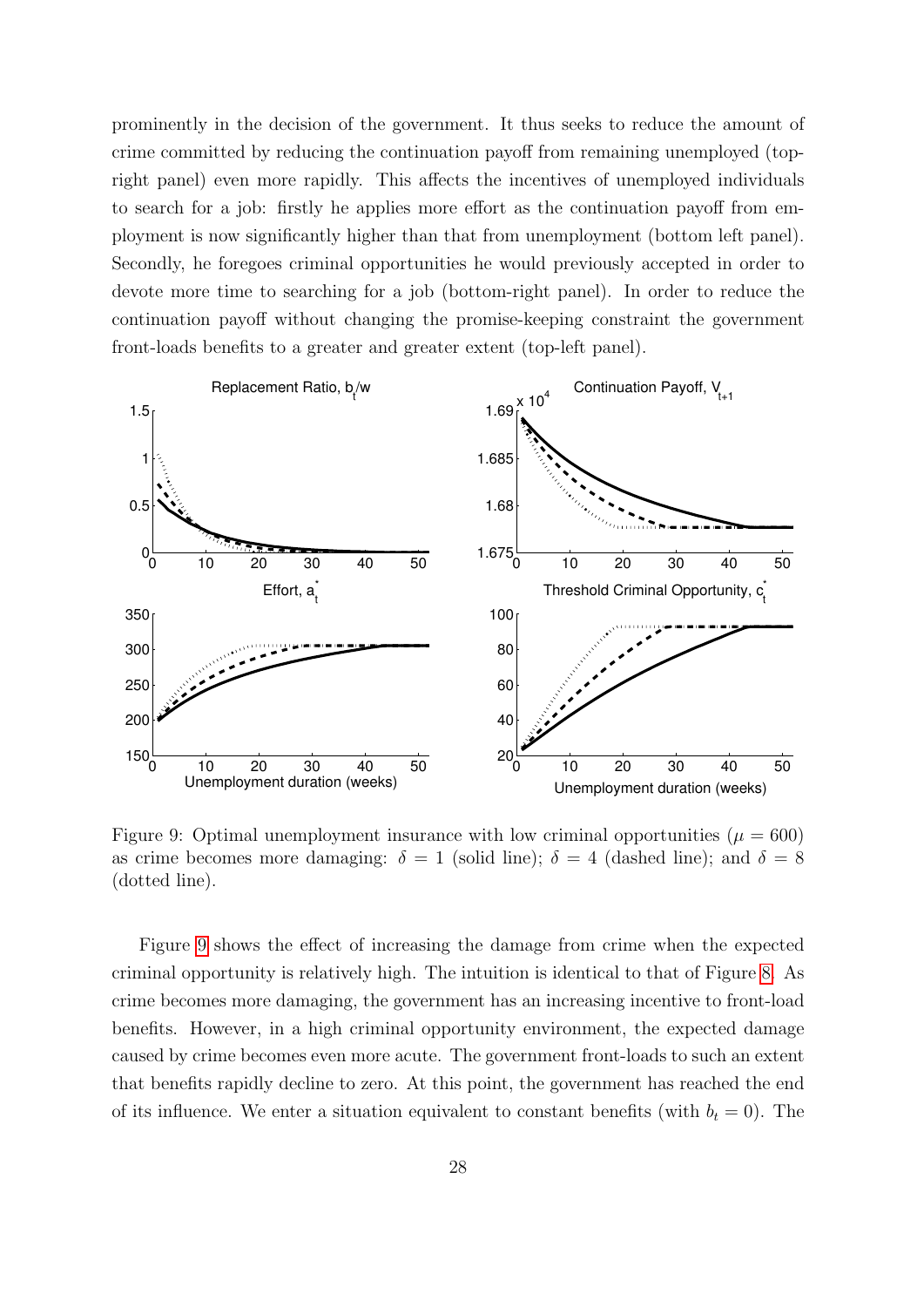agent maintains a constant search effort and threshold for criminal opportunities. His continuation payoff derives solely from expected future criminality and the possibility of receiving a job. In a similar manner to Álvarez Parra and Sánchez 2009, this continuation payoff is endogenously bounded above zero by the presence of crime.

### <span id="page-29-0"></span>8 Conclusions

Engaging in crime whilst unemployed is a double-edged sword. On the one hand, crime supplements legitimate income from unemployment benefits. On the other, it makes it more likely that an agent will remain unemployed. Knowing that he can supplement future income with criminal activity reduces the incentive to apply search effort, lowering the likelihood of successfully acquiring a job. Time taken to commit crime further reduces searching. In this sense, crime exacerbates moral hazard deriving from the fact that the government cannot observe the agent's actions.

When benefits decline, the marginal benefit of search effort increases. Conditional on looking for a job, the agent applies more effort. The effect on criminality is unclear. The instantaneous marginal utility from criminal opportunities increases (a static effect) providing a greater incentive to commit crime. Each opportunity is worth more to the agent. However, the continuation payoff from remaining unemployed also declines. This provides a counterbalancing incentive (a dynamic effect), potentially reducing criminality. With a higher probability of remaining unemployed, a criminal suffers more from this decline. For a reasonable calibration, this dynamic effect dominates.

The existence of opportunistic crime has interesting implications for optimal unemployment insurance. Firstly, the government can offer lower benefits whilst still providing individuals with sufficient welfare. Secondly, the dynamic effect provides an additional reason to reduce benefits over time. By doing so, the continuation payoff from remaining unemployed falls. This not only provides greater incentives to apply search effort, but may also lower the criminality of the unemployed agent.

Our findings are in tune with insights from dynamic social contracting theory with private information. In the absence of crime, the government wants to provide insurance to smooth the allocation of consumption among employed and unemployed. At the same time, it recognises that the provision of this insurance induces moral hazard behaviour. By front-loading benefits, the government increases the effectiveness of the insurance in the interest of the society as a whole. Front-loading is driven by an efficiency, rather than a punitive, motive. Recent work shows that front-loading distortions are ultimately an optimality principle and illustrate this for a broad class of environments [\(Albanesi and](#page-35-2)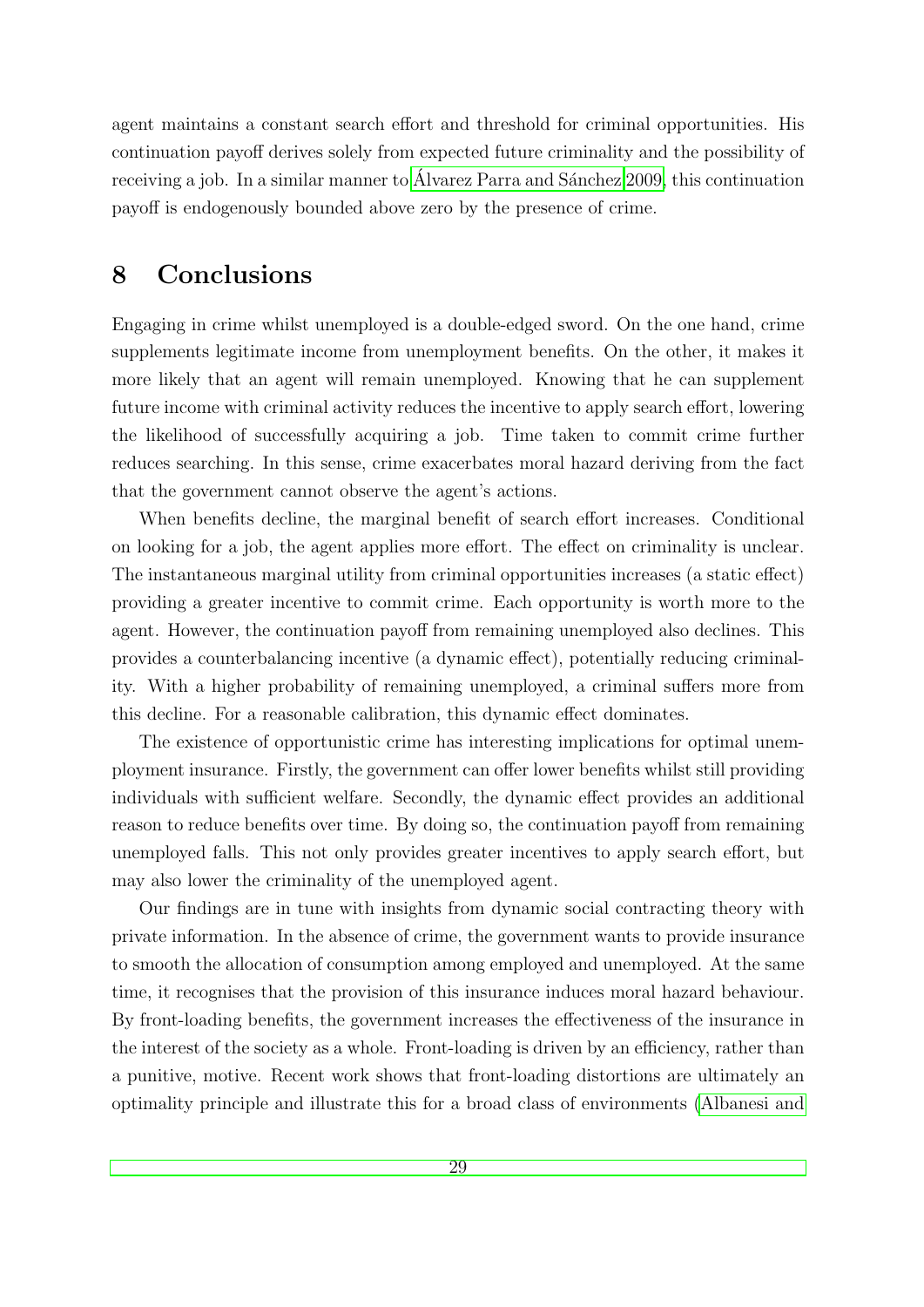[Armenter 2012\)](#page-35-2). We have illustrated this for a special type of economic environment: one with random criminal opportunities. As crime induces even greater moral hazard, society has a further reason to provide greater incentive for the unemployed to search for jobs. The increase in the front-loading of unemployment benefits is a natural implication of social contracting theory when applied to an economic environment with crime.

### Appendices

### <span id="page-30-0"></span>A Proof of Proposition [2](#page-10-2)

**Proof.** Given  ${b_t}_{t=0}^{\infty}$ , the agent will commit a crime in period t if and only if:

$$
V_t^c \ge V_t^u
$$
  
\n
$$
\iff u(b_t, c_t) \ge u(b_t, 0) - a_t^* + \beta p(a_t^*) V^e + \beta(\phi - p(a_t^*)) V_{t+1} - \beta \phi V^p,
$$

where  $a_t^*$  is the agent's optimal choice of effort given  ${b_t}_{t=0}^{\infty}$ . The left-hand side is strictly increasing in  $c_t$ , whereas the right-hand side is independent of  $c_t$ . Therefore, there exists a unique  $c_t^*$  such that [\(10\)](#page-10-0) holds. The agent will commit a crime if and only if  $c_t \geq c_t^*$ . This completes the proof. ■

### <span id="page-30-1"></span>B Proof of Proposition [3](#page-10-1)

**Proof.** The probability that the agent commits a crime in any given period during which he is unemployed is  $1 - F(c_t^*)$ . His criminality is increasing in the continuation payoff from unemployment if and only if  $c_t^*$  declines as  $V_{t+1}$  gets larger.

From equation [\(10\)](#page-10-0), we have that:

$$
\frac{\partial c_t^*}{\partial V_{t+1}} = \frac{\beta \left[ \phi - p(a_t^*) \right]}{u_c(b_t, c_t^*)}.
$$

 $c_t^*$  declines with the continuation payoff from unemployment if and only if  $\phi - p(a_t^*)$ 0. Rearranging this condition to solve for  $a_t^*$ , we require that  $a_t^* > p^{-1}(\phi)$ . For this to hold, there must still be a gain for the agent from applying additional search effort when  $a_t = p^{-1}(\phi)$ . From [\(8\)](#page-9-0), we need that the marginal benefit of search effort when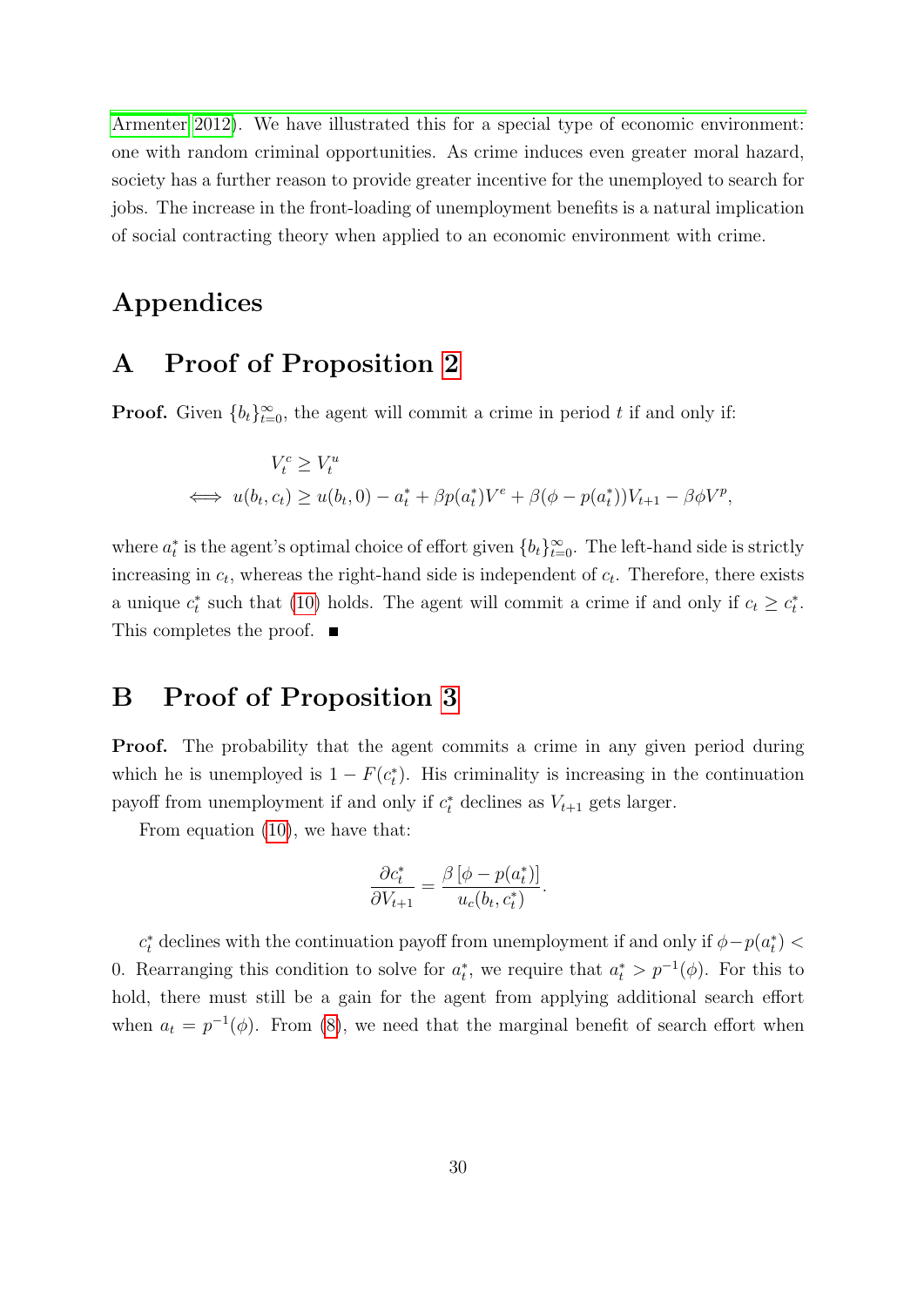$a_t = p^{-1}(\phi)$  exceeds the marginal cost:

$$
\beta p'(p^{-1}(\phi)) (V^e - V_{t+1}) > 1
$$
  

$$
\iff V_{t+1} < V^e - \frac{1}{\beta p'(p^{-1}(\phi))}.
$$

Define  $\tilde{V} \equiv V^e - \frac{1}{\beta p'(p^{-1}(\phi))}$ . So long as  $V_{t+1} < \tilde{V}$ ,  $c_t^*$  is declining in the continuation payoff from unemployment. This completes the proof.  $\blacksquare$ 

## <span id="page-31-0"></span>C Proof of Proposition [4](#page-16-0)

Proof. The Lagrangian for the government's problem:

$$
\mathcal{L}(b_t^*, a_t^*, c_t^*, V_{t+1}; \theta, \eta, \lambda) = b_t^* + \int_{c=c_t^*}^{\infty} d(c, \delta) f(c) dc + \beta \{1 - \phi + F(c_t^*)[\phi - p(a_t^*)] \} C (V_{t+1})
$$
  
\n
$$
-\theta \left\{ \int_{c=c_t^*}^{\infty} u(b_t^*, c) f(c) dc + F(c_t^*) u(b_t, 0) - F(c_t^*) a_t^*
$$
  
\n
$$
+ \beta F(c_t^*) p(a_t^*) V^e + \beta [1 - F(c_t^*)] \phi V^p
$$
  
\n
$$
+ \beta \{1 - \phi + F(c_t^*)[\phi - p(a_t^*)] \} V_{t+1} - V_t \right\}
$$
  
\n
$$
- \eta \{\beta p'(a_t^*) (V^e - V_{t+1}) - 1 \}
$$
  
\n
$$
- \lambda \{u(b_t^*, c_t^*) - u(b_t, 0) + a_t^* - \beta p(a_t^*) V^e
$$
  
\n
$$
- \beta [\phi - p(a_t^*)] V_{t+1} + \beta \phi V^p \}.
$$

Taking appropriate first-order conditions:

$$
\frac{\partial \mathcal{L}}{\partial b_t^*} = 1 - \theta \left\{ \int_{c=c_t^*}^{\infty} u_b(b_t^*, c) f(c) dc + F(c_t^*) u_b(b_t^*, 0) \right\} \n- \lambda \left\{ u_b(b_t^*, c_t^*) - u_b(b_t^*, 0) \right\} \equiv 0,
$$
\n(19)

<span id="page-31-3"></span><span id="page-31-2"></span><span id="page-31-1"></span>
$$
\frac{\partial \mathcal{L}}{\partial a_t^*} = -\beta F(c_t^*) p'(a_t^*) C\left(V_{t+1}\right) - \eta \beta p''(a_t^*) \left(V^e - V_{t+1}\right) \equiv 0,\tag{20}
$$

$$
\frac{\partial \mathcal{L}}{\partial c_t^*} = f(c_t^*) \left\{ \beta[\phi - p(a_t^*)] C(V_{t+1}) - d(c_t^*, \delta) \right\} + \lambda u_c(b_t^*, c_t^*) \equiv 0, \tag{21}
$$

$$
\frac{\partial \mathcal{L}}{\partial V_{t+1}} = \beta \{ 1 - \phi + F(c_t^*)[\phi - p(a_t^*)] \} [C'(V_{t+1}) - \theta] \n+ \eta \beta p'(a_t^*) + \lambda \beta [\phi - p(a_t^*)] \equiv 0.
$$
\n(22)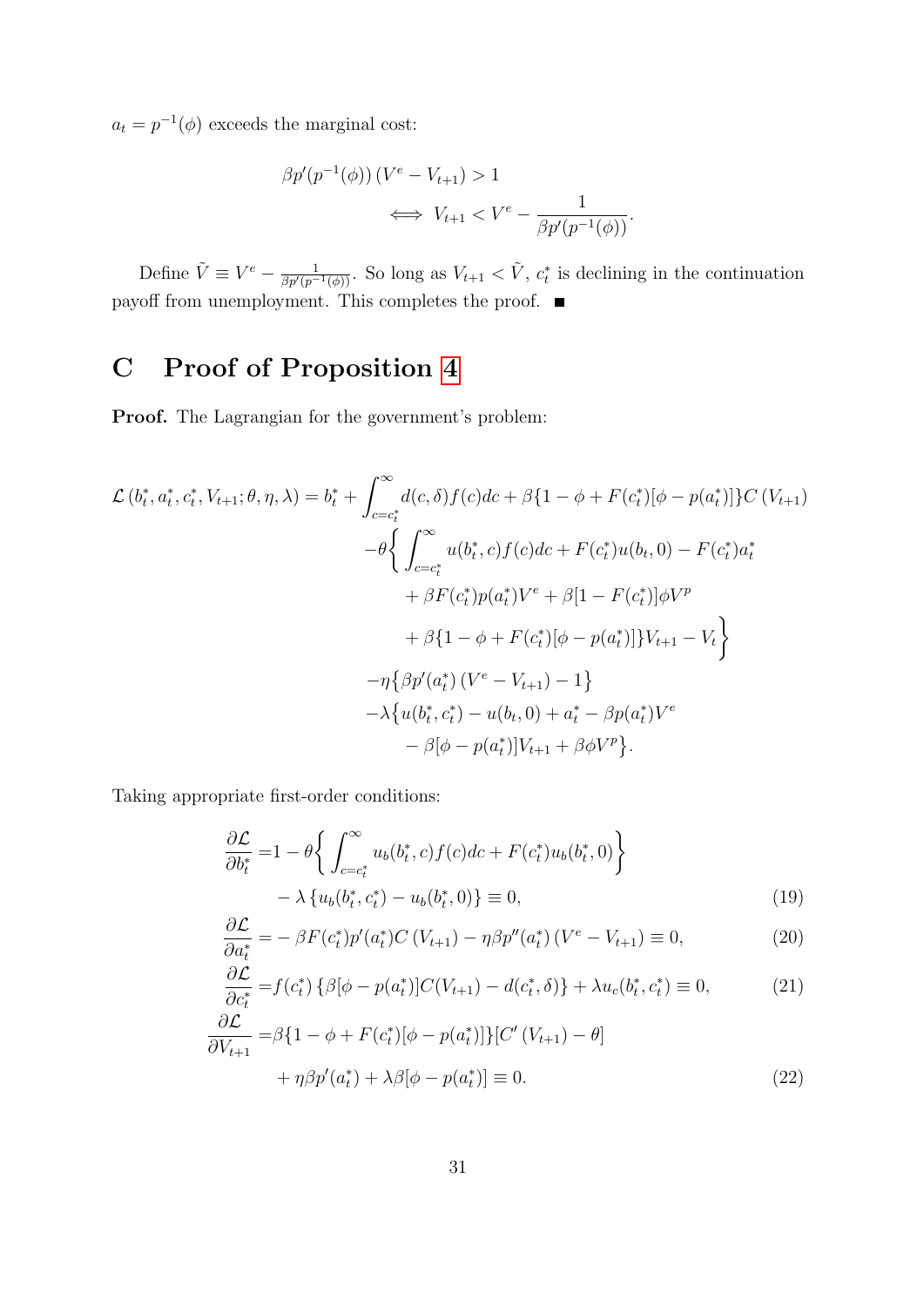The envelope condition yields  $C'(V_t) = \theta$ . Moreover, since  $V_t < \tilde{V}$ ,  $\phi - p(a_t^*) < 0$ .

From  $(20)$  and  $(21)$ , we have that:

$$
\eta = -\frac{p'(a_t^*)F(c_t^*)C(V_{t+1})}{p''(a_t^*)\ (V^e - V_{t+1})} > 0,
$$
  

$$
\lambda = \frac{f(c_t^*)\{\beta[\phi - p(a_t^*)]C(V_{t+1}) - d(c_t^*, \delta)\}}{u_c(b_t^*, c_t^*)} < 0.
$$

Rearranging [\(22\)](#page-31-3) yields:

$$
C'(V_{t+1}) = \theta - \frac{\eta p'(a_t^*) + \lambda[\phi - p(a_t^*)]}{1 - \phi + F(c_t^*)[\phi - p(a_t^*)]}.
$$

Since  $\phi - p(a_t^*) < 0$ ,  $\lambda[\phi - p(a_t^*)] > 0$ . C' $(V_{t+1}) < \theta = C'(V_t)$  by the envelope condition. Since, by assumption, C is convex,  $V_t > V_{t+1}$ . The expected continuation payoff from unemployment falls from period t to period  $t + 1$ .

A declining continuation payoff implies that  $V_{t+1} < \tilde{V}$ . Thus  $\phi - p(a_{t+1}^*) < 0$ . By the same analysis,  $V_{t+2} < V_{t+1}$ . An inductive argument completes the proof.  $\blacksquare$ 

### <span id="page-32-0"></span>D Proof of Proposition [5](#page-17-3)

**Proof.** Suppose that we can write  $u(b, c) = u(b) + v(c)$ . The threshold criminal opportunity from [\(10\)](#page-10-0) is defined as follows:

$$
v(c_t^*) = -a_t^* + \beta p(a_t^*)V^e + \beta[\phi - p(a_t^*)]V_{t+1} - \beta \phi V^p.
$$

The Lagrangian is:

$$
\mathcal{L}(b_t^*, a_t^*, c_t^*, V_{t+1}; \theta, \eta, \lambda) = b_t^* + \int_{c=c_t^*}^{\infty} d(c, \delta) f(c) dc + \beta \{1 - \phi + F(c_t^*)[\phi - p(a_t^*)] \} C(V_{t+1})
$$
  
\n
$$
-\theta \left\{ u(b_t^*) + \int_{c=c_t^*}^{\infty} v(c) f(c) dc - F(c_t^*) a_t^* + \beta F(c_t^*) p(a_t^*) V^e
$$
  
\n
$$
+ \beta [1 - F(c_t^*)] \phi V^p + \beta \{1 - \phi + F(c_t^*)[\phi - p(a_t^*)] \} V_{t+1} - V_t \right\}
$$
  
\n
$$
-\eta \left\{ \beta p'(a_t^*) (V^e - V_{t+1}) - 1 \right\}
$$
  
\n
$$
+ \lambda \{ v(c_t^*) + a_t^* - \beta p(a^*) V^e - \beta [\phi - p(a_t^*)] V_{t+1} \}.
$$

This is a special case of Proposition [4,](#page-16-0) and so  $V_t$  is declining. The first-order condition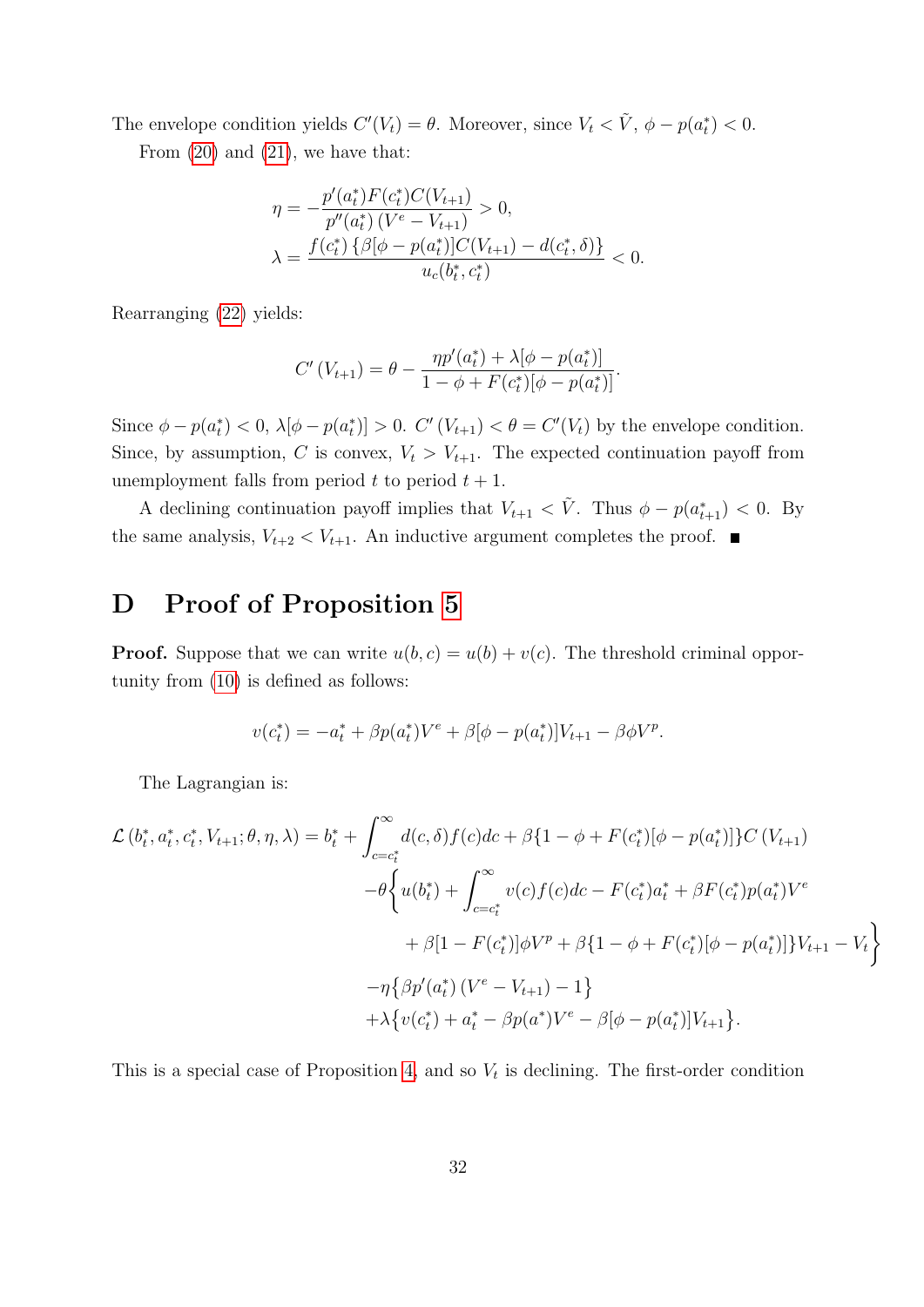for effort is:

<span id="page-33-1"></span>
$$
\frac{\partial \mathcal{L}}{\partial b_t^*} \equiv 0 \equiv 1 - \theta u'(b_t^*), \qquad (23)
$$

and the envelope condition yields:

$$
C'(V_t) \equiv \theta.
$$

Rearranging [\(23\)](#page-33-1) and substituting for  $\theta$  yields:

$$
C'(V_t) = \frac{1}{u'(b_t^*)}.
$$

As  $V_t$  is declining and C is convex, diminishing marginal utility implies that  $b_t^*$  must also decline. This completes the proof.  $\blacksquare$ 

### <span id="page-33-0"></span>E Computational Method

#### E.1 Reduction of the government minimisation problem

The reduction of the dynamic optimisation of [\(16\)](#page-15-0) to the minimisation over a single choice variable  $V_{t+1}$  is done as follows. Solving [\(8\)](#page-9-0) for  $a_t^*$  yields:

<span id="page-33-2"></span>
$$
a_t^* = \max\left\{0, \frac{\ln\left[\beta r \left(V^e - V_{t+1}\right)\right]}{r}\right\},\tag{24}
$$

which expresses  $a^*$  as a function of V. The above can be replaced into [\(10\)](#page-10-0) with additive separability to obtain:

<span id="page-33-3"></span>
$$
c_{t}^{*} = v^{-1} \left( -\frac{\ln \left[ \beta r \left( V^{e} - V_{t+1} \right) \right]}{r} + \beta V^{e} - \beta \left( 1 - \phi \right) V_{t+1} - \frac{1}{r} \right), \tag{25}
$$

which expresses  $c_t^*$  as a function of  $V_{t+1}$ . Then the promise-keeping constraint in equation [\(17\)](#page-15-1) can be solved as

<span id="page-33-4"></span>
$$
b_{t}^{*} = u^{-1} \left( \begin{array}{c} -\int_{c=c_{t}^{*}}^{\infty} v(c) f(c) dc + F(c_{t}^{*}) a_{t}^{*} - \beta F(c_{t}^{*}) p(a_{t}^{*}) V^{e} \\ -\beta \left\{ 1 - \phi + F(c_{t}^{*}) \left[ \phi - p(a_{t}^{*}) \right] \right\} V_{t+1} \end{array} \right), \tag{26}
$$

which formulates  $b_t^*$  in terms of  $V_{t+1}$ , both directly and through  $a_t^*$  and  $c_t^*$  derived from [\(24\)](#page-33-2) and [\(25\)](#page-33-3) respectively. Using these results, the Bellman equation [\(16\)](#page-15-0) can be written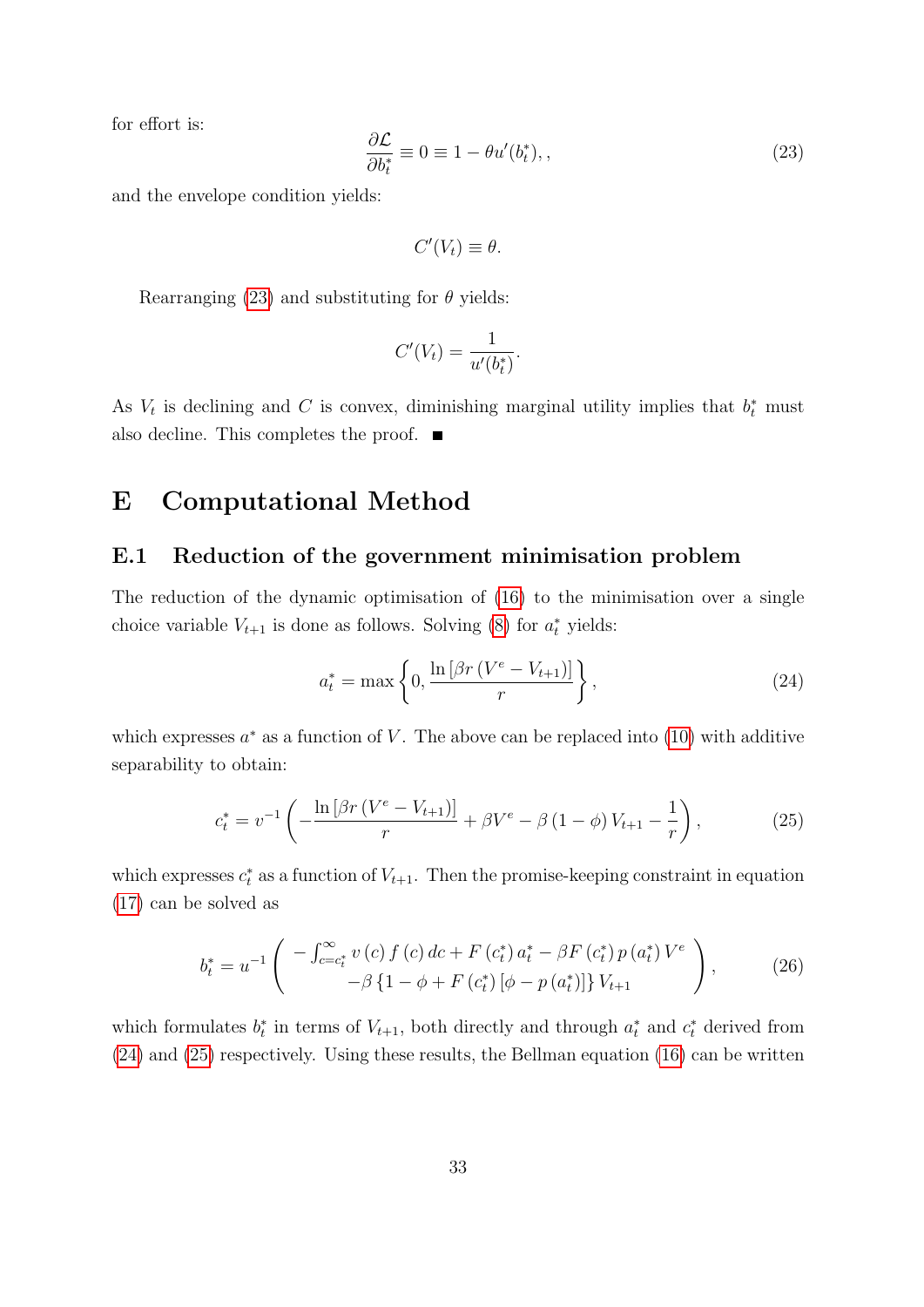as

<span id="page-34-0"></span>
$$
C(V_t) = \min_{V_{t+1}} \left\{ b_t^* + \int_{c=c_t^*}^{\infty} d(c,\delta) f(c) \, dc + \beta \left\{ 1 - \phi + F(c_t^*) \left[ \phi - p(a_t) \right] \right\} C(V_{t+1}) \right\},\tag{27}
$$

where  $a_t^*$ ,  $c_t^*$  and  $b_t^*$  are derived from [\(24\)](#page-33-2), [\(25\)](#page-33-3) and [\(26\)](#page-33-4).

#### E.2 Upper and lower bounds

The continuation value  $V_{t+1}$  is included within a bounded interval  $[V^{\min}, V^{\max}]$ . The upper bound is the continuation value paid by the government that would induce zero search effort. When imposing  $a_t^* = 0$  into equation [\(8\)](#page-9-0), the upper bound is therefore calculated as:

$$
V^{\max} = V^e - (r\beta)^{-1}.
$$

The lower bound is the continuation value paid by the government that would induce maximum search effort. This is consistent with the stationary equilibrium solution for  $V_{t+1}$  when the government provides no insurance. In this case, the agent's problem is still described by equations [\(3\)](#page-8-2)-[\(7\)](#page-8-5), for  $b_t = 0$ . This problem is stationary, as the continuation payoffs, conditional on being employed or unemployed are independent of the current period action. The agent's optimal choices  $a_t^*$  and  $c_t^*$ , along with the optimal continuation payoff  $V^{\min}$  are given by the solution to the following system of simultaneous equations:

$$
v(c_t^*) = -a_t^* + \beta p(a_t^*) V^e + \beta [\phi - p(a_t^*)] V^{\min} - \beta \phi V^p,
$$
  
\n
$$
1 \ge \beta p'(a_t^*) (V^e - V^{\min}),
$$
  
\n
$$
V^{\min} = \frac{\int_{c=c_t^*}^{\infty} v(c) f(c) dc + F(c_t^*) v(c_t^*) + \beta \phi V^p}{1 - \beta (1 - \phi)}.
$$

The first equation defines the threshold criminal opportunity,  $c_t^*$ , that makes the agent indifferent between searching or committing crime. The second defines the optimal search effort,  $a_t^*$ , in the absence of unemployment insurance. The third equation gives the resulting continuation payoff.

#### E.3 Chebyshev regression algorithm

We recall that the *n*-degree Chebyshev polynomial is  $p_n(x) = \sum_{i=0}^n \alpha_i T_i(x)$ , with  $T_0(x) = 1, T_1(x) = x$  and  $T_{i+1}(x) = 2xT_i(x) - T_{i-1}(x)$  for  $i = 1, ..., n$ . The Chebyshev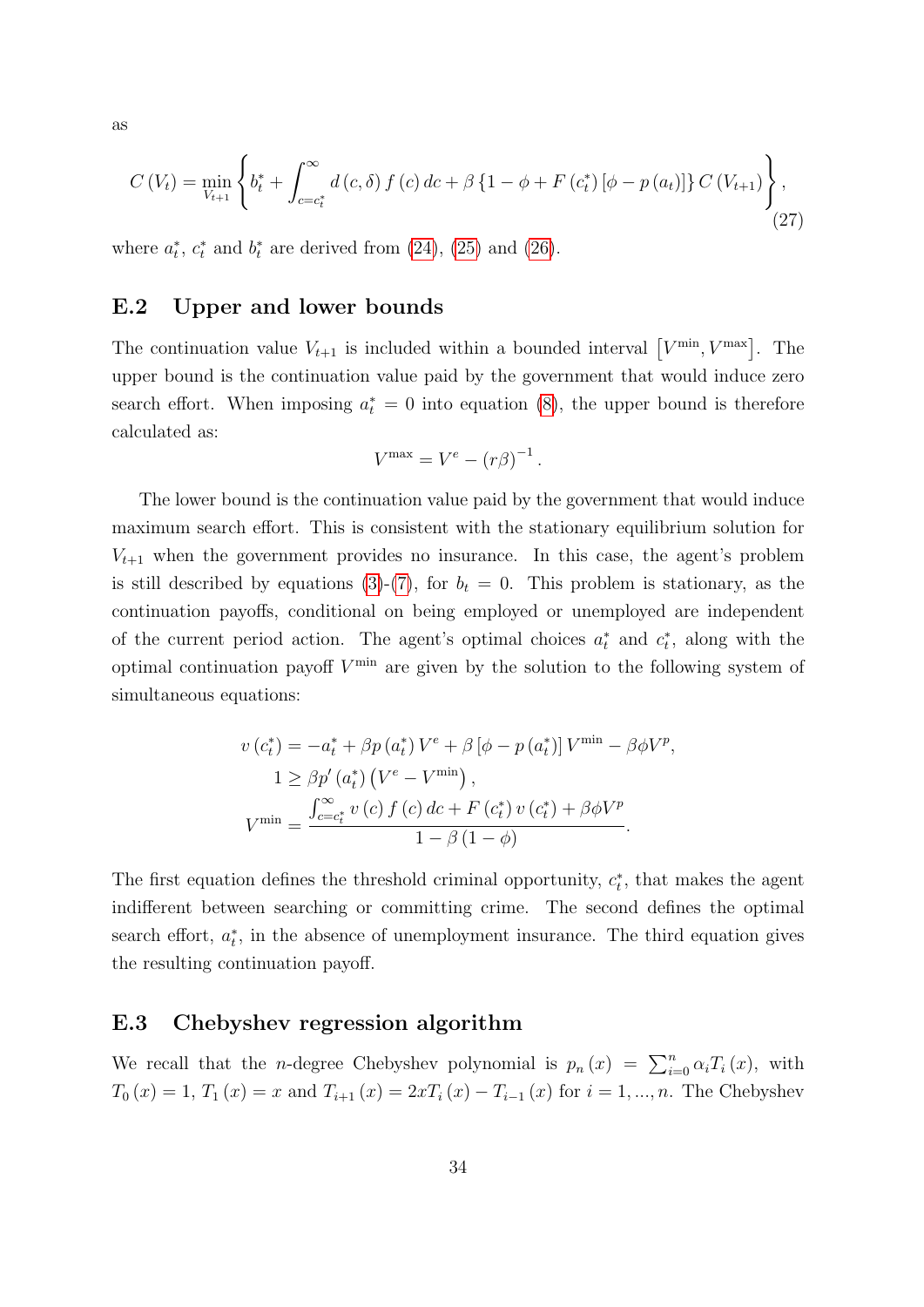regression algorithm works as follows.

- 1. Compute the  $m > n + 1$  Chebyshev interpolation nodes on the interval  $[-1, 1]$ ;  $z_k = -\cos\left(\frac{2k-1}{2m}\right)$  $\frac{k-1}{2m}\pi$ ,  $k = 1, ..., m$ .
- 2. Adjust the nodes to the interval  $[V^{\min}, V^{\max}]$ ;  $V_k = (z_k + 1) \left(\frac{V^{\max} V^{\min}}{2}\right)$  $\frac{-V^{\min}}{2}\Big) + V^{\min},$  $k = 1, ..., m$ .
- 3. Set initial arbitrary values for the Chebyshev coefficients,  $\alpha_i$ ,  $i = 1, ..., n$ . Given a  $V_k \in [V^{\min}, V^{\max}]$  form the approximation of  $C(V)$  on the right side of equation  $(27); \ \hat{C}_j(V) = \sum_{i=0}^{n}$  $(27); \ \hat{C}_j(V) = \sum_{i=0}^{n}$  $\alpha_i T_i \left(2 \frac{V_k - V^{\min}}{V^{\max} - V^{\min}} - 1\right)$ . Use this in combination with  $a^*, c^*$  and b from equations  $(24)$ ,  $(25)$  and  $(26)$  to compute the right side of equation  $(27)$ . This gives the value  $\widehat{C}_j(V)$  of the approximated cost function at iteration j given  $V = V_k$  and  $V = V_j$  both included in  $[V^{\min}, V^{\max}]$ . Use a numerical optimization routine to search within the interval  $[V^{\min}, V^{\max}]$  the value of  $V_j$  that gives the minimum  $\hat{C}_j(V)$  when  $V = V_k$ .<sup>[9](#page-35-3)</sup> Denote this as  $\hat{C}(V_k)$ .
- 4. Repeat steps 3 for all  $V_k$ ,  $k = 1, ..., m$ , derived in step 2. This gives the value of the cost function approximated at the m Chebyshev nodes;  $\hat{C}(V_k)$ ,  $k = 1, ..., m$ .
- 5. Update the Chebyshev coefficients using  $\alpha_i = \sum_{k=1}^m \widehat{C}(V_k) T_i(z_k) / \sum_{k=1}^m T_i(z_k)^2$ .
- 6. Replace the Chebyshev coefficients and repeat steps 3 5 until convergence.

The MATLAB programme used for the numerical computation is available upon request from the authors. This was constructed starting from a programme that replicates the solution to [Hopenhayn and Nicolini 1997](#page-37-7) available at [http://dge.repec.org/codes/sargent/hugo/.](http://dge.repec.org/codes/sargent/hugo/)

### References

- <span id="page-35-2"></span>Albanesi, S. and R. Armenter (2012): "Intertemporal Distortions in the Second Best," The Review of Economic Studies, 79, pp. 1271–1307.
- <span id="page-35-0"></span>ALVAREZ PARRA, F. AND J. M. SÁNCHEZ  $(2009)$ : "Unemployment insurance with a hidden labor market," *Journal of Monetary Economics*, 56, pp. 954–967.
- <span id="page-35-1"></span>Becker, G. S. (1968): "Crime and Punishment: An Economic Approach," The Journal of Political Economy, 76, pp. 169–217.

<span id="page-35-3"></span> $9$ Specifically, we use the MATLAB function *fminbnd*.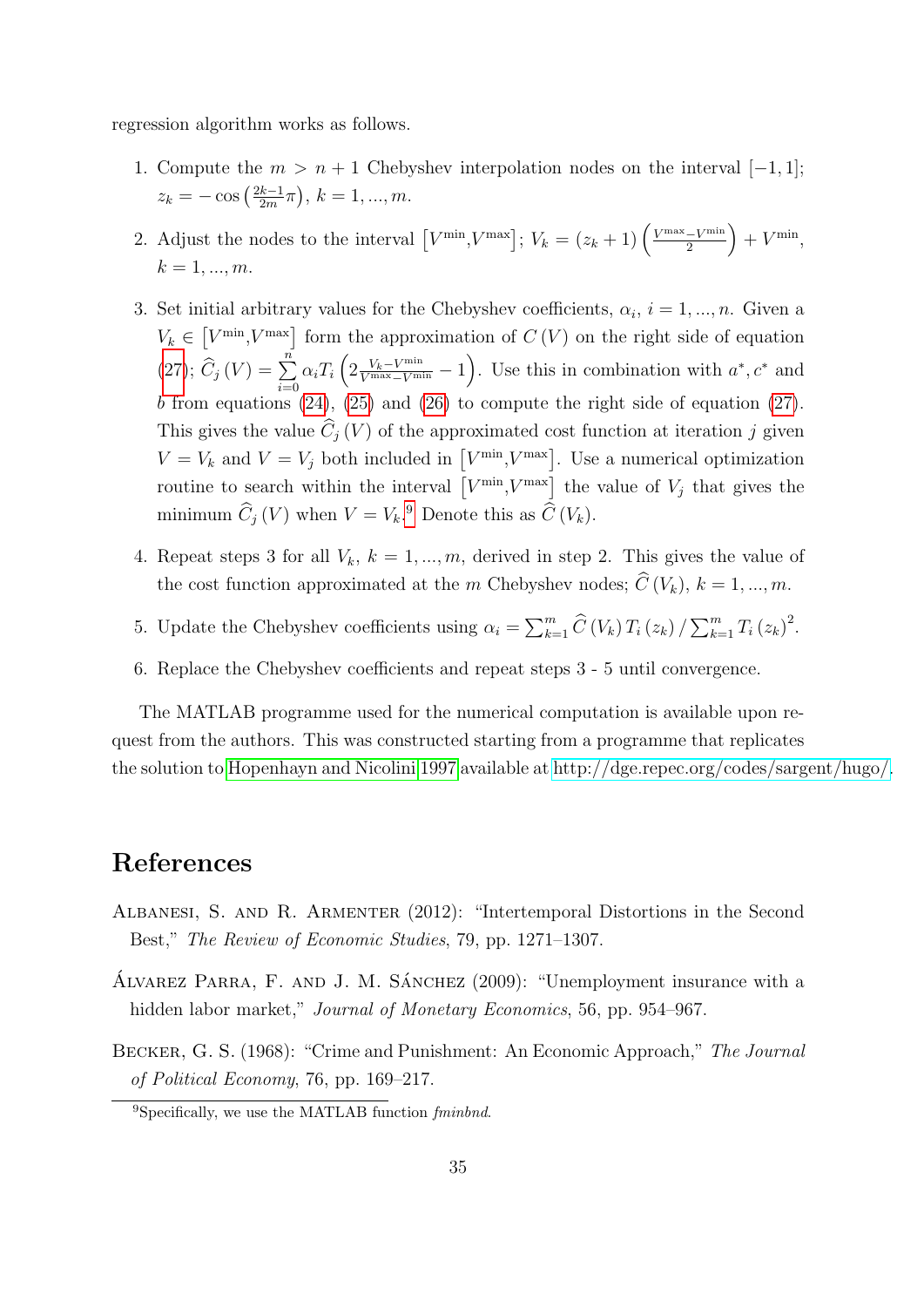- <span id="page-36-4"></span>Block, M. K. and J. M. Heineke (1975): "A Labor Theoretic Analysis of the Criminal Choice," The American Economic Review, 65, pp. 314–325.
- <span id="page-36-10"></span>Boone, J., P. Fredriksson, B. Holmlund, and J. C. v. Ours (2007): "Optimal Unemployment Insurance with Monitoring and Sanctions," The Economic Journal, 117, pp. 399–421.
- <span id="page-36-0"></span>BURDETT, K., R. LAGOS, AND R. WRIGHT (2003): "Crime, Inequality, and Unemployment," The American Economic Review, 93, pp. 1764–1777.
- <span id="page-36-1"></span> $(2004)$ : "An On-the-Job Search Model of Crime, Inequality, and Unemployment," International Economic Review, 45, pp. 681–706.
- <span id="page-36-11"></span>Cohen, M. and A. Piquero (2009): "New Evidence on the Monetary Value of Saving a High Risk Youth," Journal of Quantitative Criminology, 25, pp. 25–49.
- <span id="page-36-8"></span>Ehrenberg, R. G. and R. L. Oaxaca (1976): "Unemployment Insurance, Duration of Unemployment, and Subsequent Wage Gain," The American Economic Review, 66, pp. 754–766.
- <span id="page-36-2"></span>EHRLICH, I. (1973): "Participation in Illegitimate Activities: A Theoretical and Empirical Investigation," The Journal of Political Economy, 81, pp. 521–565.
- <span id="page-36-7"></span>ENGELHARDT, B. (2010): "The Effect of Employment Frictions on Crime," Journal of Labor Economics, 28, pp. 677–718.
- <span id="page-36-3"></span>ENGELHARDT, B., G. ROCHETEAU, AND P. RUPERT (2008): "Crime and the labor market: A search model with optimal contracts," Journal of Public Economics, 92, pp. 1876 – 1891.
- <span id="page-36-12"></span>Federal Bureau of Investigation (2010): "Crime in the United States 2009," Tech. rep., U.S. Department of Justice.
- <span id="page-36-9"></span>Foley, C. F. (2011): "Welfare Payments and Crime," The Review of Economics and Statistics, 93, pp. 97–112.
- <span id="page-36-6"></span>FOUGÈRE, D., F. KRAMARZ, AND J. POUGET  $(2009)$ : "Youth Unemployment and Crime in France," Journal of the European Economic Association, 7, pp. 909–938.
- <span id="page-36-5"></span>Gould, E. D., B. A. Weinberg, and D. B. Mustard (2002): "Crime Rates and Local Labor Market Opportunities in the United States: 1979-1997," The Review of Economics and Statistics, 84, pp. 45–61.